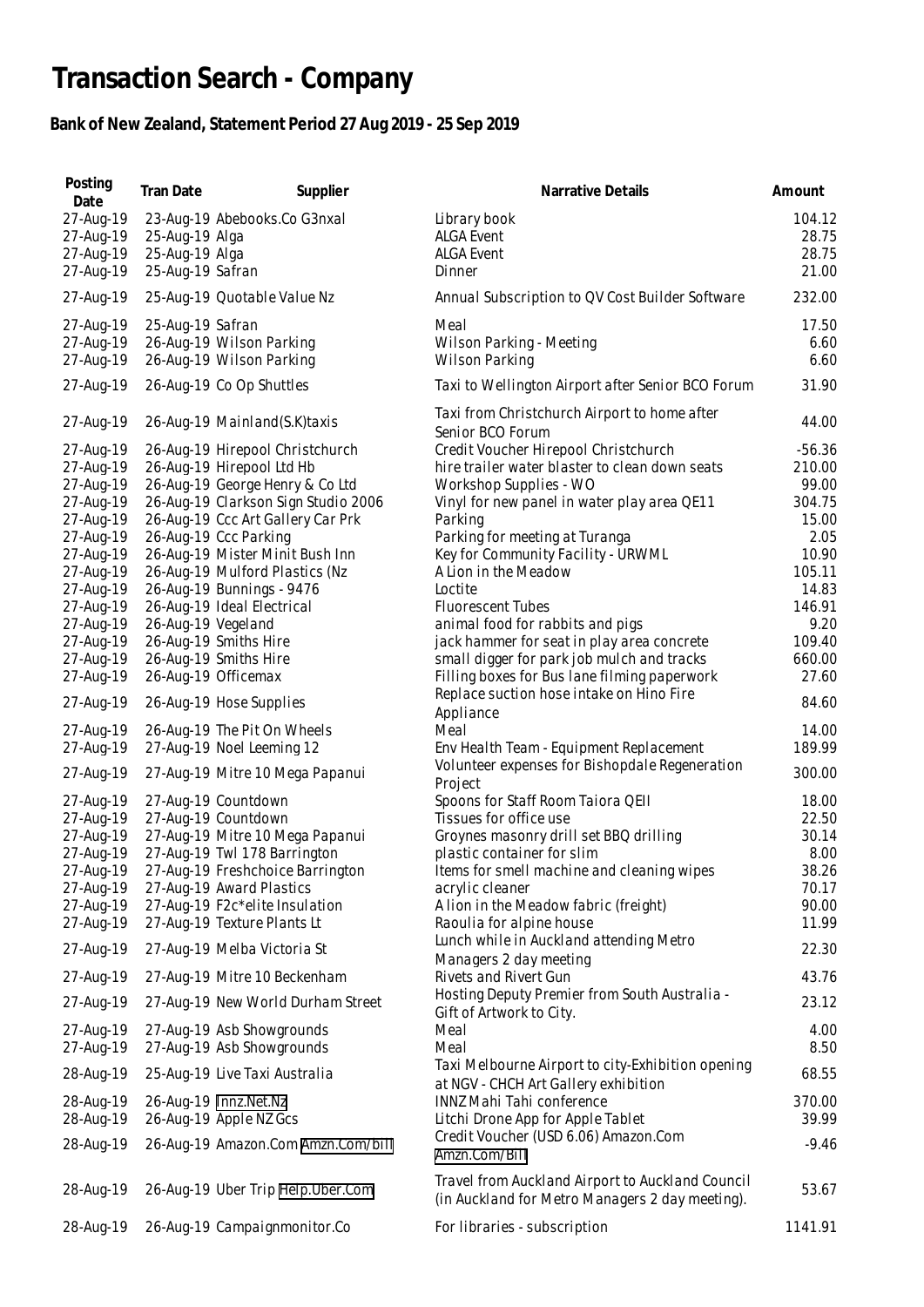| Posting<br>Date | Tran Date          | Supplier                            | Narrative Details                                                                        | Amount |
|-----------------|--------------------|-------------------------------------|------------------------------------------------------------------------------------------|--------|
| 28-Aug-19       |                    | 26-Aug-19 Abebooks.Co G3mly4        | Library book                                                                             | 52.83  |
| 28-Aug-19       |                    | 27-Aug-19 Bunnings - 9476           | outdoor furniture oil x 3lts for BG grounds seats                                        | 144.18 |
| 28-Aug-19       |                    | 27-Aug-19 John Brooks Ltd           | Digester 5 APC - WO<br>Vertigo Weedbusters - lead volunteer Lindsay                      | 134.60 |
| 28-Aug-19       |                    | 27-Aug-19 Vertical Horizonz NZ Ltd  | Main - basic growsafe training for chemical<br>handling                                  | 437.00 |
| 28-Aug-19       |                    | 27-Aug-19 Ccc Art Gallery Car Prk   | Parking - Cruise Planning meetings at Civic                                              | 7.00   |
| 28-Aug-19       |                    | 27-Aug-19 Australasian Registrar    | ARC membership renewal                                                                   | 64.16  |
| 28-Aug-19       |                    | 27-Aug-19 Createsend.Com Ema        | Please don't walk Sumner Road                                                            | 13.17  |
| 28-Aug-19       |                    | 27-Aug-19 Createsend.Com Ema        | Water Supply Update 27 August                                                            | 22.50  |
| 28-Aug-19       |                    | 27-Aug-19 Bunnings - 9482           | Cable ties to use to display signage for the<br>walking festival.                        | 12.44  |
| 28-Aug-19       |                    | 27-Aug-19 Wilson Parking            | Parking costs for meeting attendance                                                     | 12.60  |
| 28-Aug-19       |                    | 27-Aug-19 Trents Wholesale Ltd      | Open Space Forum held 31 August & 1 September<br>2019                                    | 331.55 |
| 28-Aug-19       |                    | 27-Aug-19 Nz Safety Blackwoods      | tyvek coveralls for oxidation pond health and<br>safety pest animal control              | 737.38 |
| 28-Aug-19       | 27-Aug-19 Briscoes |                                     | Mugs purchased for Turanga staff room                                                    | 28.00  |
| 28-Aug-19       |                    | 27-Aug-19 Wilson Parking            | Wilson Parking                                                                           | 4.60   |
| 28-Aug-19       |                    | 27-Aug-19 Para Rubber Christchur    | exhibition (Menzies)                                                                     | 29.98  |
| 28-Aug-19       |                    | 27-Aug-19 Ccc Art Gallery Car Prk   | Parking for meetings at Civic                                                            | 12.00  |
| 28-Aug-19       |                    | 27-Aug-19 Trees For Canterbury      | Native plants for section f                                                              | 124.00 |
|                 |                    |                                     | Lunch while in Auckland attending 2 day Metro                                            |        |
| 28-Aug-19       |                    | 27-Aug-19 Ela Cuisine               | Managers meeting.                                                                        | 31.00  |
| 28-Aug-19       |                    | 27-Aug-19 Pb Tech Online 09 5269200 | Logitech Mk550 Wave, IT Request.: 728655                                                 | 117.61 |
| 28-Aug-19       |                    | 27-Aug-19 Pb Tech Online 09 5269200 | Council Chambers<br>5 Otterbox phone cases for A50                                       | 282.60 |
| 28-Aug-19       |                    |                                     | Refill - dishwasher powder - Carlyle St (reuse                                           | 41.21  |
|                 | 27-Aug-19 Bin Inn  |                                     | container).                                                                              |        |
| 28-Aug-19       |                    | 27-Aug-19 Sp * Shop Altitude Med    | Training course: Content Planning for Social<br>Media                                    | 178.00 |
| 28-Aug-19       |                    | 27-Aug-19 Rs Components Limite      | Double sided tape for signs                                                              | 52.44  |
| 28-Aug-19       |                    | 27-Aug-19 Century Yuasa Batteries   | replacement battery for BBQ                                                              | 67.00  |
| 28-Aug-19       |                    | 27-Aug-19 Battery Masta Ltd         | battery for BBQ                                                                          | 138.00 |
| 28-Aug-19       |                    | 27-Aug-19 Cactus Outdoor Limited    | Hard wearing cactus shorts                                                               | 329.30 |
| 28-Aug-19       |                    | 27-Aug-19 The Pit On Wheels         | Meal                                                                                     | 14.00  |
| 28-Aug-19       |                    | 27-Aug-19 Gold Band Taxis           | Taxi                                                                                     | 62.40  |
| 28-Aug-19       | 28-Aug-19 Skybus   |                                     | Skybus - Airport to Auckland City - McCahon<br>judging panel                             | 19.00  |
| 28-Aug-19       |                    | 28-Aug-19 Cemac Southern Limited    | New Tool Store                                                                           | 860.20 |
| 28-Aug-19       |                    | 28-Aug-19 Mitre 10 Beckenham        | Materials for Maureen lander installation                                                | 73.67  |
| 28-Aug-19       |                    | 28-Aug-19 Parsley And Sage          | Catering for Community Board meeting                                                     | 99.13  |
| 28-Aug-19       |                    | 28-Aug-19 Ccc Parking               | Parking for Fingertip Project Meeting                                                    | 4.50   |
| 28-Aug-19       | 28-Aug-19 Briscoes |                                     | Mugs purchased for Turanga staff room                                                    | 4.00   |
| 28-Aug-19       |                    | 28-Aug-19 C Junction Convenience    | Milk purchased for the Turanga staff room                                                | 11.00  |
| 28-Aug-19       | 28-Aug-19 Briscoes |                                     | Mugs purchased for Turanga staff room<br>2 x Mag/Cyan Printheads for HP7200 large format | 13.00  |
| 28-Aug-19       |                    | 28-Aug-19 Aarque Group Limited      | printer                                                                                  | 570.19 |
| 28-Aug-19       |                    | 28-Aug-19 Mitre 10 Mega Ferrymead   | Litter grabbers - Sumner volunteers                                                      | 99.50  |
| 28-Aug-19       |                    | 28-Aug-19 Mitre 10 Mega Hornby      | Hedge shears and edging shears section D                                                 | 196.26 |
| 28-Aug-19       |                    | 28-Aug-19 Mitre 10 Mega Papanui     | Misc items for reactive repairs                                                          | 71.98  |
| 28-Aug-19       |                    | 28-Aug-19 Mitre 10 Mega Papanui     | Steam cleaner                                                                            | 399.00 |
| 28-Aug-19       |                    | 28-Aug-19 Countdown                 | Milk for Carlyle                                                                         | 7.41   |
| 29-Aug-19       |                    | 26-Aug-19 Paypal *cozyroc Llc       | <b>ITBR CozyRoc Addtnl sub</b>                                                           | 779.75 |
| 29-Aug-19       |                    | 27-Aug-19 Fulcrumapp.Com            | Fulcrum Subscription August 2019                                                         | 244.50 |
| 29-Aug-19       |                    | 27-Aug-19 Adobe Stock               | Stock photography from Adobe photo library                                               | 44.96  |
| 29-Aug-19       |                    | 27-Aug-19 Uber Trip Help.Uber.Com   | Travel                                                                                   | 51.00  |
| 29-Aug-19       |                    | 28-Aug-19 Wilson Parking            | Wilson Parking                                                                           | 14.60  |
| 29-Aug-19       |                    | 28-Aug-19 Nz Safety Blackwoods      | HNS gear for RMA monitoring new starter                                                  | 156.26 |
| 29-Aug-19       |                    | 28-Aug-19 Portstone Garden Ctr      | fertiliser for Lyttelton Library kai crate - foyer<br>garden                             | 17.98  |
| 29-Aug-19       |                    | 28-Aug-19 Marshire Investments (Nz  | Belt Press 1 Shaft - WO                                                                  | 35.65  |
| 29-Aug-19       |                    | 28-Aug-19 Saecowilson - Christch    | Dryer C3 - WO                                                                            | 54.10  |
| 29-Aug-19       |                    | 28-Aug-19 Wilson Parking            | Parking > 2hrs                                                                           | 18.60  |
| 29-Aug-19       |                    | 28-Aug-19 Bunnings - 9476           | Aquaknead, stretchy cords and carabiners                                                 | 322.25 |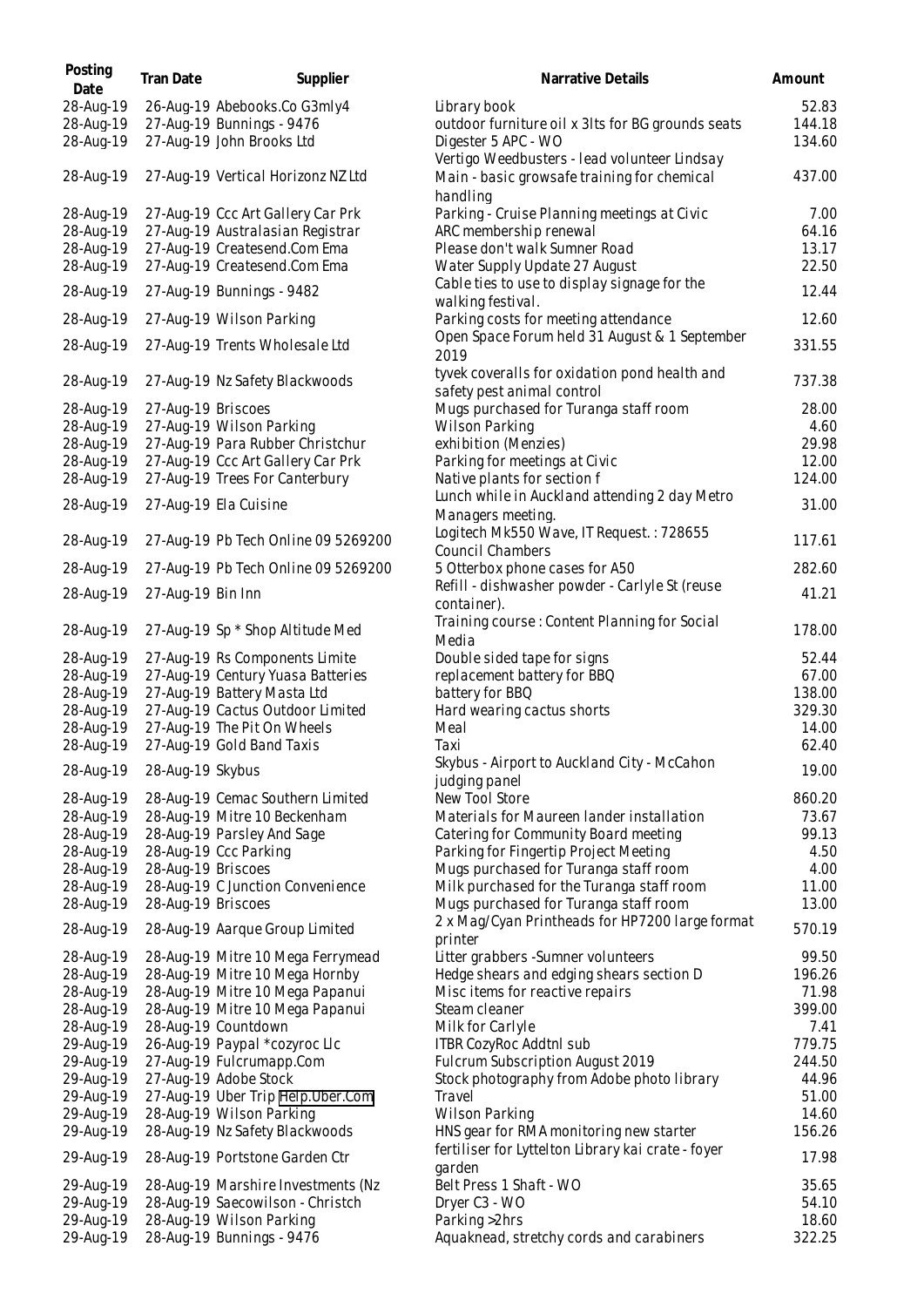| Posting<br>Date        | Tran Date          | Supplier                                                      | Narrative Details                                                                     | Amount          |
|------------------------|--------------------|---------------------------------------------------------------|---------------------------------------------------------------------------------------|-----------------|
| 29-Aug-19              |                    | 28-Aug-19 Wilson Parking                                      | Parking for meeting at Civic                                                          | 4.60            |
| 29-Aug-19              |                    | 28-Aug-19 Richard Suckling                                    | Eye test for full time CAD draftsperson                                               | 224.25          |
| 29-Aug-19              |                    | 28-Aug-19 Christchurch Art Galler                             | Gift for intern - CAG shop voucher                                                    | 50.00           |
| 29-Aug-19              |                    | 28-Aug-19 Wilson Parking                                      | Parking costs for meeting attendance                                                  | 14.60           |
| 29-Aug-19              |                    | 28-Aug-19 Nz Planning                                         | NZPI Professional Training - Advanced Maori<br>Values                                 | 500.00          |
| 29-Aug-19              |                    | 28-Aug-19 Nz Institute Of High                                | attend Level 1 Basic Traffic Controller Course on 7<br>Aug 2019                       | 456.00          |
| 29-Aug-19              |                    | 28-Aug-19 Bunnings - 9482                                     | Resources for children's after-school activity                                        | 7.46            |
| 29-Aug-19              |                    | 28-Aug-19 Bunnings - 9476                                     | carex plants & sealant & paint                                                        | 54.83           |
| 29-Aug-19              |                    | 28-Aug-19 Wilson Parking                                      | Civic parking                                                                         | 6.60            |
| 29-Aug-19              |                    | 28-Aug-19 Fosters Outdoor Power                               | Union nut                                                                             | 26.68           |
| 29-Aug-19              |                    | 28-Aug-19 Pb Tech Online 09 5269200                           | MS Intellimouse                                                                       | 50.21           |
| 29-Aug-19              |                    | 28-Aug-19 Bunnings - 9476<br>28-Aug-19 Fulton Hogan Sign Shop | <b>Bulbs for Scorebench</b>                                                           | 27.92<br>379.50 |
| 29-Aug-19<br>29-Aug-19 |                    | 28-Aug-19 Fulton Hogan Sign Shop                              | No Cameras signs<br>CCTV in operation signs                                           | 379.50          |
| 29-Aug-19              |                    | 28-Aug-19 Countdown                                           | Catering                                                                              | 5.00            |
| 29-Aug-19              |                    | 28-Aug-19 Caltex Hornby                                       | Milk for tea room                                                                     | 6.20            |
| 29-Aug-19              |                    | 29-Aug-19 Topmag C0184 Chch                                   | twin vat deep fryer for shop                                                          | 1150.00         |
|                        |                    |                                                               | Heavy-duty trousers for work in heavy bush and                                        |                 |
| 29-Aug-19              |                    | 29-Aug-19 Pgg Wrightson Chch                                  | gorse                                                                                 | 79.99           |
| 29-Aug-19              |                    | 29-Aug-19 Countdown                                           | Milk                                                                                  | 6.92            |
| 29-Aug-19              |                    | 29-Aug-19 Cemac Southern Limited                              | New Tools Store                                                                       | 460.00          |
| 29-Aug-19              |                    | 29-Aug-19 Freshchoice City Mkt                                | Promotional resources for Tongan Language<br>Week                                     | 105.95          |
| 29-Aug-19              |                    | 29-Aug-19 James Bull & Co                                     | Lock repairs requested by Project manager                                             | 185.90          |
| 29-Aug-19              |                    | 29-Aug-19 Wsl Online                                          | Stationery from Warehouse Stationery                                                  | 51.85           |
|                        |                    |                                                               | LEGO for Makerspace \$74.00Scrabble sets for                                          |                 |
| 29-Aug-19              |                    | 29-Aug-19 Twl 220 Riccarton                                   | Scrabble Club \$70.00                                                                 | 144.00          |
|                        |                    |                                                               | Parking coupon books - for Papanui-Innes                                              | 170.50          |
| 29-Aug-19              |                    | 29-Aug-19 Papanui Service Centre                              | Community Governance Team.                                                            |                 |
| 29-Aug-19              |                    | 29-Aug-19 Mitre 10 Mega Hornby                                | NPW Drill set + bits                                                                  | 856.81          |
| 30-Aug-19              |                    | 28-Aug-19 World Collection                                    | Goods for resale                                                                      | 837.46          |
| 30-Aug-19              |                    | 28-Aug-19 Hoo*hootsuite Inc                                   | Monthly software licence - Libraries                                                  | 122.69          |
| 30-Aug-19              |                    | 28-Aug-19 Createsend.Com Ema                                  | <b>Auction Event</b>                                                                  | 17.11           |
| 30-Aug-19              |                    | 28-Aug-19 Fiddlesticks                                        | Meeting with the British Gurkha Regiment                                              | 12.00           |
| 30-Aug-19              | 28-Aug-19 Universo |                                                               | Welcome lunch for the APY Lands Artist Collective<br>delegation                       | 202.50          |
| 30-Aug-19              | 28-Aug-19 Universo |                                                               | Refreshments for the Reception of the Aboriginal<br>painting presentation             | 480.00          |
| 30-Aug-19              |                    | 28-Aug-19 Officevibe                                          | ITDC Officevibe mthly sub 2019-09<br>Travel from Auckland Council to Auckland Airport | 1144.62         |
| 30-Aug-19              |                    | 28-Aug-19 Uber Trip Help.Uber.Com                             | (was in Auckland for Metro Managers 2-day                                             | 47.02           |
|                        |                    |                                                               | meeting.)                                                                             |                 |
| 30-Aug-19              |                    | 28-Aug-19 Uber Trip Help.Uber.Com                             | Travel                                                                                | 47.70           |
|                        |                    |                                                               | Parking at Christchurch Airport for two days                                          |                 |
| 30-Aug-19              |                    | 28-Aug-19 Christchurch Airport                                | while attending Metro Managers two day meeting<br>in Auckland                         | 60.00           |
| 30-Aug-19              |                    | 29-Aug-19 Bunnings - 9482                                     | k cabin and ensuite refurbishment                                                     | 1047.60         |
| 30-Aug-19              |                    | 29-Aug-19 Wilson Parking                                      | <b>Wilson Parking</b>                                                                 | 6.60            |
| 30-Aug-19              |                    | 29-Aug-19 Wilson Parking                                      | Wilson Parking                                                                        | 14.60           |
| 30-Aug-19              |                    | 29-Aug-19 Nz Safety Blackwoods                                | Large leather Rigger's gloves for work in heavy<br>vegetation and gorse, etc          | 86.53           |
| 30-Aug-19              |                    | 29-Aug-19 Bunnings - 9476                                     | outdoor furniture oil x 1lt for BG grounds seats                                      | 46.50           |
| 30-Aug-19              |                    | 29-Aug-19 Ullrich Alumnm Co Ltd                               | New Tool Store                                                                        | 30.43           |
| 30-Aug-19              |                    | 29-Aug-19 Blacks Fasteners                                    | PST 3 Overhaul                                                                        | 115.92          |
| 30-Aug-19              |                    | 29-Aug-19 Storage Box-Tower Junctio                           | New Tool Store                                                                        | 212.72          |
| 30-Aug-19              |                    | 29-Aug-19 Blacks Fasteners Lt                                 | New Tool Store                                                                        | 233.66          |
| 30-Aug-19              |                    | 29-Aug-19 Ccc Parking                                         | Meeting at TU                                                                         | 5.50            |
| 30-Aug-19              |                    | 29-Aug-19 Createsend.Com Ema                                  | School Education at Christchurch Art Gallery                                          | 20.92           |
| 30-Aug-19              |                    | 29-Aug-19 The Salvation Army                                  | Board and card games for use with customers                                           | 9.00            |
| 30-Aug-19              |                    | 29-Aug-19 Moorhouse Medical Cent                              | vaccinations required to attend world ranger                                          | 412.00          |
| 30-Aug-19              |                    | 29-Aug-19 Pgg Wrightson Chch                                  | conference in Nepal<br>Fertiliser for lawns                                           | 724.75          |
|                        |                    |                                                               |                                                                                       |                 |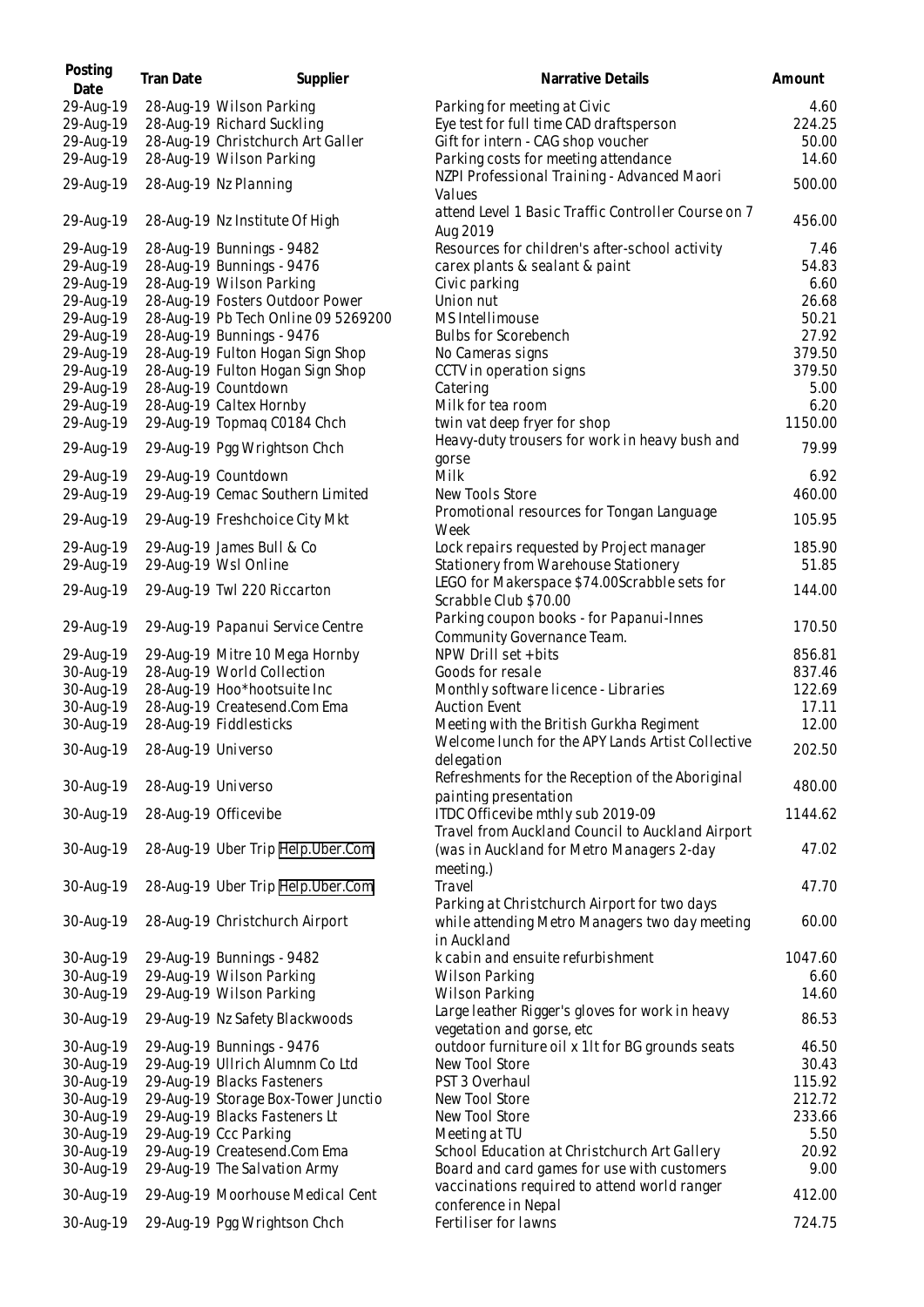| Posting                                          | Tran Date           | Supplier                                                                                                  | Narrative Details                                                                                                                                         | Amount                           |
|--------------------------------------------------|---------------------|-----------------------------------------------------------------------------------------------------------|-----------------------------------------------------------------------------------------------------------------------------------------------------------|----------------------------------|
| Date<br>30-Aug-19                                |                     | 29-Aug-19 Dyers Rd Landscape                                                                              | Digger hire - Ferrymead slip way clearing                                                                                                                 | 142.00                           |
| 30-Aug-19                                        |                     | 29-Aug-19 Espresso Cw Crossing                                                                            | Quarterly clean for CDEM Ute after extensive off-                                                                                                         | 104.00                           |
| 30-Aug-19<br>30-Aug-19                           |                     | 29-Aug-19 Mitre 10 Beckenham<br>29-Aug-19 The Service Company Ltd C                                       | road use for training.<br>Packing boxes for Tributes of Aroha materials<br>Scour Pads                                                                     | 141.07<br>9.48                   |
| 30-Aug-19<br>30-Aug-19<br>30-Aug-19<br>30-Aug-19 | 29-Aug-19 Briscoes  | 29-Aug-19 Www.Pestrol.Co.Nz<br>29-Aug-19 Hynds Pipe Systems Limite<br>29-Aug-19 Bunnings - 9482           | Moss and Mould Spray<br>irrigation cap for 608 marshlands rd site<br>screw and bolts park jobs beach gate<br>Suitcase to transport programming equipment. | 179.80<br>1.23<br>49.35<br>94.99 |
| 30-Aug-19<br>30-Aug-19<br>30-Aug-19              |                     | 29-Aug-19 Dyers Rd Landscape<br>29-Aug-19 Mitre 10 Mega Hornby<br>30-Aug-19 Briscoes Papanui              | Stones for Bexley landscaping<br>NPW Tek screws for Hockey Hooks<br>Cutlery and glasses for staff room                                                    | 918.85<br>26.76<br>164.67        |
| 30-Aug-19                                        |                     | 30-Aug-19 Sydenham Bakery                                                                                 | Catering for CRMG regional meeting hosted in<br>Civic Offices                                                                                             | 39.00                            |
| 30-Aug-19                                        |                     | 30-Aug-19 Airbus Express Limited                                                                          | Skybus Auckland Airport to Auckland City.<br>McCahon judging panel.                                                                                       | 18.00                            |
| 30-Aug-19                                        | 30-Aug-19 Site Safe |                                                                                                           | Site safe training refresher for construction sites                                                                                                       | 120.75                           |
| 30-Aug-19                                        | 30-Aug-19 Site Safe |                                                                                                           | Site safe training refresher for construction sites                                                                                                       | 241.50                           |
| 30-Aug-19                                        | 30-Aug-19 Site Safe |                                                                                                           | Site safe training refresher for construction sites                                                                                                       | 241.50                           |
| 30-Aug-19                                        | 30-Aug-19 Site Safe |                                                                                                           | Site safe training refresher for construction sites                                                                                                       | 241.50                           |
| 30-Aug-19                                        | 30-Aug-19 Site Safe |                                                                                                           | Site safe training refresher for construction sites                                                                                                       | 362.25                           |
| 30-Aug-19<br>30-Aug-19<br>30-Aug-19              |                     | 30-Aug-19 Mitre 10 Mega Papanui<br>30-Aug-19 The West End Express Ma<br>30-Aug-19 Ccc Art Gallery Car Prk | wall plugs & anchors<br>Lunch CTOC Board meeting<br>Parking for meetings at Civic                                                                         | 32.42<br>24.75<br>4.00           |
| 30-Aug-19                                        |                     | 30-Aug-19 Relish Catering                                                                                 | Catering Banks Peninsula Community Board<br>meeting                                                                                                       | 288.08                           |
| 30-Aug-19<br>30-Aug-19                           |                     | 30-Aug-19 Chch City Council Civic<br>30-Aug-19 Briscoes Chch Salisbury                                    | Parking Coupons<br>Teaspoons for Carlyle                                                                                                                  | 31.00<br>17.94                   |
| 30-Aug-19                                        |                     | 30-Aug-19 Mitre 10 Mega Ferrymead                                                                         | Potting mix for Seedling Swap / Edible Garden<br>displays at Linwood Library and Sumner Library                                                           | 71.88                            |
| $2-Sep-19$                                       |                     | 29-Aug-19 Surveymonkey                                                                                    | Survey Monkey subscription - September                                                                                                                    | 60.03                            |
|                                                  |                     | 2-Sep-19 29-Aug-19 Paypal *strategicgr                                                                    | attendance at Grant seeker workshop registration                                                                                                          | 230.00                           |
| $2-Sep-19$<br>2-Sep-19<br>2-Sep-19               |                     | 29-Aug-19 Safari Bks Online-Flow<br>29-Aug-19 Paypal *te Whanake<br>30-Aug-19 Wilson Parking              | ITII Safari Books Online 2019-09<br>Library book<br><b>Wilson Parking</b>                                                                                 | 63.27<br>62.83<br>2.60           |
| 2-Sep-19                                         |                     | 30-Aug-19 Irrigation Warehouse                                                                            | replacement irrigation tap box for Armstrong<br>lawn                                                                                                      | 71.80                            |
| $2-Sep-19$<br>2-Sep-19                           |                     | 30-Aug-19 Wilson Parking<br>30-Aug-19 Parsley And Sage                                                    | Wilson Parking - Meeting<br>Catering for FWH Community Liaison meeting                                                                                    | 10.60<br>184.00                  |
| 2-Sep-19                                         |                     | 30-Aug-19 Bunnings - 9482                                                                                 | Aluminium bracing for water feature panel<br>replacement                                                                                                  | 104.06                           |
| 2-Sep-19                                         |                     | 30-Aug-19 Vanguard Group                                                                                  | Yellow hazard tape for bleacher seating at Hockey<br>1 nga puna wai                                                                                       | 242.65                           |
| 2-Sep-19<br>2-Sep-19                             |                     | 30-Aug-19 Createsend.Com Ema<br>30-Aug-19 Createsend.Com Ema                                              | Newsline 30 August 2019<br>Recreation and Sport Price Changes 2019/20                                                                                     | 52.45<br>152.71                  |
| 2-Sep-19<br>2-Sep-19                             |                     | 30-Aug-19 Spotlight Stores NZ Ltd<br>30-Aug-19 Resene Lichfield St 031                                    | new brush for monster train<br>paint out paint                                                                                                            | 10.50<br>443.02                  |
| 2-Sep-19                                         |                     | 30-Aug-19 Nova Energy                                                                                     | River of Words interactive installation - 110<br>Cashel Street                                                                                            | 124.84                           |
| $2-Sep-19$<br>2-Sep-19                           |                     | 30-Aug-19 Sifco Fastening Solutions<br>30-Aug-19 Wilson Parking                                           | new stapler for photocopy/admin room<br>Parking while in Civic                                                                                            | 121.21<br>5.10                   |
| 2-Sep-19                                         |                     | 30-Aug-19 New World Stanmore                                                                              | Cleaning products for the open space 2 day<br>Forum                                                                                                       | 68.65                            |
| $2-Sep-19$                                       |                     | 30-Aug-19 Everyday Dose                                                                                   | Lunch CTOC Board meeting                                                                                                                                  | 18.00                            |
| 2-Sep-19                                         |                     | 30-Aug-19 George Henry & Co Ltd                                                                           | Makita charger-Angle grinder-18 volt battery for<br>wharf maintenance work                                                                                | 793.35                           |
| $2-Sep-19$<br>2-Sep-19                           |                     | 30-Aug-19 Briscoes Papanui<br>30-Aug-19 Runscope.Com                                                      | Teaspoons for staffroom<br>ITII Runscope mthly sub 2019-09                                                                                                | 24.97<br>128.59                  |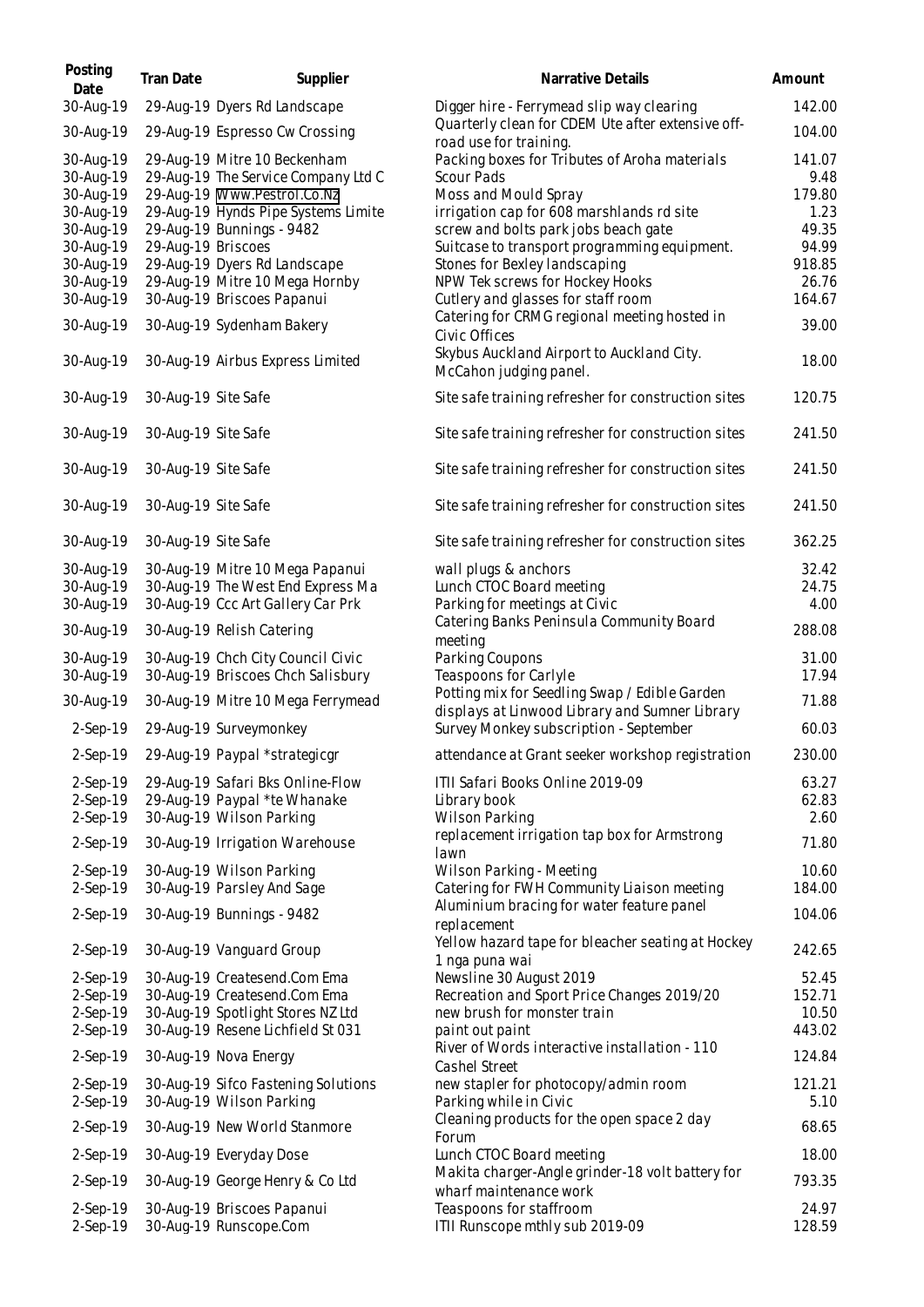| Posting<br>Date      | Tran Date         | Supplier                                                        | Narrative Details                                                                                    | Amount           |
|----------------------|-------------------|-----------------------------------------------------------------|------------------------------------------------------------------------------------------------------|------------------|
| 2-Sep-19             |                   | 30-Aug-19 Relish Catering                                       | Catering Banks Peninsula Community Board<br>meeting                                                  | 323.50           |
| $2-Sep-19$           |                   | 30-Aug-19 Bunnings - 9476                                       | Broom and gloves section A                                                                           | 35.85            |
| 2-Sep-19             |                   | 30-Aug-19 Productplan.Com                                       | Trial Product Plan software purchase - monthly<br>charge                                             | 79.50            |
| 2-Sep-19<br>2-Sep-19 |                   | 30-Aug-19 Barcodes Ltd<br>30-Aug-19 Jaycar Electronics          | Barcodes for Little Books of Art (series 2)<br>1 x Adaptor USB 3.0 PLG A - Type C - AV Studio        | 75.00<br>23.90   |
| 2-Sep-19             |                   | 30-Aug-19 Pb Tech Online 09 5269200                             | Promate SynchHub USB Type C(AV Studio team)                                                          | 43.59            |
| $2-Sep-19$           | 30-Aug-19 Repco   |                                                                 | Jump starter for DLS fleet.                                                                          | 179.00           |
| 2-Sep-19             |                   | 31-Aug-19 Facebk *urt5gnjdr2                                    | Facebook charges for September. Intersections<br>safety                                              | 372.07           |
| 2-Sep-19             |                   | 31-Aug-19 Facebk *z7xkmlnt62                                    | Facebook charges for August - Elections; School<br>drop off; Park Volunteers; New Brighton Hot Pools | 412.55           |
| 2-Sep-19<br>2-Sep-19 |                   | 31-Aug-19 Trademe O364 Ping<br>31-Aug-19 Macpac Colombo St      | Wire seed fairy Lights - Remote operated<br>Instructor gloves to replace worn ones                   | 198.90<br>20.99  |
| 2-Sep-19             |                   | 31-Aug-19 Fresh Choice Parklands                                | food for Avon Otakaro Forest Park Horseshoe<br>volunteer work day                                    | 55.66            |
| 2-Sep-19             |                   | 31-Aug-19 Facebk *7t827n6mr2                                    | Facebook promotion - quarterly (MoataT) - Maori<br>and Cook Islands language weeks promotions        | 80.30            |
| 2-Sep-19             |                   | 31-Aug-19 Facebk *25shgnezs2                                    | Facebook - Quarterly                                                                                 | 477.63           |
| 2-Sep-19             |                   | 31-Aug-19 Facebk *qqa85n6tp2                                    | Travel Information post on Facebook                                                                  | 30.00            |
| 2-Sep-19<br>2-Sep-19 |                   | 31-Aug-19 Pakn Save Rangiora<br>1-Sep-19 Addressfinder By Ablet | Grocerys for re sale in the shop<br>Monthly software licence - Libraries                             | 168.82<br>149.50 |
| 2-Sep-19             |                   | 1-Sep-19 The Warehouse Online                                   | 5 x throws for Tourist flat - new bedding                                                            | 118.00           |
| 2-Sep-19             |                   | 1-Sep-19 Ecodrop Metro                                          | Dump fees                                                                                            | 21.59            |
| 2-Sep-19             |                   | 1-Sep-19 Mitre 10 Beckenham                                     | Hand sanitizer x 4 for trucks                                                                        | 39.92            |
| 2-Sep-19             |                   | 1-Sep-19 New World Prestons                                     | Milk for BLFP                                                                                        | 6.90             |
| 2-Sep-19             |                   | 2-Sep-19 Countdown                                              | Catering for a meeting of the Coastal-Burwood<br>Community Board held on 2 September 2019.           | 13.99            |
| 2-Sep-19             |                   | 2-Sep-19 Mitre 10 Mega Ferrymead                                | Key Rings for the Adult Learners Reading<br>Challenge                                                | 43.80            |
| $2-Sep-19$           |                   | 2-Sep-19 Mitre 10 Beckenham                                     | paint roller & sanding belts, cabin hook                                                             | 49.70            |
| 2-Sep-19             |                   | 2-Sep-19 Mitre 10 Mega Papanui                                  | sanding sealer, centre punch, sanding blocks, for<br>workshop support.                               | 115.43           |
| $2-Sep-19$           |                   | 2-Sep-19 Wrinkly Rams Cafe                                      | meals for conference                                                                                 | 13.70            |
| 2-Sep-19             |                   | 2-Sep-19 Wrinkly Rams Cafe                                      | meals for conference                                                                                 | 127.40           |
| 2-Sep-19             |                   | 2-Sep-19 Eb *canterbury Tech Su                                 | ITQP Canty Tech Summit 19                                                                            | 201.25           |
| 2-Sep-19             |                   | 2-Sep-19 Central Innovation<br>2-Sep-19 Auldhouse Computer      | ITCC ArchiCAD mthly sub 2019-09                                                                      | 339.25           |
| 2-Sep-19<br>2-Sep-19 |                   | 2-Sep-19 Laura Fergusson Trust (Ca                              | Staff training course - Chemistry lab<br>For Papanui Inter-Agency Community Network                  | 943.00<br>101.38 |
| 2-Sep-19             |                   | 2-Sep-19 Mitre 10 Mega Papanui                                  | meeting held on 13 August 2019.<br>Hand Sprayer                                                      | 49.98            |
| 2-Sep-19             |                   | 2-Sep-19 Countdown                                              | Catering for Greater Linwood Forum meeting                                                           | 16.42            |
| 3-Sep-19             | 30-Aug-19 Goformz |                                                                 | <b>ITCC GoFormz mthly sub</b>                                                                        | 123.06           |
| 3-Sep-19             |                   | 1-Sep-19 Pmi - Certification                                    | Project Management Institute Examination Fee                                                         | 366.25           |
| 3-Sep-19             |                   | 1-Sep-19 Createsend.Com Ema                                     | Community Board Newsletters Papanui-Innes -<br>September 2019                                        | 8.14             |
| $3-Sep-19$           |                   | 1-Sep-19 Createsend.Com Ema                                     | Hornby facility update - 2 September 2019                                                            | 12.09            |
| 3-Sep-19             |                   | 1-Sep-19 Fulcrumapp.Com                                         | Supply of data capture tool CWW assets                                                               | 1113.39          |
| 3-Sep-19             |                   | 1-Sep-19 Fulcrumapp.Com                                         | Data collection software monthly account for<br>District Planning                                    | 61.85            |
| $3-Sep-19$           |                   | 2-Sep-19 Wilson Parking                                         | <b>Wilson Parking</b>                                                                                | 10.60            |
| 3-Sep-19             |                   | 2-Sep-19 Bunnings - 9476                                        | Socket Set for work truck                                                                            | 84.98            |
| 3-Sep-19             |                   | 2-Sep-19 The Ground Floor Cafe                                  | Lunch during CSNDC appeal hearings                                                                   | 25.90            |
| 3-Sep-19             |                   | 2-Sep-19 Wilson Parking                                         | Parking > 2hrs                                                                                       | 14.60            |
| 3-Sep-19             |                   | 2-Sep-19 Red Rock                                               | meal at red rock<br>Light refreshments for the ADNZ forum meeting                                    | 20.00            |
| 3-Sep-19             |                   | 2-Sep-19 Countdown                                              | held in the function room on 03/09/2019.<br>Community Board Newsletters Spreydon-                    | 90.43            |
| 3-Sep-19             |                   | 2-Sep-19 Createsend.Com Ema                                     | Cashmere - September 2019                                                                            | 7.92             |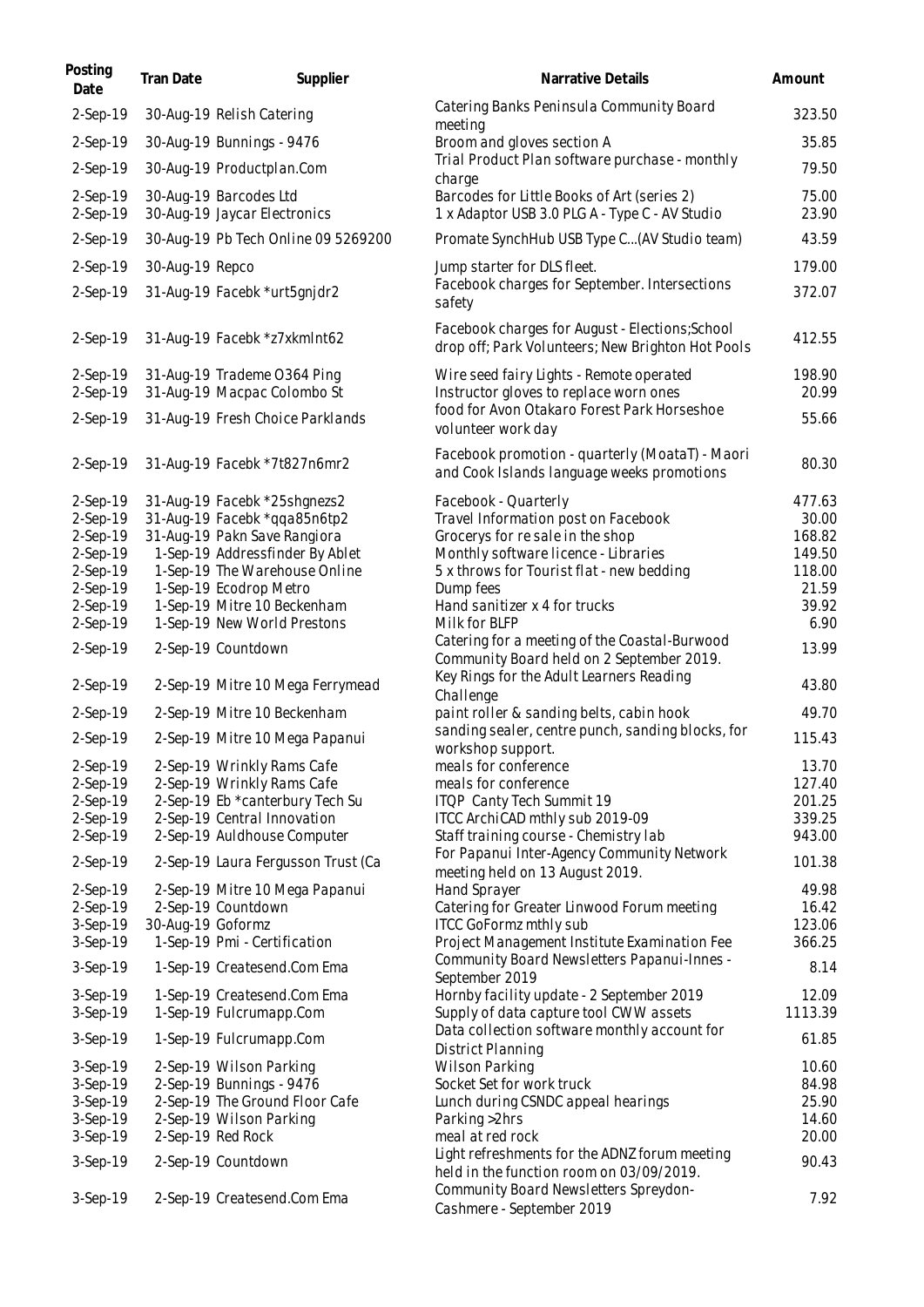| Posting<br>Date        | Tran Date | Supplier                                                          | Narrative Details                                                                                   | Amount           |
|------------------------|-----------|-------------------------------------------------------------------|-----------------------------------------------------------------------------------------------------|------------------|
| 3-Sep-19               |           | 2-Sep-19 Createsend.Com Ema                                       | Community Board Newsletters Banks Peninsula -<br>September 2019                                     | 9.49             |
| 3-Sep-19               |           | 2-Sep-19 Createsend.Com Ema                                       | Community Board Newsletters Fendalton-<br>Waimairi-Harewood September 2019                          | 9.91             |
| 3-Sep-19               |           | 2-Sep-19 Createsend.Com Ema                                       | Community Board Newsletters Halswell-Hornby-<br>Riccarton - September 2019                          | 10.65            |
| 3-Sep-19               |           | 2-Sep-19 Createsend.Com Ema                                       | Community Board Newsletters Coastal-Burwood -<br>September 2019                                     | 10.93            |
| 3-Sep-19               |           | 2-Sep-19 Createsend.Com Ema                                       | Community Board Newsletters Linwood-Central-<br>Heathcote - September 201                           | 17.41            |
| 3-Sep-19               |           | 2-Sep-19 Para Rubber Christchur                                   | Replacement Chair leg stoppers - further<br>purchase made as these fit.                             | 2.40             |
| 3-Sep-19<br>3-Sep-19   |           | 2-Sep-19 Nz Safety Blackwoods<br>2-Sep-19 Paper Plus New Brighton | Gear for oval team.<br>2020 Diary to plan rosters for next year                                     | 281.25<br>15.99  |
| 3-Sep-19               |           | 2-Sep-19 Peninsula Trading Post                                   | # x Bags of potting mix for planter box outside<br>cabin 3                                          | 56.97            |
| 3-Sep-19<br>3-Sep-19   |           | 2-Sep-19 Akaroa Motor Garage<br>2-Sep-19 Gardenmakers Barrys Bay  | Service to Huskvarna Weedeater<br>Top soil for Garden boxes outside Cabin 3                         | 65.50<br>110.00  |
| 3-Sep-19               |           | 2-Sep-19 The Sauce Kitchen Ltd                                    | Lunch for external visitors, staff and councillors -<br>Section S17A 3 Waters Review Budget meeting | 228.70           |
| 3-Sep-19               |           | 2-Sep-19 Couplands Bakeries                                       | 2xFozen Mega Pack of assorted savories for the<br>local ADNZ meeting                                | 35.98            |
| 3-Sep-19               |           | 2-Sep-19 Composition Ltd                                          | ADNZ Conference registration fee (Early Bird)                                                       | 782.00           |
| 3-Sep-19               |           | 2-Sep-19 Bunnings - 9476                                          | set squares/desk cable outlet                                                                       | 45.77            |
| 3-Sep-19               |           | 2-Sep-19 Wilson Parking                                           | Parking in town for interviews                                                                      | 18.60            |
| 3-Sep-19               |           | 2-Sep-19 Nightlife Music                                          | Pioneer fitness nightlife fees                                                                      | 337.77           |
| 3-Sep-19               |           | 2-Sep-19 Nightlife Music                                          | Jellie Park nightlife fees                                                                          | 337.77           |
| 3-Sep-19               |           | 2-Sep-19 Nightlife Music                                          | Nightlife coding for QEII                                                                           | 429.89           |
| 3-Sep-19               |           | 2-Sep-19 Engineering New Zealand                                  | NZMUGS Conference 2019                                                                              | 517.50           |
| 3-Sep-19               |           | 2-Sep-19 Canterbury Club                                          | Event fee                                                                                           | 142.80           |
| $3-Sep-19$             |           | 2-Sep-19 Mrs Ferg                                                 | meals for conference                                                                                | 29.00            |
| 3-Sep-19               |           | 2-Sep-19 Bp 2go Fairlie<br>2-Sep-19 Siam Classic                  | Diesel for conference transport                                                                     | 36.90            |
| 3-Sep-19<br>$3-Sep-19$ |           |                                                                   | Meals for conference<br>garden plants                                                               | 171.50<br>221.07 |
|                        |           | 2-Sep-19 Terra Viva Home & Garden                                 | pipe fittings, valve and gauge and thread tape for                                                  |                  |
| 3-Sep-19               |           | 2-Sep-19 Hcd Christchurch                                         | pressure testing pipe work in outdoor pool                                                          | 139.62           |
| 3-Sep-19               |           | 2-Sep-19 Valspar Paint (NZ) Ltd                                   | External weatherboard finishing to ne materials<br>for the Little River Railway Goods Shed          | 339.30           |
| $3-Sep-19$             |           | 2-Sep-19 Ferry Road Vet                                           | Vet Check for shelter dog - Sasha                                                                   | 118.44           |
| 3-Sep-19               |           | 2-Sep-19 The Fairy Light Shop                                     | Seed lighting                                                                                       | 737.84           |
| 3-Sep-19               |           | 3-Sep-19 New World Northwood                                      | groynes milk x 4 1lt long life                                                                      | 7.56             |
| 3-Sep-19               |           | 3-Sep-19 Gardenmakers Barrys Bay                                  | Top Soil to complete Planter boxes outside cabin<br>3                                               | 55.00            |
| 3-Sep-19               |           | 3-Sep-19 Mitre 10 Mega Papanui                                    | hole saw for desk cable outlet                                                                      | 39.98            |
| 3-Sep-19               |           | 3-Sep-19 Placemakers Riccarton                                    | crate handles for Henderson tour crates                                                             | 332.37           |
| 3-Sep-19               |           | 3-Sep-19 Hampton & Co Ltd                                         | plywood for Henderson tour T frames                                                                 | 800.49           |
| $3-Sep-19$             |           | 3-Sep-19 Pest Control Research                                    | Bait for pest animal operations<br>Flower arrangements for the Function Room -                      | 309.60           |
| 3-Sep-19               |           | 3-Sep-19 Flowers On Cashmere                                      | Welcome Reception for Gansu Party Secretary<br>Delegation                                           | 135.00           |
| 3-Sep-19               |           | 3-Sep-19 Mitre 10 Mega Ferrymead                                  | respirator and sponge for lab<br>Monthly booking system fee for booking phone                       | 54.88            |
| 3-Sep-19               |           | 3-Sep-19 Timely Limited                                           | set up times                                                                                        | 40.25            |
| $4-Sep-19$             |           | 2-Sep-19 Createsend.Com Ema                                       | Flat-pack Whakapapa                                                                                 | 9.99             |
| 4-Sep-19               |           | 2-Sep-19 Glo.Com                                                  | Online yoga training tool                                                                           | 29.26            |
| 4-Sep-19               |           | 2-Sep-19 Sp * Lightburn Softwar                                   | Renewal of license key (Lightburn). Original<br>charge was in US\$ - was US\$30.00                  | 48.78            |
| $4-Sep-19$             |           | 2-Sep-19 Rosdale Manufacturing                                    | Giftware for resale in B G V C Gift shop                                                            | 1284.78          |
| 4-Sep-19               |           | 3-Sep-19 Stuff Media (Ps)                                         | Press Delivery - Month Taiora QEII                                                                  | 48.80            |
| 4-Sep-19               |           | 3-Sep-19 Stuff Media (Ps)                                         | Press delivery - Month Graham Condon                                                                | 58.34            |
| 4-Sep-19               |           | 3-Sep-19 Nz Safety Blackwoods                                     | 1 x pair safety footwear                                                                            | 159.85           |
| 4-Sep-19               |           | 3-Sep-19 Para Rubber Christchur                                   | Chair leg stoppers - plastic                                                                        | 17.85            |
| 4-Sep-19               |           | 3-Sep-19 Evolution Cycles                                         | Two new helmets                                                                                     | 90.00            |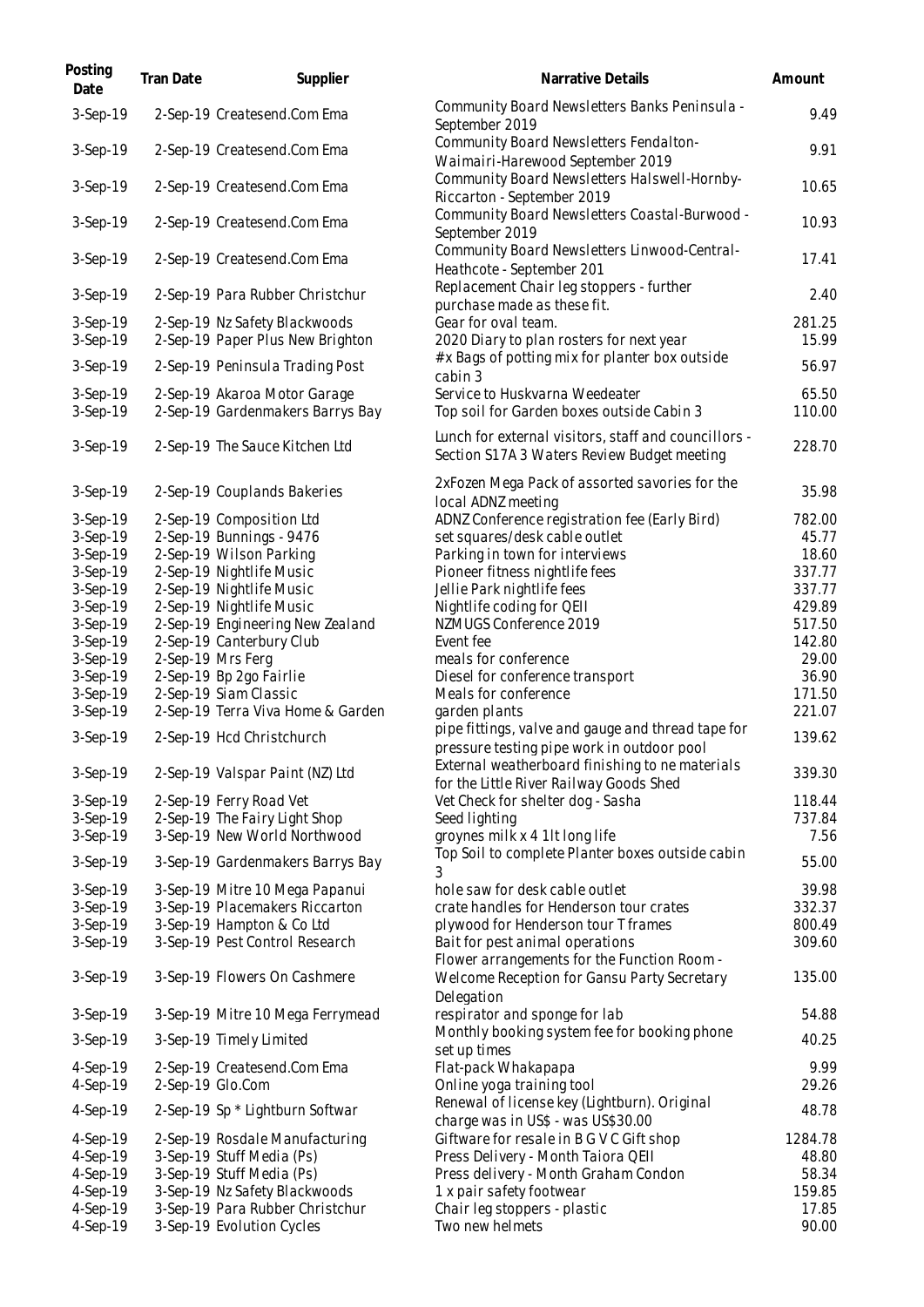| Posting<br>Date        | Tran Date      | Supplier                                                    | Narrative Details                                                                           | Amount           |
|------------------------|----------------|-------------------------------------------------------------|---------------------------------------------------------------------------------------------|------------------|
| 4-Sep-19               |                | 3-Sep-19 Wilson Parking                                     | Parking costs for meeting attendance<br>4 x square drive screw drivers for Travis predator  | 14.60            |
| 4-Sep-19               |                | 3-Sep-19 Bunnings - 9482                                    | control                                                                                     | 39.92            |
| 4-Sep-19<br>4-Sep-19   |                | 3-Sep-19 Nz Planning<br>3-Sep-19 Nz Safety Blackwoods       | NZPI Understanding Noise & Effects<br>PPE for New Starter                                   | 650.00<br>297.86 |
| 4-Sep-19               |                | 3-Sep-19 Madman NZ Limited                                  | Screening rights for the film "The Price of<br>Everything" shown on 28 August 2019          | 429.74           |
| 4-Sep-19               |                | 3-Sep-19 The Sauce Kitchen Ltd                              | Catering for Christchurch Consul Corps Function<br>on 29 August, refreshments for 30 people | 292.50           |
| $4-Sep-19$<br>4-Sep-19 |                | 3-Sep-19 Fosters Outdoor Power<br>3-Sep-19 Pog Mahones      | Service and repair of stilh chainsaw MS 460<br>meals for conference                         | 428.95<br>92.00  |
| 4-Sep-19               |                | 3-Sep-19 Hcd Christchurch                                   | 2 camlocks for submersible pump for draining<br>balance tank at Lyttleton pool              | 38.14            |
| 4-Sep-19               |                | 3-Sep-19 Countdown                                          | 2 x 9 v batteries - UR PA system                                                            | 17.98            |
| 4-Sep-19               |                | 3-Sep-19 Ricoh New Zealand Ltd                              | Black and white filament for Turanga                                                        | 679.51           |
| 4-Sep-19               |                | 3-Sep-19 Ricoh New Zealand Ltd                              | Black and white filament for Turanga                                                        | 679.51           |
| $4-Sep-19$             |                | 3-Sep-19 Bunnings - 9476                                    | Signs                                                                                       | 68.88            |
| 4-Sep-19               |                | 3-Sep-19 Supervalue Sumner                                  | Milk                                                                                        | 34.20            |
| $4-Sep-19$             |                | 3-Sep-19 Caltex Hornby                                      | Milk for tea room                                                                           | 6.20             |
| $4-Sep-19$             |                | 4-Sep-19 Hydraquip                                          | In House Matinenance - WO                                                                   | 243.80           |
| 4-Sep-19               |                | 4-Sep-19 Rubber Stamps                                      | dragon and flower stamps for Lion in the Meadow<br>event 2019                               | 33.00            |
| $4-Sep-19$             |                | 4-Sep-19 Ccc Parking                                        | Parking                                                                                     | 3.50             |
| 4-Sep-19               |                | 4-Sep-19 Southern Woods Nursery                             | 4 Trees and plants for park.                                                                | 692.88           |
| 4-Sep-19               | 4-Sep-19 Rmla  |                                                             | RMLA Conference                                                                             | 615.00<br>45.00  |
| 4-Sep-19<br>4-Sep-19   | 4-Sep-19 Rmla  | 4-Sep-19 Pak N Save Riccarton                               | RMLA Watch the Salmon Lecture<br>Volunteer recognition                                      | 250.00           |
| 4-Sep-19               |                | 4-Sep-19 Chch City Council Civic                            | Alcohol license for October 16 event at the Art<br>Gallery.                                 | 207.00           |
| $4-Sep-19$             |                | 4-Sep-19 Mitre 10 Mega Ferrymead                            | Cloche Poly Large and Cable Tie Black                                                       | 21.87            |
| 4-Sep-19               |                | 4-Sep-19 Dick Smith                                         | Replacement bag for Advisor use.<br>Parking coupons for Papanui-Innes Community             | 138.98           |
| 4-Sep-19               |                | 4-Sep-19 Papanui Service Centre                             | Board members and Papanui-Innes Community<br>Governance Team                                | 93.00            |
| 4-Sep-19               |                | 4-Sep-19 Twl 123 Eastgate                                   | Tech items                                                                                  | 36.00            |
| 5-Sep-19               |                | 3-Sep-19 Createsend.Com Ema                                 | Friends Newsletter September 2019                                                           | 16.98            |
| 5-Sep-19               |                | 3-Sep-19 Sp * Shop Altitude Med                             | Prof dev workshop - online content planning<br>workshop                                     | 89.00            |
| 5-Sep-19               |                | 3-Sep-19 Justins Active Managem                             | active management course attendance                                                         | 213.04           |
| 5-Sep-19               |                | 3-Sep-19 Caribe Latin Kitchen                               | Meals for conference                                                                        | 24.00            |
| 5-Sep-19               |                | 3-Sep-19 Html Email Check                                   | ITDC HTMLEmailCheck mthly sub                                                               | 24.39            |
| 5-Sep-19               |                | 3-Sep-19 Www.Aliexpress.Com                                 | Reflective bands for cycle Safety promotions in<br><b>CTP</b>                               | 310.83           |
| 5-Sep-19               |                | 3-Sep-19 Amzn Mktp Us*mo4tj1sl1                             | Purchase of new Dr Seuss art book for research<br>purposes                                  | 39.18            |
| 5-Sep-19               |                | 3-Sep-19 Dell Computer                                      | IT Task.: 2004949, IT funding for Council<br>Chamber. Wireless mouse and Keyboard           | 52.44            |
| 5-Sep-19               |                | 3-Sep-19 Abebooks.Co G4a2yk                                 | Library book                                                                                | 37.56            |
| 5-Sep-19               |                | 3-Sep-19 Abebooks.Co G4a2yj                                 | Library book                                                                                | 53.83            |
|                        |                |                                                             | Car parking for trip to wellington for Co-                                                  |                  |
| 5-Sep-19               |                | 3-Sep-19 Christchurch Airport                               | regulatory Priorities Panel meeting - 13<br>September 2019                                  | 30.00            |
| 5-Sep-19               |                | 4-Sep-19 Edgeware Mower & Chain                             | <b>MOWER BLADES</b>                                                                         | 35.00            |
| 5-Sep-19               |                | 4-Sep-19 Noel Leeming 12                                    | CHATEL UPGRADE CABINS                                                                       | 517.80           |
| 5-Sep-19<br>5-Sep-19   |                | 4-Sep-19 Canterbury Playcentre<br>4-Sep-19 Twl 123 Eastgate | Clay for Uku holiday programme<br>Te Wiki promotion                                         | 21.00<br>24.00   |
| 5-Sep-19               |                | 4-Sep-19 Vtnz Lichfield St                                  | Bridford tipping trailer (plant 1445) WOF testing                                           | 46.00            |
| 5-Sep-19               |                | 4-Sep-19 Nz Safety Blackwoods                               | PPE Wet Weather Jacket                                                                      | 189.75           |
| 5-Sep-19               |                | 4-Sep-19 Saecowilson - Christch                             | Workshop Consumables - WO                                                                   | 303.65           |
| 5-Sep-19               | 4-Sep-19 Festo |                                                             | G3 Gas Valve - WO                                                                           | 623.07           |
| 5-Sep-19               |                | 4-Sep-19 Oborns Nautical Rcctn                              | Crimps for Maureen lander Installation                                                      | 74.40            |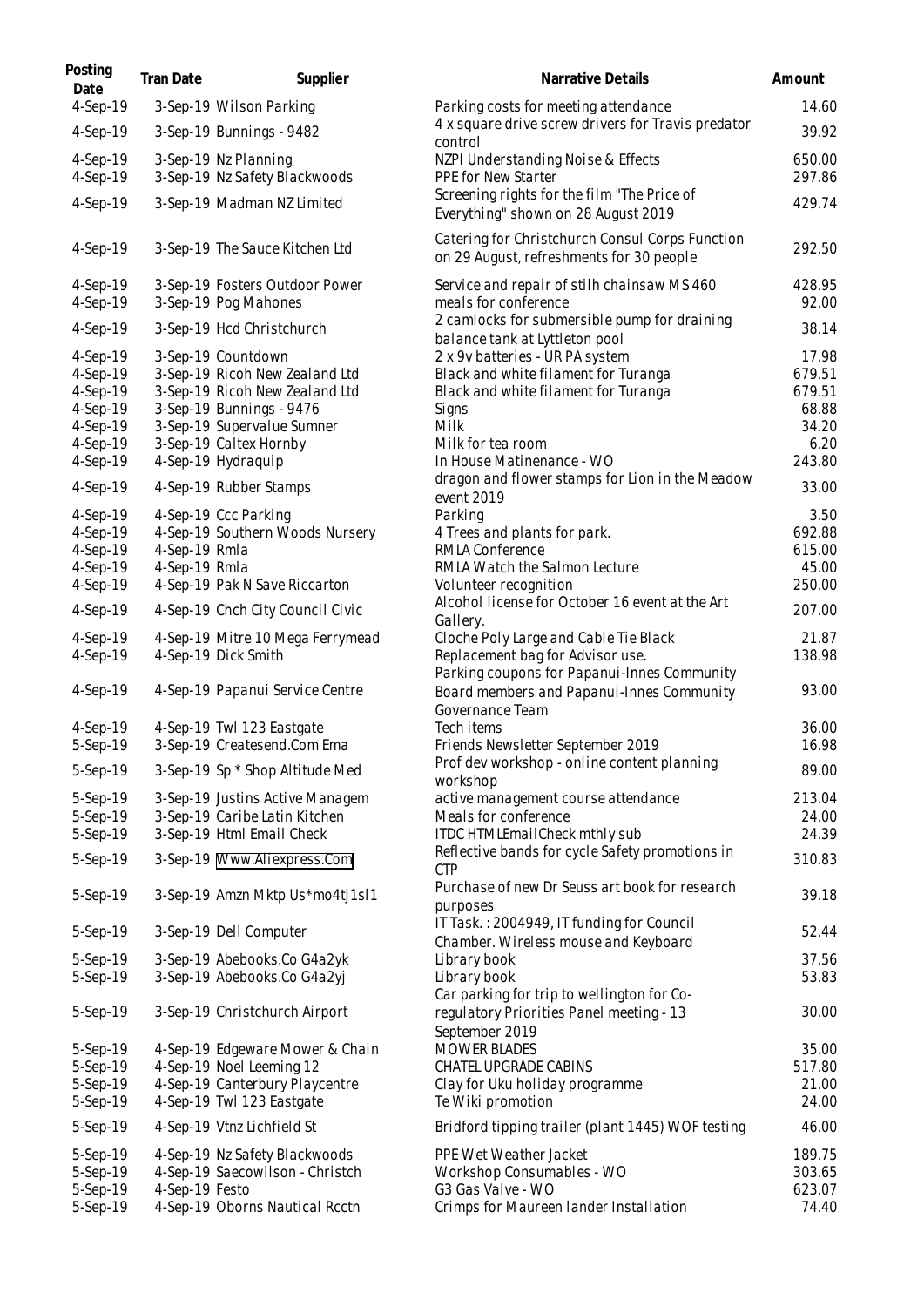| Posting<br>Date          | Tran Date      | Supplier                                                            | Narrative Details                                                                      | Amount            |
|--------------------------|----------------|---------------------------------------------------------------------|----------------------------------------------------------------------------------------|-------------------|
| 5-Sep-19                 |                | 4-Sep-19 Ferrymead Post Shop                                        | Postage for Membership Stickers to EFL<br>Wellington - Retail                          | 4.50              |
| 5-Sep-19                 |                | 4-Sep-19 Paknsave Moorhouse                                         | Catering for external group - Older Adults Liaison                                     | 111.21            |
| 5-Sep-19                 |                | 4-Sep-19 Relish Catering                                            | Catering - meeting of Akaroa Wastewater Working<br>Party 30 August 2019                | 290.95            |
| $5-Sep-19$               |                | 4-Sep-19 Stk*shutterstock                                           | Sutterstock music download for Elections video                                         | 79.94             |
| 5-Sep-19                 |                | 4-Sep-19 Wilson Parking                                             | Parking costs for meeting attendance                                                   | 14.60             |
| 5-Sep-19                 |                | 4-Sep-19 Bunnings - 9476                                            | Spray and mark x2.                                                                     | 23.90             |
| 5-Sep-19<br>5-Sep-19     |                | 4-Sep-19 Nz Safety Blackwoods<br>4-Sep-19 Nz Institute Of Surveyors | Supplies for volunteer events<br>Subscription Fees                                     | 195.54<br>713.00  |
| 5-Sep-19                 |                | 4-Sep-19 Nz Institute Of Surveyors                                  | Subscription Fees                                                                      | 1000.50           |
| 5-Sep-19                 |                | 4-Sep-19 New World St Martins                                       | Coffee for staff tea room                                                              | 39.19             |
| 5-Sep-19                 |                | 4-Sep-19 Nz Safety Blackwoods                                       | Lockout tag                                                                            | 27.12             |
| 5-Sep-19                 |                | 4-Sep-19 Wilson Parking                                             | Car parking for summer staff interviews                                                | 4.60              |
| 5-Sep-19                 |                | 4-Sep-19 Wilson Parking                                             | Parking for meetings at Civic                                                          | 22.60             |
| 5-Sep-19                 |                | 4-Sep-19 Wilson Parking                                             | Civic parking                                                                          | 8.60              |
| 5-Sep-19<br>5-Sep-19     |                | 4-Sep-19 Richard Suckling<br>4-Sep-19 Ccc Art Gallery Car Prk       | Eye Check<br>Parking for recruitment                                                   | 51.75<br>18.00    |
| 5-Sep-19                 |                | 4-Sep-19 Ascent Technology Ltd                                      | 1 x DisplayPort to HDMI cable 5m - black HALC                                          | 56.79             |
| 5-Sep-19                 |                | 4-Sep-19 The Service Company Ltd C                                  | Bio-Zyme and magic sponge - Cleaning Products                                          | 734.29            |
| 5-Sep-19                 |                | 4-Sep-19 Bunnings - 9482                                            | items for park habitat wk potting mix / cable tie                                      | 55.55             |
| 5-Sep-19                 |                | 4-Sep-19 Wilson Parking                                             | Parking Fees - meeting                                                                 | 6.60              |
| 5-Sep-19                 |                | 4-Sep-19 Cial Online Parking                                        | Parking for trip to wellington for Controllor<br>Training CDEM - 05 September 2019     | 55.00             |
| 5-Sep-19                 |                | 4-Sep-19 George Henry & Co Ltd                                      | Screwdriver set                                                                        | 69.00             |
| 5-Sep-19                 |                | 4-Sep-19 George Henry & Co Ltd                                      | half inch collet cone                                                                  | 89.22             |
| 5-Sep-19                 |                | 4-Sep-19 Jade Kiwi Store                                            | Jewellery for resale in B G V C Gift shop                                              | 351.90            |
| 5-Sep-19<br>5-Sep-19     |                | 5-Sep-19 Pgg Wrightson Chch<br>5-Sep-19 Freshchoice City Mkt        | All Flex ear tags for marking trap boxes<br>Catering Deposit                           | 248.90<br>1.00    |
| 5-Sep-19                 |                | 5-Sep-19 Wsl Papanui                                                | Paint and decorative card board for decorating                                         | 11.48             |
|                          |                |                                                                     | mail box                                                                               |                   |
| 5-Sep-19                 |                | 5-Sep-19 Ouruhia Nursery Ltd                                        | Trees x4 and plants for park.                                                          | 459.94            |
| 5-Sep-19                 |                | 5-Sep-19 Pest Control Research                                      | predator monitoring material<br>1 x 400ML Yellow and 1 x 400ML Cyan ink for HP         | 414.02            |
| 5-Sep-19                 |                | 5-Sep-19 Aarque Group Limited                                       | 7200 large format printer                                                              | 693.63            |
| 5-Sep-19                 |                | 5-Sep-19 Mitre 10 Mega Papanui                                      | variety of hose fittings for all of summer pools                                       | 108.75            |
| $6-Sep-19$               |                | 4-Sep-19 Formassembly.Com                                           | <b>ITDC Form Assembly mthly sub</b>                                                    | 421.96            |
| $6-Sep-19$               |                | 4-Sep-19 Civil And Naval Limited                                    | Inadvertently used CCC p-card instead of<br>personal one. Reimbursement made on        | 140.00            |
|                          |                |                                                                     | 10/09/2019                                                                             |                   |
| $6-Sep-19$               |                | 5-Sep-19 Wilson Parking                                             | Wilson Parking                                                                         | 8.60              |
| $6-Sep-19$               |                | 5-Sep-19 NZIOB                                                      | Attendance at Building Legends Extensions of<br>Time Claims workshops 2x               | 661.25            |
| $6-Sep-19$               |                | 5-Sep-19 Wilson Parking                                             | parking fee for recruitment round interviews for<br>library assistant in Civic offices | 20.60             |
| $6-Sep-19$               |                | 5-Sep-19 Bunnings - 9476                                            | hooks for fandango lights in the function room                                         | 26.44             |
| $6-Sep-19$               |                | 5-Sep-19 South Pacific Rose N                                       | plants for section D                                                                   | 64.78             |
| $6-Sep-19$               |                | 5-Sep-19 Bunnings - 9476                                            | AA batteries for fandango seed lights                                                  | 79.40             |
| $6-Sep-19$<br>$6-Sep-19$ | 5-Sep-19 Solgm | 5-Sep-19 Woodend Nurseries                                          | plants for section c<br>SOLGM Rating and Funding Forum 2019                            | 261.87<br>1075.25 |
| $6-Sep-19$               |                | 5-Sep-19 New World Durham Street                                    | Paper Towels                                                                           | 15.96             |
| $6-Sep-19$               |                | 5-Sep-19 Eb *sport NZ Women Gir                                     | Women in Sport conference                                                              | 230.00            |
| $6-Sep-19$               |                | 5-Sep-19 Createsend.Com Ema                                         | Friends - Maureen Lander talk and afternoon tea                                        | 15.97             |
| $6-Sep-19$               |                | 5-Sep-19 Bunnings - 9476                                            | Batteries, Decorative Pots (Functions)                                                 | 539.38            |
| $6-Sep-19$               |                | 5-Sep-19 Resene - Northwood 032                                     | Kaputahi community orchard shipping container<br>paint 10It exterior 4 It interior     | 309.88            |
| $6-Sep-19$               |                | 5-Sep-19 Ballingers Hunting & Fish                                  | Body waders                                                                            | 349.99            |
| $6-Sep-19$               |                | 5-Sep-19 Moorhouse Medical Cent                                     | vaccination for travel to Nepal world ranger<br>conference                             | 105.00            |
| 6-Sep-19                 |                | 5-Sep-19 Bunnings - 9482                                            | Supplies for volunteers for Keep NZ Beautiful<br>week                                  | 16.20             |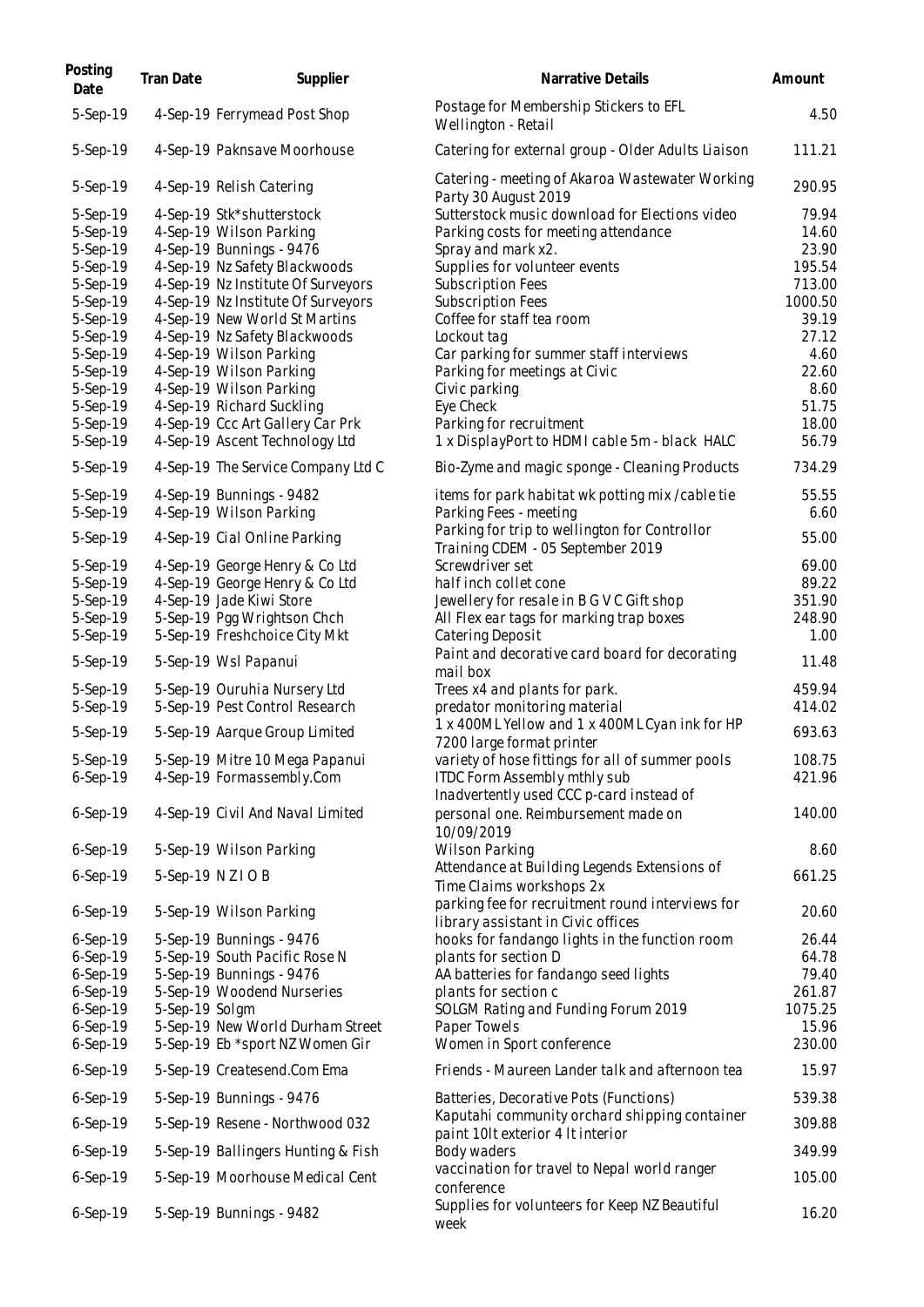| Posting<br>Date                                              | Tran Date                        | Supplier                                                                                                                                                    | Narrative Details                                                                                                                                                                      | Amount                                      |
|--------------------------------------------------------------|----------------------------------|-------------------------------------------------------------------------------------------------------------------------------------------------------------|----------------------------------------------------------------------------------------------------------------------------------------------------------------------------------------|---------------------------------------------|
| 6-Sep-19                                                     |                                  | 5-Sep-19 Four Square Akaroa                                                                                                                                 | tea, coffee, cleaning supplies etc                                                                                                                                                     | 39.40                                       |
| $6-Sep-19$                                                   |                                  | 5-Sep-19 Mainland Fasteners Ltd                                                                                                                             | glue/screws/nails/washers for workshop<br>support                                                                                                                                      | 186.99                                      |
| $6-Sep-19$                                                   |                                  | 5-Sep-19 Logoland                                                                                                                                           | Printed T Shirts for 2019 Innovation Expo staff<br>and volunteers                                                                                                                      | 763.00                                      |
| $6-Sep-19$<br>$6-Sep-19$<br>$6-Sep-19$<br>$6-Sep-19$         |                                  | 5-Sep-19 Aromaunga Baxter Flowers<br>5-Sep-19 Nz Safety Blackwoods<br>5-Sep-19 Nz Safety Blackwoods<br>5-Sep-19 Fulton Hogan Sign Shop                      | A wreath for 9-11 Firefighters Memorial event<br>New overalls<br>Rags for workshop cleaning etc etc<br>8 new track way finding signs.                                                  | 130.00<br>59.22<br>126.98<br>862.50         |
| 6-Sep-19                                                     |                                  | 5-Sep-19 Plumbing World #81                                                                                                                                 | Over flow pipe and fittings for outdoor balance<br>tank overflow at Jellie Park                                                                                                        | 66.75                                       |
| $6-Sep-19$                                                   |                                  | 5-Sep-19 Harvey Norman Northw                                                                                                                               | Dishwasher for BLFP                                                                                                                                                                    | 977.00                                      |
| 6-Sep-19                                                     |                                  | 5-Sep-19 Cashel St Post Shop                                                                                                                                | change of ownership for KQM767 Compactor<br>2007 Isuzu Elf                                                                                                                             | 9.12                                        |
| $6-Sep-19$<br>$6-Sep-19$<br>$6-Sep-19$                       |                                  | 5-Sep-19 Ccc Lichfield Carpark<br>5-Sep-19 Bp Connect Hoon Hay<br>5-Sep-19 Parklands Post Shop                                                              | Parking for recruitment<br>Petrol - vehicle card would not register<br>sending Leopard Seal scat to Auckland                                                                           | 13.50<br>27.93<br>13.90                     |
| 6-Sep-19                                                     |                                  | 5-Sep-19 Ccc Art Gallery Car Prk                                                                                                                            | CCC Art Gallery Car Park - Parking for Community<br>Recreation Advisor - Hoon Hay Fiesta Event Costs.                                                                                  | 18.00                                       |
| $6-Sep-19$<br>$6-Sep-19$<br>$6-Sep-19$<br>6-Sep-19           |                                  | 6-Sep-19 Cranfield Glass<br>6-Sep-19 Mitre 10 Mega Ferrymead<br>6-Sep-19 Mrc Global (NZ) Ltd<br>6-Sep-19 The Warehouse Online                               | HOMESTEAD WINDOW REPAIR<br>Workshop Consumables - WO<br>Dryer Repairs - WO<br>Holiday Activity - Creative Card Making Shirley<br>Library - Pitched Event                               | 180.09<br>41.00<br>344.70<br>15.00          |
| $6-Sep-19$                                                   |                                  | 6-Sep-19 Freshchoice City Mkt                                                                                                                               | Catering was provided for leaving - 11 yrs service                                                                                                                                     | 283.64                                      |
| $6-Sep-19$                                                   |                                  | 6-Sep-19 New World Fendalton                                                                                                                                | retirement                                                                                                                                                                             | 109.57                                      |
| 6-Sep-19                                                     |                                  | 6-Sep-19 Fab Plastics Limited                                                                                                                               | Specialised key rings for hire keys, key rings have<br>specific reminders for hall users                                                                                               | 373.75                                      |
| 6-Sep-19                                                     |                                  | 6-Sep-19 Specsavers Northlands                                                                                                                              | Eye Check - Bishopdale and Fendalton Libraries                                                                                                                                         | 30.00                                       |
| $6-Sep-19$                                                   |                                  | 6-Sep-19 Fresh Choice Parklands                                                                                                                             | milk for coastal ranger staff                                                                                                                                                          | 5.78                                        |
| 6-Sep-19                                                     |                                  | 6-Sep-19 About Colour                                                                                                                                       | Onduline Sheeting - Black each sheet 2000 x<br>950mm                                                                                                                                   | 603.75                                      |
| 6-Sep-19<br>$6-Sep-19$<br>$6-Sep-19$<br>9-Sep-19<br>9-Sep-19 |                                  | 6-Sep-19 Mitre 10 Mega Hornby<br>6-Sep-19 Armstrong Locksmiths<br>6-Sep-19 Permark Industries Ltd<br>5-Sep-19 Createsend.Com Ema<br>5-Sep-19 Fulcrumapp.Com | plants & climbing supports<br>Sprinkler room key. Cut for CFP after hours use.<br>Name Badges for RSE<br>TOGETHER - Brown bread departing<br>Fee for fulcrum users for data collection | 376.44<br>112.40<br>69.48<br>9.85<br>183.49 |
| 9-Sep-19                                                     |                                  | 5-Sep-19 Universo                                                                                                                                           | Recruitment meeting with external organisation<br>Land Information New Zealand                                                                                                         | 9.00                                        |
| 9-Sep-19<br>9-Sep-19<br>9-Sep-19                             | 5-Sep-19 Airbnb<br>5-Sep-19 Spot | 5-Sep-19 Dnh*godaddy.Com Nzd                                                                                                                                | ITDC GoDaddy SAN SSL up to 20 CWP<br>Accommodation 4 x CCC staff at Conference<br>Tracking device for CTOC field staff                                                                 | 967.63<br>920.14<br>78.61                   |
| 9-Sep-19                                                     |                                  | 6-Sep-19 Bunnings - 9482                                                                                                                                    | DOOR STOPS, PIPES, FIRE HOSE REEL SIGN, ANGLE<br><b>BRACKETS</b>                                                                                                                       | 276.95                                      |
| 9-Sep-19<br>9-Sep-19<br>9-Sep-19                             |                                  | 6-Sep-19 Wilson Parking<br>6-Sep-19 Officemax<br>6-Sep-19 Spotify P0ca4e6467                                                                                | <b>Wilson Parking</b><br>Warrant printing stationery<br>A months Licence for music for the Art Gallery                                                                                 | 12.60<br>49.47<br>14.99                     |
| 9-Sep-19                                                     |                                  | 6-Sep-19 Wilson Parking                                                                                                                                     | parking fee for recruitment round interviews for                                                                                                                                       | 14.60                                       |
| 9-Sep-19<br>9-Sep-19                                         |                                  | 6-Sep-19 Home And Castle Hardware<br>6-Sep-19 Nz Safety Blackwoods                                                                                          | library assistant in Civic offices<br>Maintenance Chlorine<br><b>PPE</b>                                                                                                               | 14.60<br>181.12                             |
| 9-Sep-19                                                     |                                  | 6-Sep-19 George Henry & Co Ltd                                                                                                                              | Workshop Consumables - WO                                                                                                                                                              | 96.46                                       |
| 9-Sep-19                                                     |                                  | 6-Sep-19 Mitre 10 Beckenham                                                                                                                                 | Drill bit for signs + duct tape for marking spades                                                                                                                                     | 13.98                                       |
| 9-Sep-19<br>9-Sep-19                                         |                                  | 6-Sep-19 Createsend.Com Ema<br>6-Sep-19 Bakermans                                                                                                           | Newsline 6 September<br>Retirement Function                                                                                                                                            | 52.51<br>189.60                             |
| 9-Sep-19                                                     |                                  | 6-Sep-19 Para Rubber Christchur                                                                                                                             | Extra replacement chair leg plastic stoppers for<br>stock                                                                                                                              | 52.50                                       |
| 9-Sep-19<br>9-Sep-19<br>9-Sep-19                             | 6-Sep-19 Spot                    | 6-Sep-19 Bunnings - 9476<br>6-Sep-19 Bunnings - 9476                                                                                                        | Fence posts X2 and RAD C.O.L for park.<br>Gear for oval.<br>Service charge for GPS locator beacon                                                                                      | 210.78<br>747.35<br>351.16                  |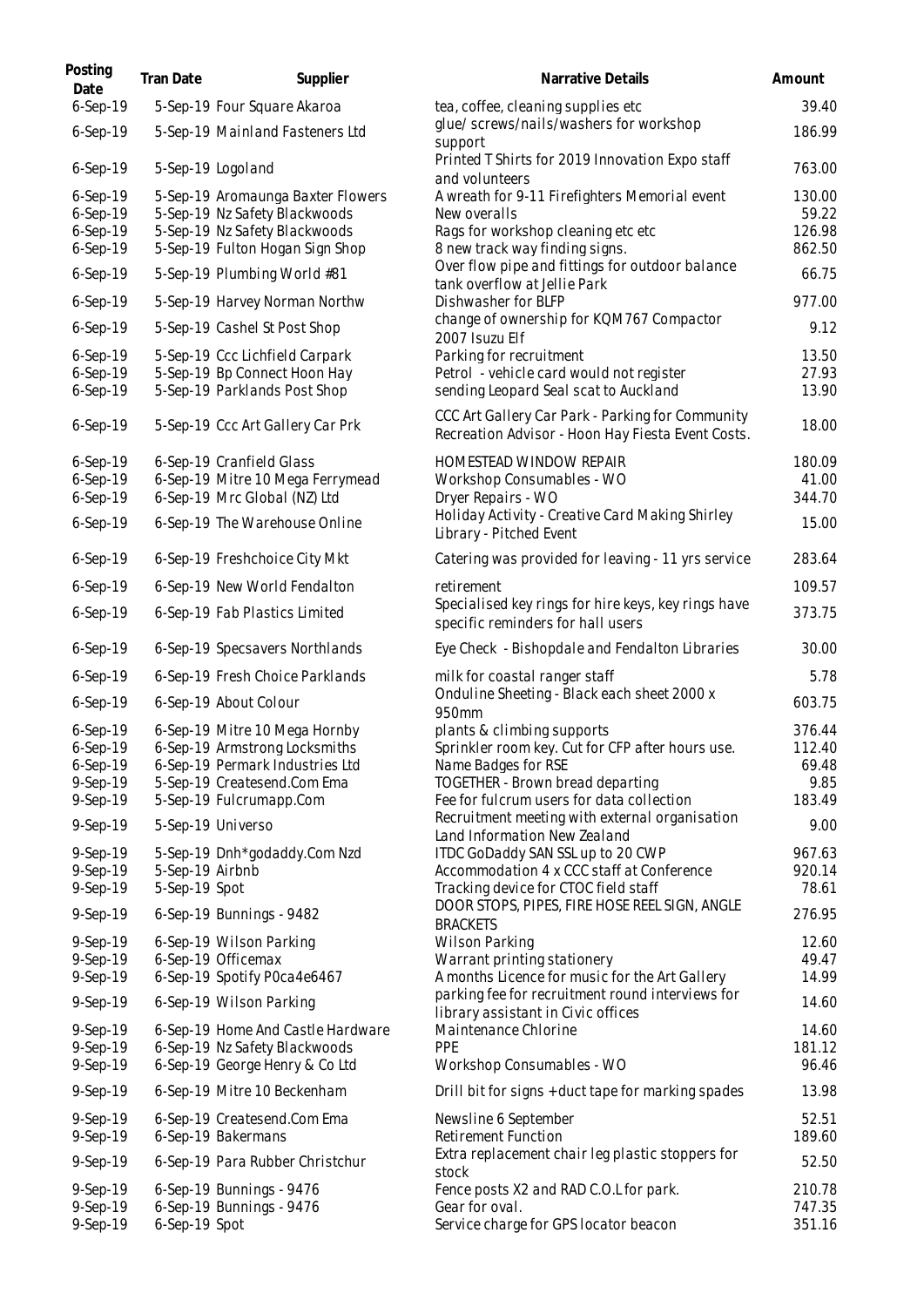| Posting<br>Date | Tran Date | Supplier                           | Narrative Details                                                                                    | Amount   |
|-----------------|-----------|------------------------------------|------------------------------------------------------------------------------------------------------|----------|
| 9-Sep-19        |           | 6-Sep-19 Wilson Parking            | Parking                                                                                              | 7.60     |
| 9-Sep-19        |           | 6-Sep-19 Freshchoice City Mkt      | Reimbursement of artist expenses.                                                                    | 355.95   |
| 9-Sep-19        |           | 6-Sep-19 Bunnings - 9476           | Peony plant & bricks                                                                                 | 37.29    |
| 9-Sep-19        |           | 6-Sep-19 Apnic Pty Ltd             | <b>ITTI APNIC Annual Renewal</b>                                                                     | 219.08   |
| 9-Sep-19        |           | 6-Sep-19 Ccc Art Gallery Car Prk   | Parking for recruitment                                                                              | 14.00    |
| 9-Sep-19        |           | 6-Sep-19 JA Russell                | Light track adapters                                                                                 | 258.75   |
| 9-Sep-19        |           | 6-Sep-19 Pb Tech Online 09 5269200 | Credit Voucher Pb Tech Online 09 5269200<br>Otterbox clear case x1 A50                               | $-5.90$  |
| 9-Sep-19        |           | 6-Sep-19 Bunnings - 9476           | hooks                                                                                                | 27.88    |
| 9-Sep-19        |           | 6-Sep-19 Ideal Electrical          | Lamp and lamp holders - front entrance way                                                           | 85.63    |
| 9-Sep-19        |           | 6-Sep-19 Twl 175 South City        | Magnifying glasses for makerspace kits                                                               | 25.00    |
| 9-Sep-19        |           | 6-Sep-19 Aliexpress.Com            | Optical science kit for makerspace kits                                                              | 31.25    |
| 9-Sep-19        |           | 6-Sep-19 Jaycar Electronics        | Magnets for makerspaces kits.                                                                        | 34.80    |
| 9-Sep-19        |           | 6-Sep-19 Twl 178 Barrington        | Credit Voucher Twl 178 Barrington                                                                    | $-19.00$ |
| 9-Sep-19        |           | 6-Sep-19 Lighting Plus Chch        | Hats for resale in B G V C Gift shop                                                                 | 385.20   |
| 9-Sep-19        |           | 7-Sep-19 Mitre 10 Mega Rangiora    | post hole cement to repair watering frame                                                            | 21.96    |
| 9-Sep-19        |           | 7-Sep-19 Mitre 10 Mega Rangiora    | safety shoes                                                                                         | 109.00   |
| 9-Sep-19        |           | 7-Sep-19 Enscape3d.Com             | Enscape tool to visualise night time lighting<br>around the pump station located in a local park.    | 70.10    |
| $9-Sep-19$      |           | 7-Sep-19 Spotlight Stores NZ Ltd   | Puffy paint for decorating mail box                                                                  | 16.00    |
| 9-Sep-19        |           | 7-Sep-19 Surveymonkey              | Survey Monkey Subscription - September                                                               | 39.00    |
|                 |           |                                    | Catering items for the Gansu sister city group                                                       |          |
| 9-Sep-19        |           | 7-Sep-19 Countdown                 | civic welcome function on 7 September at the<br>Civic Office                                         | 12.00    |
| 9-Sep-19        |           | 8-Sep-19 Spotlight Stores NZ Ltd   | Plastic loops to hold lesson plans, name signs<br>and level signs together on poolside.              | 51.00    |
| 9-Sep-19        |           | 8-Sep-19 Twl 175 South City        | Replacement trays for instructor paperwork.                                                          | 132.00   |
| 9-Sep-19        |           | 8-Sep-19 Little River Cafe & Sto   | Milk July/August - Catering Little River Service<br>Centre                                           | 22.40    |
| 9-Sep-19        |           | 8-Sep-19 Twl 178 Barrington        | Scissors for the van - to cut labels, forms etc                                                      | 3.00     |
| 9-Sep-19        |           | 8-Sep-19 Ecodrop Metro             | Dump fees                                                                                            | 10.80    |
| 9-Sep-19        |           | 8-Sep-19 Z Carlton Corner          | Soft drinks for 2019 Innovation Expo staff &<br>volunteers.                                          | 17.99    |
| 9-Sep-19        |           | 8-Sep-19 New World Redcliffs       | Morning tea biscuits for volunteer mtb working<br>bee<br>Catering for August 2019 Combined Community | 14.26    |
| 9-Sep-19        |           | 9-Sep-19 Relish Catering           | Board Seminar - hosted by Fendalton-Waimairi-<br>Harewood                                            | 202.41   |
| 9-Sep-19        |           | 9-Sep-19 Parsley And Sage          | Catering for Community Board Submissions<br>Committee                                                | 72.68    |
| 9-Sep-19        |           | 9-Sep-19 Noel Leeming 1k           | replacement wall mount for Travis education<br>center monitor                                        | 159.99   |
| 9-Sep-19        |           | 9-Sep-19 Shirley Service Centre    | parking vouchers                                                                                     | 31.00    |
| 9-Sep-19        |           | 9-Sep-19 Chch City Council Civic   | Elected member and external staff parking<br>vouchers when attending Civic                           | 93.00    |
| 9-Sep-19        |           | 9-Sep-19 Mitre 10 Mega Ferrymead   | chilly bins for micro lab                                                                            | 269.72   |
| 9-Sep-19        |           | 9-Sep-19 Oakleys Plumbing          | New Billi water cartridge for staff room                                                             | 253.00   |
| 9-Sep-19        |           | 9-Sep-19 Countdown                 | Milk for Carlyle                                                                                     | 6.92     |
| 9-Sep-19        |           | 9-Sep-19 Mitre 10 Beckenham        | Plunger and Drain Cleaner                                                                            | 29.96    |
| 9-Sep-19        |           | 9-Sep-19 Belfast Vet Clinic        | vet visits to animal area sheep and pig and<br>rabbits                                               | 539.00   |
| 9-Sep-19        |           | 9-Sep-19 Parsley And Sage          | Parsley & Sage - Catering for Spreydon-Cashmere<br>Community Board meeting 3 September 2019.         | 122.13   |
| 9-Sep-19        |           | 9-Sep-19 Parsley And Sage          | Parsley & Sage - Catering for Community Board<br>Chairs and Staff Forum 6 September 2019.            | 125.01   |
| 10-Sep-19       |           | 7-Sep-19 Highcharts Cloud          | Electronic monthly subscription to chart building<br>software for Greater Christchurch               | 14.47    |
| 10-Sep-19       |           | 8-Sep-19 Garmin Europe Ltd         | Telecommunications - Land Drainage                                                                   | 59.00    |
| 10-Sep-19       |           | 8-Sep-19 Sp * Little Lunches       | <b>IANZ lunch</b>                                                                                    | 15.90    |
| 10-Sep-19       |           | 8-Sep-19 Abebooks                  | Library book                                                                                         | 71.72    |
| 10-Sep-19       |           | 8-Sep-19 Nxt Conferences           | Museums Next e-registration                                                                          | 284.37   |
| 10-Sep-19       |           | 9-Sep-19 Wilson Parking            | Wilson Parking - ECAN Meeting                                                                        | 2.60     |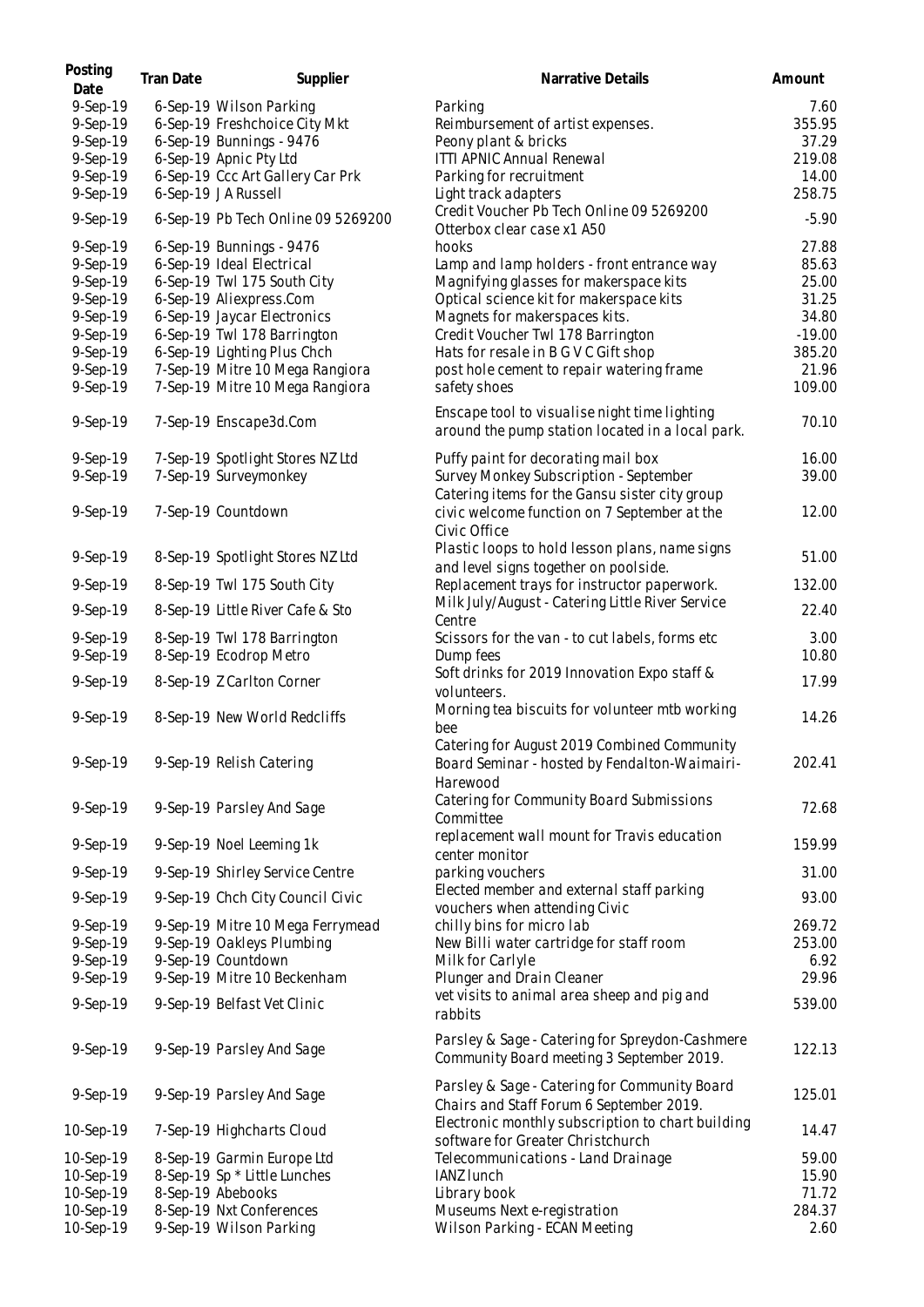| Posting<br>Date        | Tran Date      | Supplier                                                       | Narrative Details                                                                                 | Amount            |
|------------------------|----------------|----------------------------------------------------------------|---------------------------------------------------------------------------------------------------|-------------------|
| 10-Sep-19              |                | 9-Sep-19 Bunnings - 9476                                       | cable ties for fandango lights in the function<br>room                                            | 19.98             |
| 10-Sep-19              |                | 9-Sep-19 Whitcoulls NrthInd 158                                | Stationery for FWH Community Board                                                                | 97.97             |
| 10-Sep-19              |                | 9-Sep-19 Twl 181 Belfast                                       | phone case to protect Council issue iphone                                                        | 16.00             |
| 10-Sep-19              |                | 9-Sep-19 Burnsco Marine                                        | Rope For net fixing at Hockey 1 and 2 at Nga Puna<br>Wai                                          | 24.90             |
| 10-Sep-19              |                | 9-Sep-19 Bunnings - 9476                                       | Shower head for Jellie Park, Wire for Jellie fence,<br>Tape and Drill for Cuthberts Green seat    | 154.31            |
| 10-Sep-19              |                | 9-Sep-19 Wilson Parking                                        | Parking for meetings                                                                              | 6.60              |
| 10-Sep-19              |                | 9-Sep-19 Black Cab Vic 132227                                  | Taxi Melbourne Airport to Hotel for Conference                                                    | 78.50             |
| 10-Sep-19<br>10-Sep-19 |                | 9-Sep-19 Aerofast Tiedowns Ltd<br>9-Sep-19 Ouruhia Nursery Ltd | Straps for storage<br>Plants x12 for park.                                                        | 1150.00<br>119.88 |
| 10-Sep-19              | 9-Sep-19 Mefco |                                                                | Open Space Forum held 31 August & 1 September                                                     | 5735.00           |
|                        |                |                                                                | 2019.                                                                                             |                   |
| 10-Sep-19              |                | 9-Sep-19 Bunnings - 9482                                       | tap and hose fittings for Travis wetland                                                          | 31.70             |
| 10-Sep-19              |                | 9-Sep-19 Bailey Nelson Chch Centra                             | Glasses under the Reading Aids Visual Display<br>Unit (VDU) > 4 hours per day on a consistent use | 300.00            |
| 10-Sep-19              |                | 9-Sep-19 Ullrich Alumnm Co Ltd                                 | allumin for T frames supports for Henderson<br>exhibit                                            | 170.99            |
| 10-Sep-19              |                | 9-Sep-19 On The Spot Cashmere                                  | Morning tea supplies for East Enders working bee                                                  | 30.00             |
| 10-Sep-19              |                | 9-Sep-19 New World Stanmore                                    | Personal use in error - Reimbursed via Service<br>Desk 10/09/19                                   | 49.89             |
| 10-Sep-19              |                | 9-Sep-19 New World Prestons                                    | Milk for BLFP                                                                                     | 6.90              |
| 10-Sep-19              |                | 9-Sep-19 Bunnings - 9482                                       | A Lion in the Meadow                                                                              | 27.46             |
| 10-Sep-19              |                | 9-Sep-19 Hoyts Colombo                                         | Movie voucher as incentive for CTP travel survey                                                  | 50.00             |
| 10-Sep-19              |                | 9-Sep-19 Ullrich Alumnm Co Ltd                                 | Anodised aluminum angle for brackets                                                              | 53.15             |
| 10-Sep-19<br>10-Sep-19 |                | 9-Sep-19 The Frontrunner Bushin<br>9-Sep-19 Caltex Hornby      | <b>Shoes</b><br>Milk for tea room                                                                 | 100.00<br>6.20    |
| 10-Sep-19              |                | 10-Sep-19 Artsupplies Co NZ Ltd                                | Modelling clay for Discover Pounamu lesson                                                        | 350.80            |
| 10-Sep-19              |                | 10-Sep-19 Pgg Wrightson Chch                                   | Term 4 2019<br>Work pants                                                                         | 99.99             |
| 10-Sep-19              |                | 10-Sep-19 Hampton & Co Ltd                                     | Plywood for Jellie Park wall, Caulking gun and                                                    | 126.44            |
|                        |                |                                                                | product for Cuthberts seat replacement                                                            |                   |
| 10-Sep-19<br>10-Sep-19 |                | 10-Sep-19 Twl 123 Eastgate<br>10-Sep-19 New World Fendalton    | Network Pitched Event - Lion in the Meadow<br>Westlake Event Overhead                             | 20.00<br>73.83    |
| 10-Sep-19              |                | 10-Sep-19 Amtech Medical Limited                               | St John Vomit/Emesis Container 1500ml Sealable                                                    | 65.39             |
|                        |                |                                                                | Pack<br>Catering of the Coastal-Burwood Community                                                 |                   |
| 10-Sep-19              |                | 10-Sep-19 Relish Catering                                      | Board meeting held on Monday 6th September                                                        | 117.19            |
|                        |                |                                                                | 2019                                                                                              |                   |
| 10-Sep-19              |                | 10-Sep-19 Ritchies Transport Hldg                              | Help a homeless man get to Wellington today,<br>where his old employee has agreed to give him a   | 152.00            |
|                        |                |                                                                | job                                                                                               |                   |
| 10-Sep-19              |                | 10-Sep-19 Ccc Art Gallery Car Prk                              | Parking for meetings at Civic                                                                     | 7.00              |
| 10-Sep-19              |                | 10-Sep-19 Burwood Produce                                      | animal area carrots                                                                               | 22.50             |
| 10-Sep-19              |                | 10-Sep-19 Countdown                                            | Grocerys for resale in the shop                                                                   | 26.58             |
| 11-Sep-19              |                | 9-Sep-19 Asana.Com                                             | membership fee for projects tool                                                                  | 119.78            |
| 11-Sep-19              |                | 9-Sep-19 Paypal *foxfallow                                     | Giftware for resale in B G V C Gift shop                                                          | 210.81            |
| 11-Sep-19              |                | 9-Sep-19 Nordic Fusion                                         | Giftware for resale in B G V C Gift shop                                                          | 245.03            |
| 11-Sep-19              |                | 9-Sep-19 Nuovo Group Pty Ltd                                   | Cards for resale in B G V C Gift shop                                                             | 259.62            |
| 11-Sep-19              |                | 9-Sep-19 French Bazaar Pty Lt                                  | Hats for resale in B G V C Giftshop                                                               | 3018.37           |
| 11-Sep-19              |                | 10-Sep-19 Saecowilson - Christch                               | Digester Gas Blower - WO                                                                          | 19.38             |
| 11-Sep-19              |                | 10-Sep-19 Mountain Adventure N                                 | Bumbag for pest control activities                                                                | 3.45              |
| 11-Sep-19              |                | 10-Sep-19 Mountain Adventure N                                 | Knee support whilst trapping                                                                      | 97.75             |
| 11-Sep-19              |                | 10-Sep-19 Resene Lichfield St 031                              | Paint for First Floor Balconies                                                                   | 299.09<br>356.52  |
| 11-Sep-19<br>11-Sep-19 |                | 10-Sep-19 Hampton & Co Ltd<br>10-Sep-19 Blacks Fasteners       | Materials Waitangi OL                                                                             | 265.13            |
|                        |                |                                                                | Dynabolts for seat replacement at Cuthberts<br>Photo Hunt 2019 Photos for Exhibition at Opening   |                   |
| 11-Sep-19              |                | 10-Sep-19 Photo & Digital                                      | Heritage Week Event                                                                               | 81.00             |
| 11-Sep-19              |                | 10-Sep-19 New World Halswell                                   | Westlake Event Overhead                                                                           | 6.76              |
| 11-Sep-19              |                | 10-Sep-19 Copy Cats Service Centre                             | SWAG work reminder printed adhesive.                                                              | 40.00             |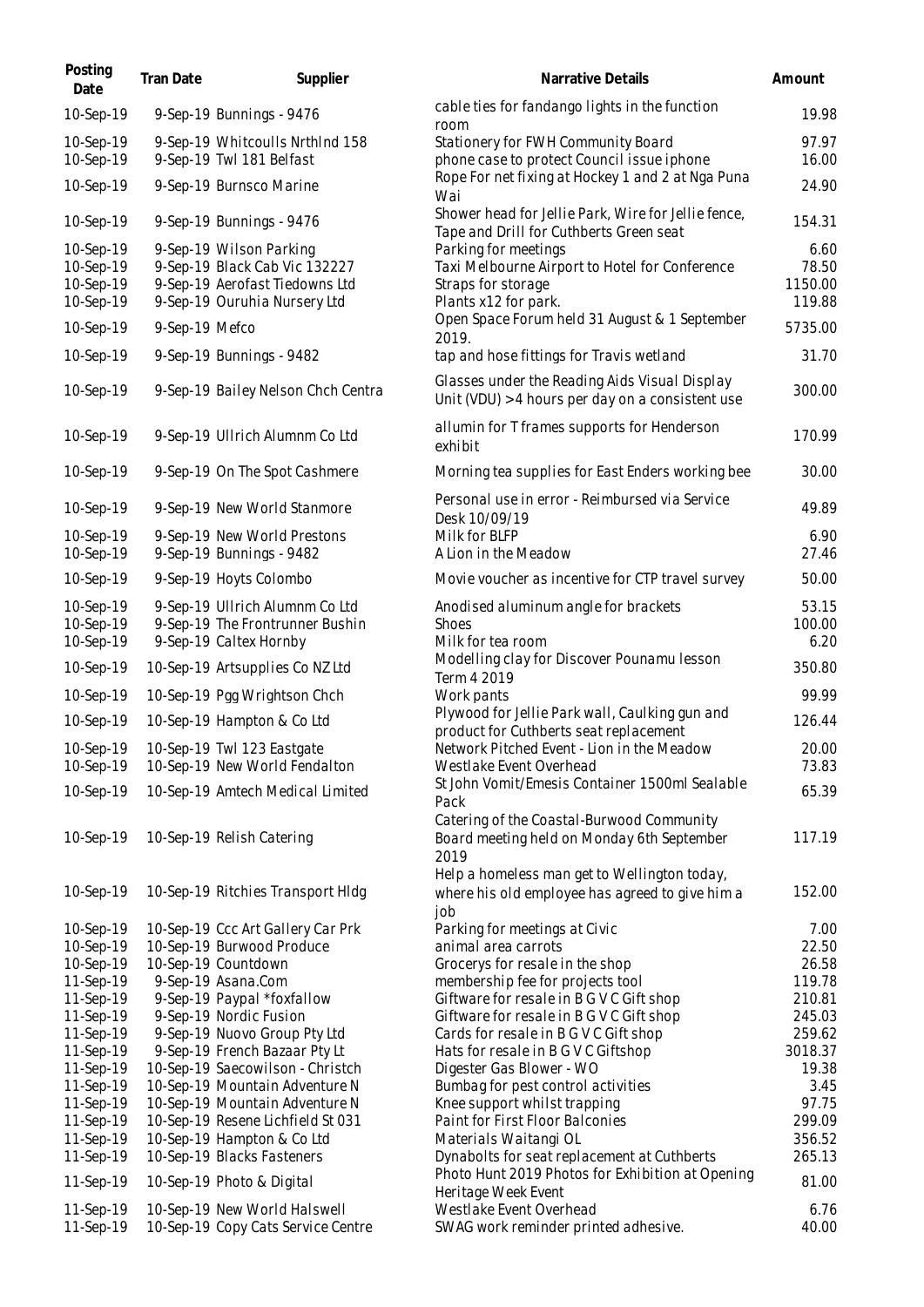| Posting<br>Date | Tran Date       | Supplier                            | <b>Narrative Details</b>                                                                    | Amount  |
|-----------------|-----------------|-------------------------------------|---------------------------------------------------------------------------------------------|---------|
| 11-Sep-19       |                 | 10-Sep-19 Noble-Adams Machinery     | 2 litre sprayer + Solo knapsack hose connection<br>kit                                      | 65.79   |
| 11-Sep-19       |                 | 10-Sep-19 Stk*shutterstock          | Shutterstock music download for video                                                       | 78.25   |
| 11-Sep-19       |                 | 10-Sep-19 Wilson Parking            | Parking at Civic car park for meetings                                                      | 12.60   |
| 11-Sep-19       |                 | 10-Sep-19 Bunnings - 9476           | Anka long straight x2.                                                                      | 13.06   |
| 11-Sep-19       |                 | 10-Sep-19 Bunnings - 9482           | 2 x WD40 for travis                                                                         | 19.26   |
|                 |                 |                                     |                                                                                             |         |
| 11-Sep-19       |                 | 10-Sep-19 The Naked Baker Ltd       | coffee beans for coastal ranger staff                                                       | 52.50   |
| 11-Sep-19       | 10-Sep-19 G-Req |                                     | G-Reg Conference tickets                                                                    | 750.00  |
| 11-Sep-19       |                 | 10-Sep-19 Nz Law Society            | Professional Development                                                                    | 15.00   |
| 11-Sep-19       | 10-Sep-19 A 2 Z |                                     | Kite for playground room theme                                                              | 2.50    |
| 11-Sep-19       |                 | 10-Sep-19 Nature Discoveries        | Sensory equipment for room and room themes                                                  | 107.92  |
| 11-Sep-19       |                 | 10-Sep-19 Nz Safety Blackwoods      | Purchase of rechargeable Torch Ledlenser P7R                                                | 194.35  |
| 11-Sep-19       |                 | 10-Sep-19 Bunnings - 9482           | Varnish for shower doors                                                                    | 116.30  |
| 11-Sep-19       |                 | 10-Sep-19 Cactus Outdoor Limited    | staff uniform HM                                                                            | 230.00  |
|                 |                 |                                     |                                                                                             |         |
| 11-Sep-19       |                 | 10-Sep-19 Sprout Social, Inc        | ITDC Sprout Social mthly sub                                                                | 514.24  |
| 11-Sep-19       |                 | 10-Sep-19 Relish Catering           | Catering Banks Peninsula Community Board                                                    | 245.41  |
|                 |                 |                                     | meeting                                                                                     |         |
| 11-Sep-19       | 10-Sep-19 Repco |                                     | Trailer lens cover                                                                          | 20.99   |
| 11-Sep-19       |                 | 10-Sep-19 Paul Craig Limited        | Framing for Alexander Turnbull exhibition                                                   | 368.00  |
| 11-Sep-19       |                 | 10-Sep-19 Bunnings - 9476           | Sprayer to clean Sauna                                                                      | 18.96   |
|                 |                 |                                     |                                                                                             |         |
| 11-Sep-19       |                 | 10-Sep-19 Ian Coombes Ltd           | Sauna wood cleaner                                                                          | 172.50  |
| 11-Sep-19       |                 | 10-Sep-19 Vendhq.Com                | For Fendalton Library                                                                       | 1058.20 |
| 11-Sep-19       |                 | 10-Sep-19 New World Durham Street   | Personal Use in Error - Reimbursed at Service<br>Desk 24/09/19                              | 17.47   |
| 11-Sep-19       |                 | 10-Sep-19 Voodoo Imports Limit      | Giftware for resale in B G V C Gift shop                                                    | 257.48  |
| 11-Sep-19       |                 | 10-Sep-19 Ogilvies 2004 Limited     | Giftware for resale in B G V C Gift shop                                                    | 273.24  |
| 11-Sep-19       |                 | 10-Sep-19 Pan Pacific Marketing 200 | Jewellery Pouches for B G V C Gift shop                                                     | 1246.83 |
| 11-Sep-19       |                 | 11-Sep-19 Trailcom Christchurch     | Tow Ball for Ranger ute at Nga Puna Wai (Parks)                                             | 89.06   |
| 11-Sep-19       |                 | 11-Sep-19 Trailcom Christchurch     | Adjustable Towball for Truck (MAZ 471)<br>Operations                                        | 89.06   |
| 11-Sep-19       |                 | 11-Sep-19 Wsl Papanui               | Mid Year Diary - CEXSS Taiora QEII                                                          | 9.99    |
| 11-Sep-19       |                 | 11-Sep-19 Challenge Milton St Ots   | Westlake Event Overhead                                                                     | 14.70   |
| 11-Sep-19       |                 | 11-Sep-19 Mitre 10 Beckenham        | Westlake Event Overhead                                                                     | 44.60   |
|                 |                 |                                     |                                                                                             |         |
| 11-Sep-19       |                 | 11-Sep-19 Magnets NZ Ltd            | Consumables (magnetic strips) to use in the<br>production of prizes to use with promotional | 65.55   |
|                 |                 |                                     | activities                                                                                  |         |
| 11-Sep-19       |                 | 11-Sep-19 Uoc Parking Meters        | Parking at Civic car park for meetings                                                      | 5.00    |
| 11-Sep-19       |                 | 11-Sep-19 Resene - Shirley 033      | Paint                                                                                       | 26.60   |
| 11-Sep-19       |                 | 11-Sep-19 Icell Northlands          | Screen protector for work phone                                                             | 20.60   |
|                 |                 |                                     |                                                                                             |         |
| 11-Sep-19       |                 | 11-Sep-19 Twl 128 Hornby            | Soap Powder for Holiday Park                                                                | 10.00   |
| 11-Sep-19       |                 | 11-Sep-19 Wsl Hornby                | Laminating pouches, 2 x black ink, glue stick &<br>folder deviders                          | 325.98  |
| 11-Sep-19       |                 | 11-Sep-19 Mitre 10 Mega Hornby      | Paint for new fence around cabin 3, weed matting<br>& pins & plant                          | 333.20  |
| 11-Sep-19       |                 | 11-Sep-19 The Drawing Room Limite   | Scale ruler for and special pencil leads                                                    | 40.63   |
|                 |                 |                                     |                                                                                             |         |
| 11-Sep-19       |                 | 11-Sep-19 Wsl South City            | Alpine collection label machine and tape                                                    | 103.98  |
| 11-Sep-19       |                 | 11-Sep-19 Ccc Parking               | H and S meeting                                                                             | 5.15    |
| 11-Sep-19       |                 | 11-Sep-19 Mighty Ape Limited        | Play Doh for programming                                                                    | 36.00   |
| 11-Sep-19       |                 | 11-Sep-19 Permark Industries Ltd    | Name badges for RSE                                                                         | 45.24   |
| 12-Sep-19       |                 | 9-Sep-19 Trumba Corporation         | Monthly licence fee for Trumba                                                              | 159.50  |
| 12-Sep-19       | 9-Sep-19 Msft * |                                     | Monthly sub to Microsoft 365                                                                | 3.62    |
|                 |                 |                                     | Fireworks Spectacular - Vendor Registrations -                                              |         |
| 12-Sep-19       |                 | 10-Sep-19 Smk*wufoo.Com Charge      | Wufoo                                                                                       | 54.25   |
| 12-Sep-19       |                 | 11-Sep-19 Wilson Parking            | Wilson Parking                                                                              | 14.60   |
| 12-Sep-19       |                 | 11-Sep-19 John Brooks Ltd           | Dig 5 ACP - WO                                                                              | 382.40  |
| 12-Sep-19       |                 | 11-Sep-19 Mainland Fasterners       | Workshop Consumables - WO                                                                   | 412.26  |
| 12-Sep-19       |                 | 11-Sep-19 The Service Company Ltd C | Spray bottles for Biozyne for Fitness centres and                                           | 134.30  |
|                 |                 |                                     | Brush/pan for truck                                                                         |         |
| 12-Sep-19       |                 | 11-Sep-19 Nz Safety Blackwoods      | Safety Boots, Gloves and first aid kit for Truck                                            | 249.96  |
| 12-Sep-19       |                 | 11-Sep-19 Articheck.Co.Uk           | Articheck subscription                                                                      | 452.39  |
| 12-Sep-19       |                 | 11-Sep-19 Createsend.Com Ema        | Gymnastics Progression - Term 4 2019                                                        | 7.77    |
| 12-Sep-19       |                 | 11-Sep-19 Createsend.Com Ema        | Gymnastics Rollover - Term 4 2019                                                           | 8.40    |
| 12-Sep-19       |                 | 11-Sep-19 Wilson Parking            | Parking at Civic car park for meetings                                                      | 12.60   |
| 12-Sep-19       |                 | 11-Sep-19 Wilson Parking            | Parking                                                                                     | 7.60    |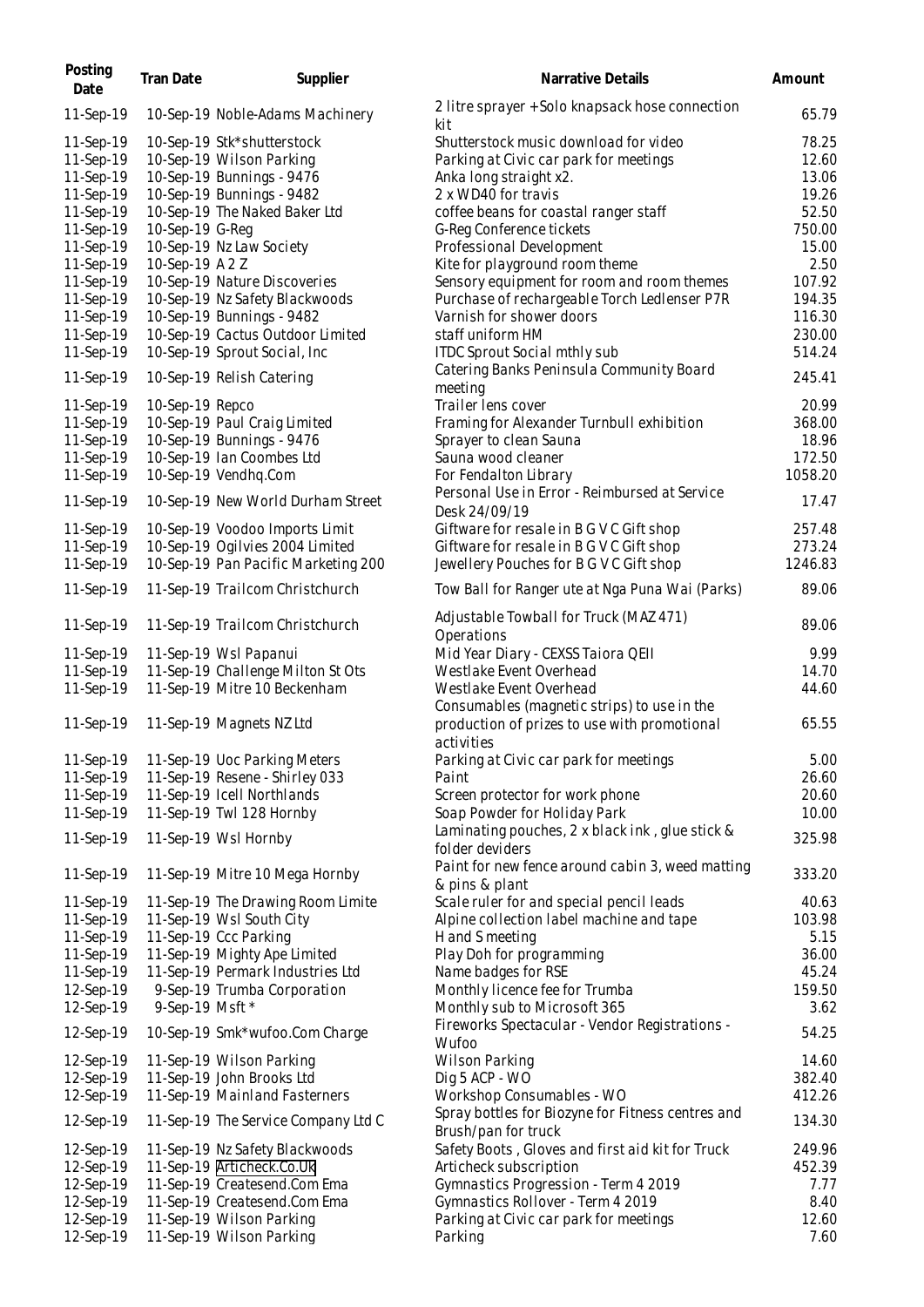| Posting<br>Date                                  | Tran Date       | Supplier                                                                                                             | Narrative Details                                                                                                          | Amount                            |
|--------------------------------------------------|-----------------|----------------------------------------------------------------------------------------------------------------------|----------------------------------------------------------------------------------------------------------------------------|-----------------------------------|
| 12-Sep-19                                        |                 | 11-Sep-19 Kmart - Riccarton                                                                                          | Purchase of two selfie sticks for use when<br>inspecting drains.                                                           | 10.00                             |
| 12-Sep-19<br>12-Sep-19<br>12-Sep-19<br>12-Sep-19 |                 | 11-Sep-19 Wilson Parking<br>11-Sep-19 Twl 123 Eastgate<br>11-Sep-19 Bianca Lorenne Ltd<br>12-Sep-19 Parsley And Sage | Civic parking<br>Richards leaving card<br>Giftware for resale in B G V C Gift shop<br>Catering for Community Board Meeting | 20.60<br>10.99<br>748.90<br>99.13 |
| 12-Sep-19                                        |                 | 12-Sep-19 Four Square Akaroa                                                                                         | Milk June/July/August - catering Akaroa Service<br>Centre                                                                  | 28.91                             |
| 12-Sep-19                                        |                 | 12-Sep-19 Pak N Save Northlands                                                                                      | Salt dough ingredients for Hansel and Gretel<br>gingerbread house activity                                                 | 16.87                             |
| 12-Sep-19                                        |                 | 12-Sep-19 Twl 120 Northlands                                                                                         | Games for use with customers                                                                                               | 76.50                             |
| 12-Sep-19                                        |                 | 12-Sep-19 Countdown                                                                                                  | BBQ for volunteers at West Broken Run planting                                                                             | 56.99                             |
| 12-Sep-19                                        |                 | 12-Sep-19 Mitre 10 Mega Ferrymead                                                                                    | Tools for volunteer projects                                                                                               | 78.94                             |
| 12-Sep-19                                        |                 | 12-Sep-19 Global Survey Limited                                                                                      | 20 x Rite in the rain Level Spiral notebooks for<br>survey team.                                                           | 333.50                            |
| 12-Sep-19                                        |                 | 12-Sep-19 Wet & Forget Mairangi                                                                                      | 5 No. x 10L containers of wet and forget for us<br>during summer pool clean ups for start of season.                       | 900.00                            |
| 12-Sep-19                                        |                 | 12-Sep-19 Garden Box                                                                                                 | Materials for alpine show display                                                                                          | 44.46                             |
| 12-Sep-19                                        |                 | 12-Sep-19 Mitre 10 Mega Papanui                                                                                      | Misc shower hoses and heads, carpet tiles and<br>cleaning chemicals                                                        | 181.59                            |
| 12-Sep-19<br>12-Sep-19                           |                 | 12-Sep-19 Metro Card Online<br>12-Sep-19 Wsl South City                                                              | Metro top up for staff use at Turanga<br>Blutack for Tributes of Aroha event                                               | 20.00<br>49.90                    |
| 12-Sep-19                                        |                 | 12-Sep-19 Placemakers Riccarton                                                                                      | materials for tributes of aroha event<br>Catering for a meeting of Ward School Principals                                  | 138.53                            |
| 12-Sep-19                                        |                 | 12-Sep-19 Laura Fergusson Trust (Ca                                                                                  | and Papanui-Innes Community Board on 16<br>August 2019                                                                     | 227.09                            |
| 12-Sep-19                                        |                 | 12-Sep-19 Jaycar Pty Ltd                                                                                             | Mini Personal Allrams                                                                                                      | 21.80                             |
| 12-Sep-19<br>13-Sep-19                           |                 | 12-Sep-19 New World Durham Street<br>10-Sep-19 Colophon Foundry                                                      | refreshments for Tributes of Aroha speakers<br>Typeface for book and exhibition                                            | 34.58<br>158.00                   |
| 13-Sep-19                                        |                 | 11-Sep-19 Www.Alibaba.Com                                                                                            | Screen protectors for iPhone 7 x 100And 10x iPad<br>5/6 screen protectors                                                  | 125.56                            |
| 13-Sep-19                                        |                 | 12-Sep-19 Nova Cafe Dunedin                                                                                          | Lunch with Director DPAG - Hotere Trust meetings                                                                           | 42.00                             |
| 13-Sep-19                                        |                 | 12-Sep-19 Hcd Christchurch                                                                                           | Drying Plant Shutdown-WO                                                                                                   | 872.10                            |
| 13-Sep-19                                        |                 | 12-Sep-19 Ross Galt Lock Alarm                                                                                       | locksmith called out to replace lock on fuel<br>cabinet due to keys being lost                                             | 114.30                            |
| 13-Sep-19                                        |                 | 12-Sep-19 Bunnings - 9476                                                                                            | Masonry bit for Seats at Cuthberts Green                                                                                   | 19.99                             |
| 13-Sep-19                                        |                 | 12-Sep-19 The Warehouse Online                                                                                       | Lion in the Meadow - Pitched Event. Cushions for<br>Storytimes                                                             | 27.94                             |
| 13-Sep-19                                        |                 | 12-Sep-19 Kmart Online                                                                                               | Lion in the Meadow - Pitched Event. Cushions for<br>Storytimes                                                             | 65.00                             |
| 13-Sep-19<br>13-Sep-19                           | 12-Sep-19 Safet | 12-Sep-19 Createsend.Com Ema                                                                                         | Restock of poolside 1st Aid supplies<br>Lancaster Park news - September 2019                                               | 238.90<br>10.32                   |
| 13-Sep-19                                        |                 | 12-Sep-19 Createsend.Com Ema                                                                                         | Hornby facility update - 12 September 2019                                                                                 | 11.88                             |
| 13-Sep-19                                        |                 | 12-Sep-19 Stk*shutterstock                                                                                           | Shutterstock music downloads x 4 for elections<br>videos                                                                   | 234.65                            |
| 13-Sep-19                                        |                 | 12-Sep-19 Bunnings - 9476                                                                                            | Screwdrivers x2 for use in tool box - fixing brakes                                                                        | 16.98                             |
| 13-Sep-19                                        |                 | 12-Sep-19 Evolution Cycles                                                                                           | Replacement parts for bikes - brake levers and<br>helmets                                                                  | 269.92                            |
| 13-Sep-19                                        |                 | 12-Sep-19 Ecodrop Metro                                                                                              | Disposal of soiled and damaged chair from<br>Coastal-Burwood Community Boardroom                                           | 10.80                             |
| 13-Sep-19                                        |                 | 12-Sep-19 Wilson Parking                                                                                             | Parking at Civic car park for meetings<br>Prezzy Card for koha for guest MC of Samoan                                      | 12.60                             |
| 13-Sep-19                                        |                 | 12-Sep-19 Bp Connect Dallington                                                                                      | Queer Lives Book Launch.                                                                                                   | 105.95                            |
| 13-Sep-19<br>13-Sep-19                           |                 | 12-Sep-19 Whitcoulls NrthInd 158<br>12-Sep-19 Farmers 5579                                                           | Games for use with customers<br>Games for use with customers                                                               | 29.99<br>40.93                    |
| 13-Sep-19                                        |                 | 12-Sep-19 Vanguard Group                                                                                             | Rubber wheel stop and spikes for Cabin 3                                                                                   | 118.22                            |
| 13-Sep-19                                        |                 | 12-Sep-19 Nz Safety Blackwoods                                                                                       | New boots purchased for AMO                                                                                                | 191.00                            |
| 13-Sep-19                                        |                 | 12-Sep-19 Richard Suckling                                                                                           | Eye examination with Richard Sucking<br>Optometrist                                                                        | 51.75                             |
| 13-Sep-19                                        |                 | 12-Sep-19 Wilson Parking                                                                                             | Parking                                                                                                                    | 12.60                             |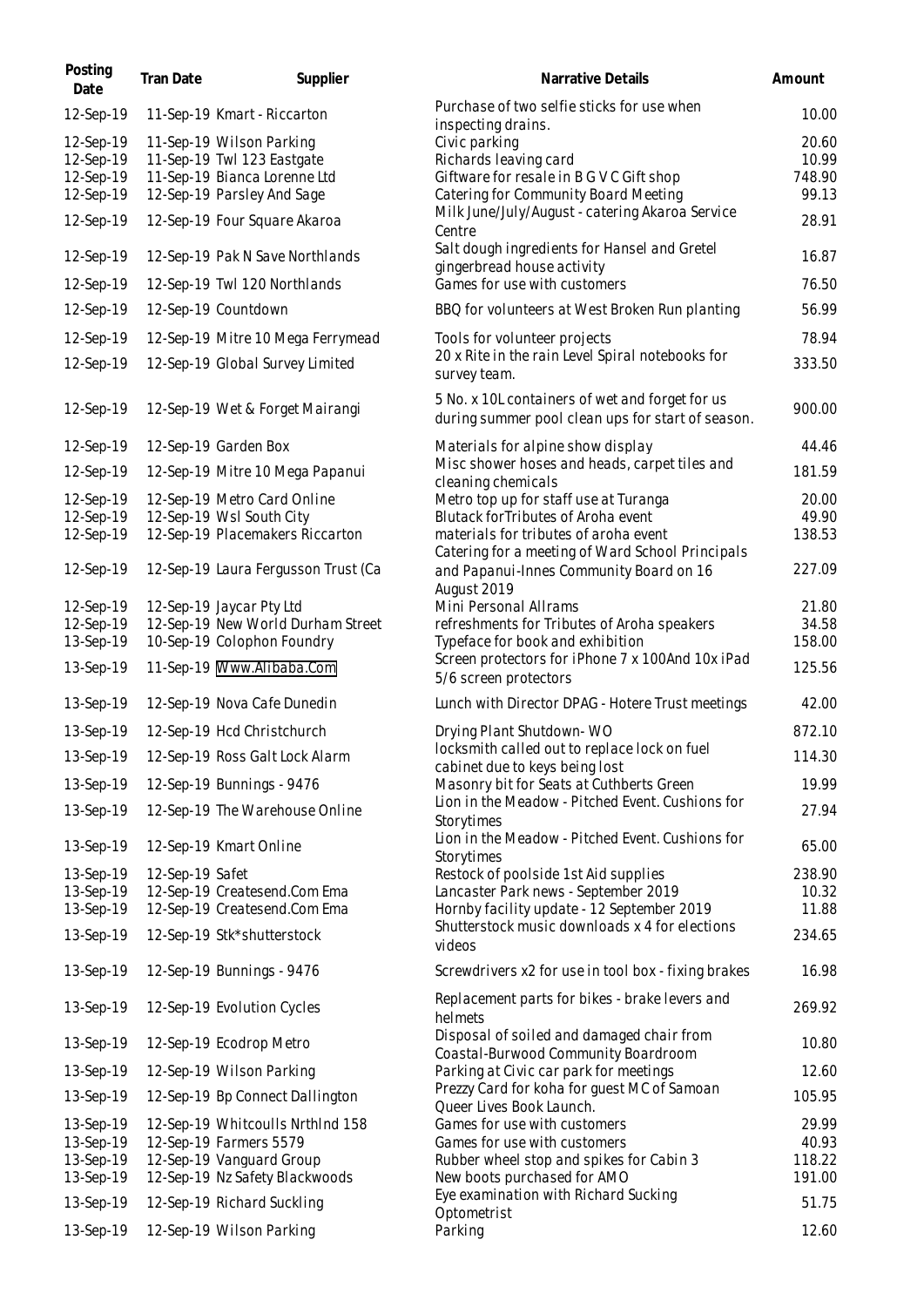| Posting<br>Date        | Tran Date           | Supplier                                                      | Narrative Details                                                                                        | Amount          |
|------------------------|---------------------|---------------------------------------------------------------|----------------------------------------------------------------------------------------------------------|-----------------|
| 13-Sep-19              |                     | 12-Sep-19 Kmart - Shirley                                     | Purchase of selfie sticks reinspection of drains.                                                        | 30.00           |
| 13-Sep-19<br>13-Sep-19 |                     | 12-Sep-19 Mitre 10 Mega Papanui<br>12-Sep-19 Super Cheap Auto | Screws to repair/replace campsite pegs<br>Truck windscreen wiper refills                                 | 53.88<br>27.99  |
| 13-Sep-19              |                     | 12-Sep-19 Mitre 10 Mega Papanui                               | Pipe hangers for balance tank and maintenance                                                            | 66.08           |
| 13-Sep-19<br>13-Sep-19 |                     | 12-Sep-19 Bunnings - 9476<br>12-Sep-19 Doc Motukarara         | gloves for Jellie park<br>Rat and Mice bate for section F<br>Plants for section F                        | 49.89<br>105.88 |
| 13-Sep-19              |                     | 12-Sep-19 Kilmarnock Enterprises                              | Refurb x 23 Skype Headsets with Kilmarnoch                                                               | 41.00           |
| 13-Sep-19              |                     | 12-Sep-19 New World Bishopdale                                | Catering for Papanui-Innes Community Board<br>meeting and seminar held on 13 September 2019.             | 46.38           |
| 13-Sep-19              |                     | 12-Sep-19 Nz Safety Blackwoods                                | Six hard hats for Transport Project Management<br>team members                                           | 109.71          |
| 13-Sep-19              | 12-Sep-19 Vegeland  |                                                               | animal food                                                                                              | 10.57           |
| 13-Sep-19              |                     | 12-Sep-19 Bunnings - 9482                                     | items for park jobs and habitat wk tools pliers/<br>hand saw /drill bits                                 | 71.94           |
| 13-Sep-19<br>13-Sep-19 | 12-Sep-19 Jayz      | 12-Sep-19 Couplands Bakeries                                  | Leaving Morning Tea<br>Giftware for resale in B G V C Gift shop                                          | 85.31<br>517.50 |
| 13-Sep-19              |                     | 13-Sep-19 Scenic Southern Cross                               | Carpark rental at Scenic Hotel, Dunedin - Dunedin<br>Art Gallery visit and meetings                      | 17.26           |
| 13-Sep-19              |                     | 13-Sep-19 Noble-Adams Machinery                               | Solo sprayer parts - knapsack straps, clips etc to<br>stop chemical spills                               | 135.21          |
| 13-Sep-19              |                     | 13-Sep-19 Mitre 10 Beckenham                                  | Drills- screws- washers- for Rapaki gate repairs.                                                        | 99.04           |
| 13-Sep-19              |                     | 13-Sep-19 Mitre 10 Mega Papanui                               | 6mm dyna bolts and masonry drill for fitting over<br>flow pipe in drain from balance tank at Jellie Park | 26.24           |
| 13-Sep-19              |                     | 13-Sep-19 Salcom Technologies                                 | Replace distress button for Teach pool. Extra<br>receiver as well.                                       | 661.25          |
| 16-Sep-19              |                     | 11-Sep-19 Paypal *onemum Book                                 | Books for resale in B G V C Gift shop                                                                    | 203.00          |
| 16-Sep-19<br>16-Sep-19 |                     | 12-Sep-19 Fulcrumapp.Com<br>12-Sep-19 Createsend.Com Ema      | Fulcrum subscription<br>Akaroa wastewater project                                                        | 575.37<br>9.22  |
| 16-Sep-19              |                     | 12-Sep-19 Createsend.Com Ema                                  | What's On Christchurch - September                                                                       | 172.65          |
| 16-Sep-19              |                     | 12-Sep-19 Christchurch Airport                                | Chch airport day stay parking. Trip to Auckland<br>Council to discuss processing and inspections         | 30.00           |
| 16-Sep-19              |                     | 12-Sep-19 Nordic Fusion                                       | Giftware for resale in B G V C Gift shop                                                                 | 96.51           |
| 16-Sep-19              |                     | 12-Sep-19 Nordic Fusion                                       | Giftware for resale in B G V C Gift shop                                                                 | 176.65          |
| 16-Sep-19              |                     | 13-Sep-19 Wilson Parking                                      | <b>Wilson Parking</b>                                                                                    | 12.60           |
| 16-Sep-19              | 13-Sep-19 Site Safe |                                                               | Registration for Site Safe course                                                                        | 201.25<br>2.50  |
| 16-Sep-19              |                     | 13-Sep-19 Dunedin City Council                                | Carparking - rental car Dunedin visit<br>Coffee meeting with Dunedin Polytechnic artist in               |                 |
| 16-Sep-19              |                     | 13-Sep-19 Eden Cafe                                           | residence                                                                                                | 13.00           |
| 16-Sep-19<br>16-Sep-19 |                     | 13-Sep-19 Bp Connect Fendalton<br>13-Sep-19 Blacks Fasteners  | Voucher for Walk n Talk presenter<br>Belt Press - WO                                                     | 30.00<br>54.91  |
| 16-Sep-19              |                     | 13-Sep-19 Paknsave Moorhouse                                  | \$100 grocery voucher to compensate the tenant<br>for the increased power usage                          | 100.00          |
| 16-Sep-19              |                     | 13-Sep-19 Bunnings - 9476                                     | Short Dynabolts for Seat Replacement - Cuthberts                                                         | 22.40           |
| 16-Sep-19              |                     | 13-Sep-19 Ecodrop Parkhouse                                   | Dumping old seats from Cuthberts Green                                                                   | 70.17           |
| 16-Sep-19              |                     | 13-Sep-19 Paknsave Moorhouse                                  | Network Activities Pitched - Lion in the Meadow                                                          | 36.21           |
| 16-Sep-19              |                     | 13-Sep-19 Qe2 Foodmarket                                      | Laundry Powder for Taiora QEII Laundry                                                                   | 18.00           |
| 16-Sep-19              |                     | 13-Sep-19 Eb *sport NZ Women Gir                              | Participation in a approved conference for sport<br>participation initiatives                            | 230.00          |
| 16-Sep-19              |                     | 13-Sep-19 Createsend.Com Ema                                  | Lyttelton Harbour Wastewater Project                                                                     | 11.32           |
| 16-Sep-19              |                     | 13-Sep-19 Createsend.Com Ema                                  | Beca Christchurch Heritage Festival                                                                      | 16.41           |
| 16-Sep-19              |                     | 13-Sep-19 Createsend.Com Ema                                  | Newsline 13 September                                                                                    | 52.54           |
| 16-Sep-19              |                     | 13-Sep-19 Shardlows Packaging                                 | Tape, Adhesive glue and Pallet wrap                                                                      | 383.64          |
| 16-Sep-19              | 13-Sep-19 The Nile  |                                                               | Bingo Cage for Network Programming                                                                       | 28.82           |
| 16-Sep-19              |                     | 13-Sep-19 Property Council Of New Z                           | Property Council Operating Expense Benchmark<br>for 2018                                                 | 180.55          |
| 16-Sep-19              |                     | 13-Sep-19 Amazon Web Services                                 | Hosting fee for Smart Christchurch projects.                                                             | 72.28           |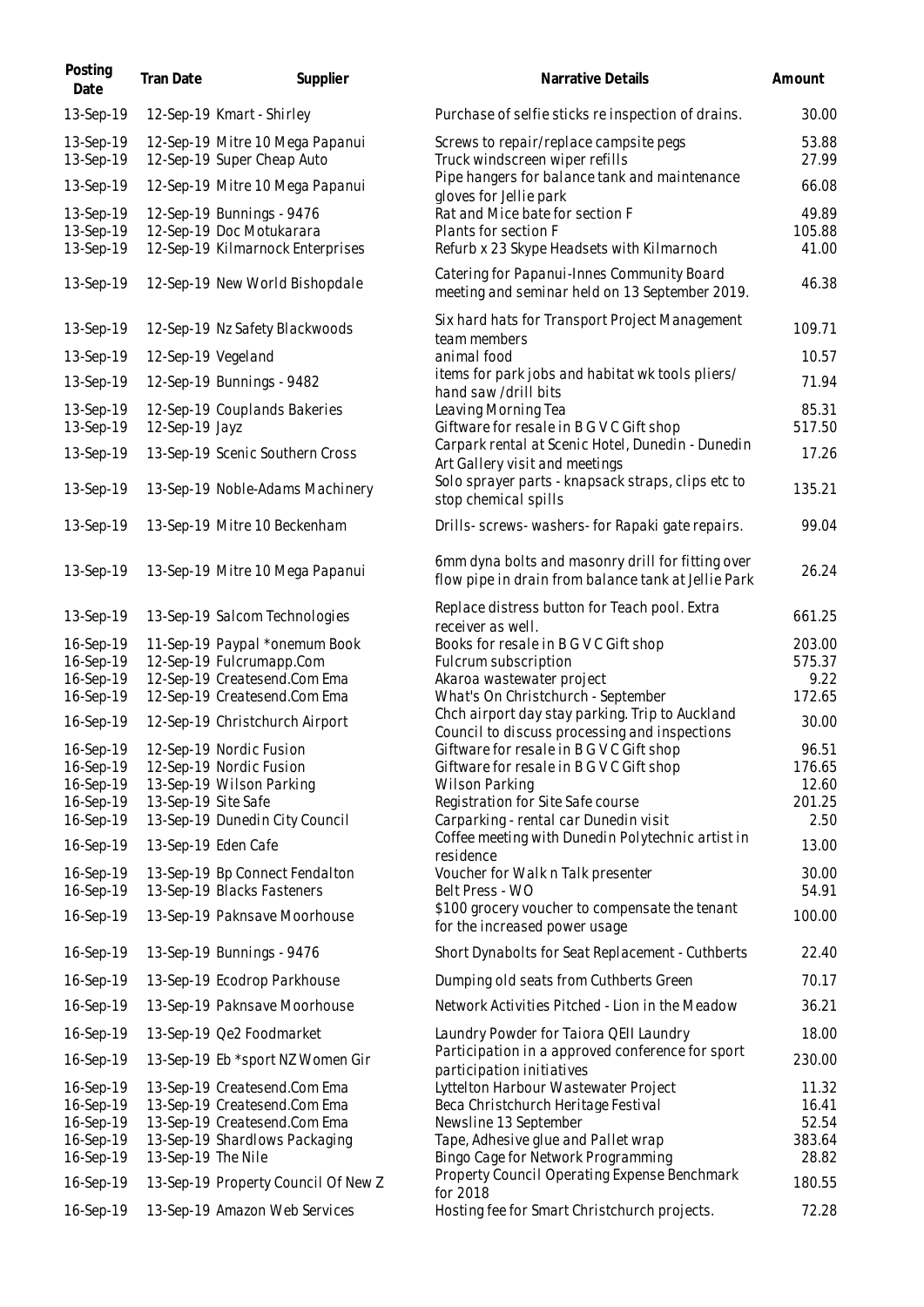| Posting<br>Date        | Tran Date          | Supplier                                                      | Narrative Details                                                                                          | Amount          |
|------------------------|--------------------|---------------------------------------------------------------|------------------------------------------------------------------------------------------------------------|-----------------|
| 16-Sep-19              | 13-Sep-19 Tuanz    |                                                               | Flight and accommodation cost for the host and<br>facilitator at the Smart Christchurch Innovation<br>Expo | 614.40          |
| 16-Sep-19              |                    | 13-Sep-19 Paypal *naturefarml                                 | Activated EM - soil conditioner                                                                            | 95.00           |
| 16-Sep-19              |                    | 13-Sep-19 Bunnings - 9482                                     | length of conduit, junction boxes, fitting saddles,<br>cube storage boxes, bungy cord pack and tank        | 40.25           |
| 16-Sep-19              |                    | 13-Sep-19 New World Prestons                                  | BBQ supplies - BLVFF Spit Planting                                                                         | 121.03          |
| 16-Sep-19              |                    | 13-Sep-19 Pb Tech Online 09 5269200                           | Computer tool kits for TI Sprotek 33 Piece PC<br>Repair Kit x2 And Sprotek 30                              | 107.45          |
| 16-Sep-19              |                    | 13-Sep-19 Caltex Hornby                                       | Milk for tea room                                                                                          | 6.20            |
| 16-Sep-19              |                    | 14-Sep-19 Bunnings - 9482                                     | SPANNERS, GRINDER BLADES, SAFETY GOOGLES,<br><b>MINI ROLLERS</b>                                           | 309.09          |
| 16-Sep-19              |                    | 14-Sep-19 Amzn Mktp Us*0w1vz5rd3                              | Water sensory play                                                                                         | 39.59           |
| 16-Sep-19              |                    | 14-Sep-19 Amzn Mktp Us*6q41k1vm3                              | Sensory items for Christmas theme and room                                                                 | 144.87          |
| 16-Sep-19<br>16-Sep-19 |                    | 14-Sep-19 Subway Parklands<br>15-Sep-19 Ecodrop Metro         | themes<br>Sunday Lunch - BPC/BW Dress Rehearsal<br>Dump fees                                               | 110.00<br>16.19 |
| 16-Sep-19              |                    | 15-Sep-19 French Bakery Limited                               | Food for volunteers at McCormacks Bay                                                                      | 6.80            |
| 16-Sep-19              |                    | 15-Sep-19 New World Prestons                                  | Restoration Day.<br>morning tea items biscuits                                                             | 12.48           |
| 16-Sep-19              |                    | 16-Sep-19 Southern Woods Nursery                              | apple trees for Council planting project                                                                   | 276.06          |
| 16-Sep-19              |                    | 16-Sep-19 Noel Leeming 12                                     | Freeview decoder box, cables and socket-plug to<br>be used on temporary accommodation units.               | 136.97          |
| 16-Sep-19              |                    | 16-Sep-19 Hampton & Co Ltd                                    | Rotary Hammer drill and spare battery and<br>charger (Cuthberts Seat Replacement)                          | 736.00          |
| 16-Sep-19              |                    | 16-Sep-19 Armstrong Locksmiths                                | Master Key For City Care TL                                                                                | 16.20           |
| 16-Sep-19              |                    | 16-Sep-19 Pak N Save Northlands                               | Voucher for the prize for IHC participants in the<br>Adult Learners Library CHallenge Week.                | 50.00           |
| 16-Sep-19              |                    | 16-Sep-19 Pak N Save Wainoni                                  | peanut butter bait for predator tracking tunnels                                                           | 8.76            |
| 16-Sep-19              |                    | 16-Sep-19 Hampton & Co Ltd                                    | at Te Huingi manu /oxidation ponds<br>plywood for Henderson crates                                         | 509.14          |
| 16-Sep-19              |                    | 16-Sep-19 Countdown                                           | Milk and Coffee for staff Tea Room                                                                         | 34.49           |
| 16-Sep-19              |                    | 16-Sep-19 About Colour                                        | Onduline - Black Sheet 2000 x 950mm<br>Hoyts incentive voucher for travel survey -                         | 603.75          |
| 16-Sep-19              |                    | 16-Sep-19 Hoyts Colombo                                       | Pegasus Health                                                                                             | 50.00           |
| 16-Sep-19              |                    | 16-Sep-19 Countdown                                           | Milk for Carlyle                                                                                           | 7.41            |
| 16-Sep-19              |                    | 16-Sep-19 Xcm Group Limited                                   | Jackets and Hi Viz for team                                                                                | 774.30          |
| 16-Sep-19<br>17-Sep-19 |                    | 16-Sep-19 Beckenham Service Ctr<br>14-Sep-19 The Quarter Cafe | CCC parkin coupons for the team<br>Meal at Conference in Melbourne                                         | 62.00<br>19.04  |
| 17-Sep-19              | 15-Sep-19 Thai Box |                                                               | Sunday Dinner for Dress Rehearsal                                                                          | 76.00           |
| 17-Sep-19              |                    | 16-Sep-19 Wilson Parking                                      | Wilson Parking                                                                                             | 6.60            |
| 17-Sep-19              |                    | 16-Sep-19 Wilson Parking                                      | Wilson Parking                                                                                             | 6.60            |
| 17-Sep-19              |                    | 16-Sep-19 Smc Pneumatics (NZ)                                 | In House Maintenanc - Dryer 1 In House                                                                     | 146.40          |
| 17-Sep-19              |                    | 16-Sep-19 Saecowilson - Christch                              | Maintence - Dryer 2<br>Workshop consumables - WO                                                           | 365.46          |
|                        |                    |                                                               | AP20 for driveway repairs and fixing low spot in                                                           |                 |
| 17-Sep-19              |                    | 16-Sep-19 Fulton Hogan-Quarry Mobil                           | containerised tree standing area that keeps<br>flooding                                                    | 401.09          |
| 17-Sep-19              |                    | 16-Sep-19 Paknsave Moorhouse                                  | Replacement light bulbs for tenants moved into<br>temporary accommodation                                  | 23.94           |
| 17-Sep-19              |                    | 16-Sep-19 Bunnings - 9476                                     | Drill bits for Seat replacement                                                                            | 39.98           |
| 17-Sep-19              |                    | 16-Sep-19 Createsend.Com Ema                                  | Coastal Pathway September                                                                                  | 7.41            |
| 17-Sep-19              |                    | 16-Sep-19 Createsend.Com Ema                                  | CAG - September e-newsletter                                                                               | 147.35          |
| 17-Sep-19              |                    | 16-Sep-19 Countdown                                           | Biscuits for meetings and seminars of the Coastal-<br><b>Burwood Community Board</b>                       | 14.84           |
| 17-Sep-19              |                    | 16-Sep-19 Thode Knife & Saw Ltd                               | sharpen Guillotine Blade                                                                                   | 55.98           |
| 17-Sep-19              |                    | 16-Sep-19 Ccc Parking                                         | Parking for delivering equipment                                                                           | 2.50            |
| 17-Sep-19              |                    | 16-Sep-19 New World Bishopdale                                | Coffee for staff room as ordered supplies did not<br>arrive in time.                                       | 15.90           |
| 17-Sep-19              |                    | 16-Sep-19 Wilson Parking                                      | Parking                                                                                                    | 6.60            |
| 17-Sep-19              |                    | 16-Sep-19 Nz Institute Of Surveyors                           | Membership fees                                                                                            | 299.00          |
| 17-Sep-19              |                    | 16-Sep-19 Blacks Fasteners                                    | Fastenings for wharf repair work                                                                           | 497.61          |
| 17-Sep-19              |                    | 16-Sep-19 New World Rolleston                                 | kitchen supplies No 4 riccarton                                                                            | 20.95           |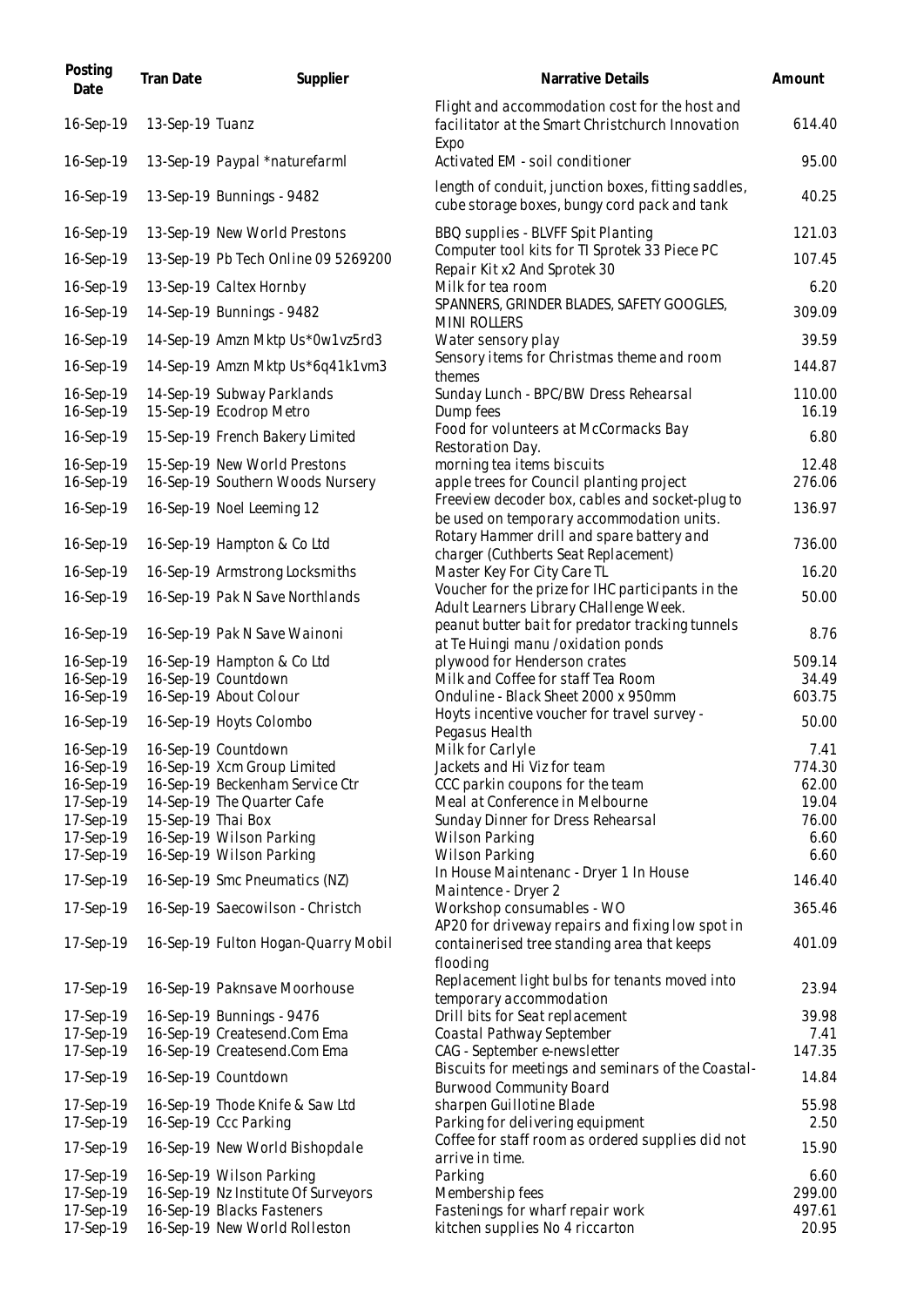| Posting<br>Date        | Tran Date          | Supplier                                                 | Narrative Details                                                                           | Amount           |
|------------------------|--------------------|----------------------------------------------------------|---------------------------------------------------------------------------------------------|------------------|
| 17-Sep-19              |                    | 16-Sep-19 Countdown                                      | items required for Chinese Language Week events<br>and promotion                            | 19.00            |
| 17-Sep-19              |                    | 16-Sep-19 Kerrick Industries Ltd                         | New vacuum hose for summer pools wet and dry<br>vacuum                                      | 103.24           |
| 17-Sep-19              |                    | 16-Sep-19 R & S Trade Group Ltd                          | Lifting frame, harness and winch for balance tank<br>enter at Jellie Park                   | 239.09           |
| 17-Sep-19              |                    | 16-Sep-19 Bunnings - 9476                                | cable ties and clamps for nets                                                              | 118.96           |
| 17-Sep-19              |                    | 16-Sep-19 Twl 123 Eastgate                               | \$19 for a new sandwich press for the staffroom.<br>\$10 for giant bottle of bubble mixture | 29.00            |
| 17-Sep-19              |                    | 16-Sep-19 Christchurch Art Galler                        | Two tote bags for return of items for tributes of<br>aroha to lender                        | 17.00            |
| 17-Sep-19              |                    | 17-Sep-19 Artsupplies Co NZ Ltd                          | Credit Voucher Artsupplies Co NZ Ltd                                                        | $-34.18$         |
| 17-Sep-19              |                    | 17-Sep-19 Twl 175 South City                             | Shower curtain replacements                                                                 | 18.00            |
| 17-Sep-19              |                    | 17-Sep-19 Mitre 10 Mega Ferrymead                        | Laundry Powder for QEII Laundry<br>Swim Nappies for Resale at Taiora QEII and               | 15.00            |
| 17-Sep-19              |                    | 17-Sep-19 Pak N Save Wainoni                             | Washing Detergent for QEII Staff Room                                                       | 108.00           |
| 17-Sep-19              |                    | 17-Sep-19 Laura Fergusson Trust (Ca                      | Board catering                                                                              | 173.79           |
| 17-Sep-19              |                    | 17-Sep-19 Uoc Parking Meters                             | Parking at Civic car park for meetings                                                      | 6.50             |
| 17-Sep-19              |                    | 17-Sep-19 Southern Woods Nursery                         | Plants for Hos corner bed.                                                                  | 193.06           |
| 17-Sep-19              |                    | 17-Sep-19 Gardenmakers Barrys Bay                        | Stones for the top of the garden planters outside<br>cabin 3                                | 50.00            |
| 17-Sep-19              |                    | 17-Sep-19 Mitre 10 Beckenham                             | For Animal Pest Operations on the Port Hills                                                | 15.84            |
| 17-Sep-19              |                    | 17-Sep-19 Ballantynes                                    | Purchase of Goods<br>Biscuits for 30 attendees to External Stakeholders                     | 150.00           |
| 17-Sep-19              |                    | 17-Sep-19 New World Durham Street                        | Meeting                                                                                     | 4.00             |
| 17-Sep-19              |                    | 17-Sep-19 New World Durham Street                        | Tea, Coffee, light food for 30 attendees to External<br>Stakeholders Meeting                | 81.00            |
| 17-Sep-19              |                    | 17-Sep-19 Wsl Eastgate                                   | Electrical goods for phone and laptop                                                       | 124.00           |
| 17-Sep-19              |                    | 17-Sep-19 Mitre 10 Mega Ferrymead                        | Resources for volunteers                                                                    | 135.90           |
| 18-Sep-19              |                    | 12-Sep-19 Reference Publishing                           | commercial horticulture magazine subscription                                               | 63.25            |
| 18-Sep-19              | 14-Sep-19 Cafe Max |                                                          | Meal while in Australia for Conference                                                      | 33.23            |
| 18-Sep-19<br>18-Sep-19 |                    | 16-Sep-19 Createsend.Com Ema<br>16-Sep-19 Aliexpress.Com | Riccarton Rd e-newsletter September<br>Replacement security radio clips                     | 10.23<br>99.27   |
| 18-Sep-19              |                    | 16-Sep-19 Www.Aliexpress.Com                             | Replacement security radio clips                                                            | 161.29           |
| 18-Sep-19              |                    | 16-Sep-19 Axure Software                                 | ITDC Axure mthly sub                                                                        | 158.06           |
| 18-Sep-19              |                    | 16-Sep-19 Swiftype.Com                                   | ITDC Swiftype mthly sub                                                                     | 401.61           |
| 18-Sep-19              |                    | 16-Sep-19 Asana.Com                                      | membership fee for projects tool                                                            | 156.26           |
| 18-Sep-19              |                    | 16-Sep-19 Display Plus Imports                           | Merchandising materials                                                                     | 750.98           |
| 18-Sep-19              |                    | 17-Sep-19 Wilson Parking                                 | Wilson Parking                                                                              | 8.60             |
| 18-Sep-19              |                    | 17-Sep-19 Wilson Parking                                 | Wilson Parking                                                                              | 14.60            |
| 18-Sep-19              |                    | 17-Sep-19 Pak N Save Riccarton                           | Voucher for Guides at SonShine community events                                             | 150.00           |
| 18-Sep-19              |                    | 17-Sep-19 Fulton Hogan Chch                              | 5mm chip for seed sowing                                                                    | 34.84            |
| 18-Sep-19<br>18-Sep-19 |                    | 17-Sep-19 Bunnings - 9476<br>17-Sep-19 Totalbins.Co.Nz   | Coveralls and aquaknead<br>bins for washing, evacuation and lost property                   | 261.34<br>347.30 |
| 18-Sep-19              |                    | 17-Sep-19 Relish Catering                                | Board meeting catering                                                                      | 238.05           |
| 18-Sep-19              |                    | 17-Sep-19 Ccc Art Gallery Car Prk                        | Parking - Cruise Ship meetings                                                              | 8.00             |
| 18-Sep-19              |                    | 17-Sep-19 Black Cab Vic 132227                           | Taxi to Melbourne airport following conference                                              | 72.34            |
| 18-Sep-19              |                    | 17-Sep-19 Kmart - Riccarton                              | <b>T</b> shirts                                                                             | 13.00            |
| 18-Sep-19              |                    | 17-Sep-19 Riccarton Post Shop                            | Prezzy card                                                                                 | 56.68            |
| 18-Sep-19              |                    | 17-Sep-19 Blacks Fasteners                               | replacement bolts for wet play area                                                         | 45.97            |
| 18-Sep-19<br>18-Sep-19 |                    | 17-Sep-19 Wilson Parking<br>17-Sep-19 McSaveneys Nursery | Parking at Civic car park for meetings<br>Plants for new Beds park.                         | 24.60<br>95.36   |
| 18-Sep-19              |                    | 17-Sep-19 Mitre 10 Mega Papanui                          | Groynes lagarosiphon control plywood x 2 sheets                                             | 114.90           |
| 18-Sep-19              |                    | 17-Sep-19 Wilson Parking                                 | to control inflow<br>Parking for meeting - no print receipt given                           | 8.10             |
| 18-Sep-19              |                    | 17-Sep-19 Wilson Parking                                 | parking                                                                                     | 7.60             |
| 18-Sep-19              |                    | 17-Sep-19 Ccc Art Gallery Car Prk                        | Parking for meetings at Civic                                                               | 11.00            |
| 18-Sep-19              |                    | 17-Sep-19 Pb Tech Online 09 5269200                      | 3.5mm jack-point extender cables for public PCs<br>where jack point has been broken (x6)    | 18.32            |
| 18-Sep-19              |                    | 17-Sep-19 Totalbins.Co.Nz                                | New Bin for towels                                                                          | 131.10           |
| 18-Sep-19              |                    | 17-Sep-19 Supasport Wholesale Ltd                        | Basketball Backboard for Pool                                                               | 139.00           |
| 18-Sep-19              | 17-Sep-19 Casbolts |                                                          | Wet weather pants and motorbike gloves                                                      | 151.00           |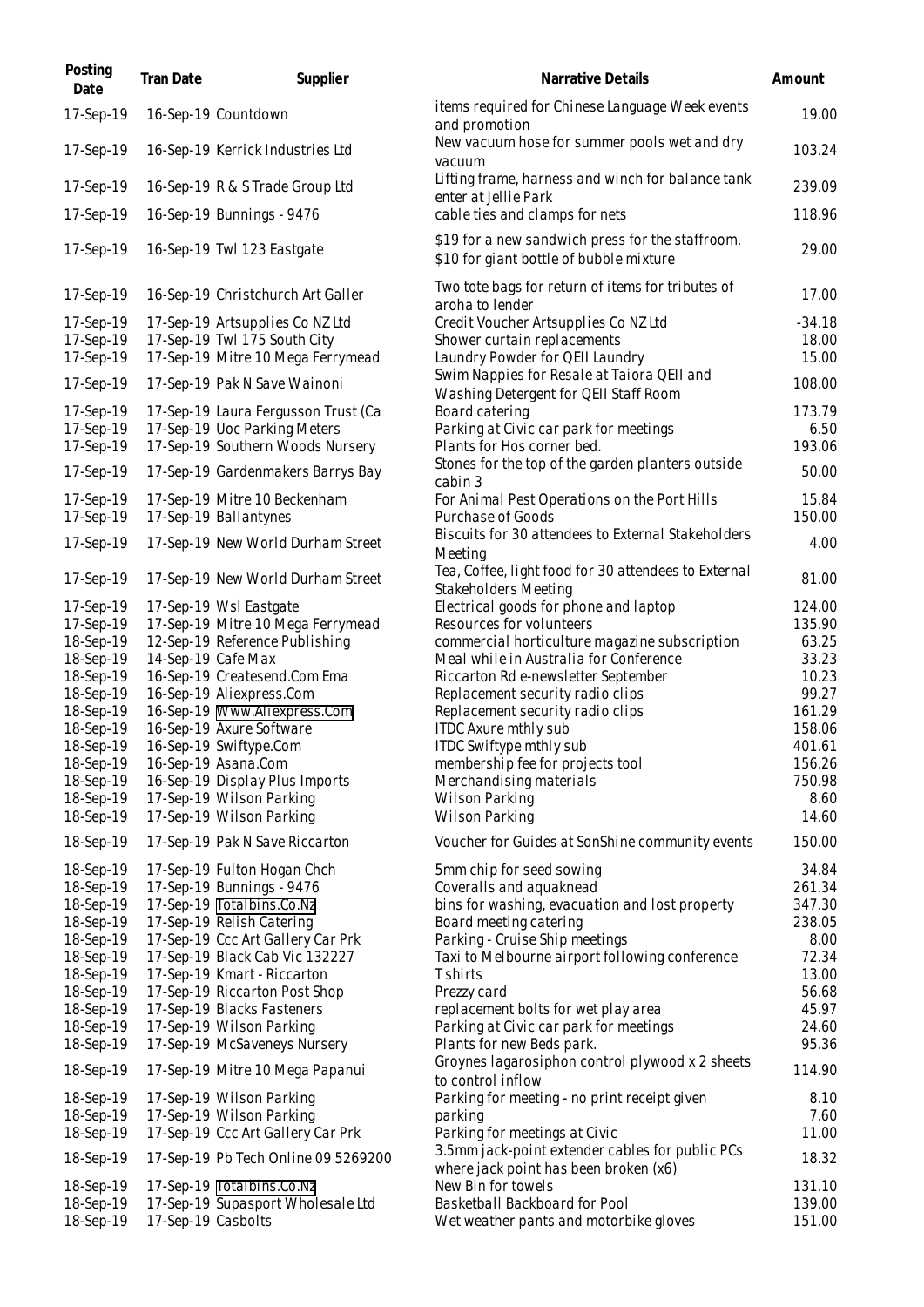| Posting<br>Date        | Tran Date        | Supplier                                            | Narrative Details                                                                   | Amount        |
|------------------------|------------------|-----------------------------------------------------|-------------------------------------------------------------------------------------|---------------|
| 18-Sep-19              |                  | 17-Sep-19 Nz Safety Blackwoods                      | Motorbike boots                                                                     | 338.10        |
| 18-Sep-19              |                  | 17-Sep-19 New World Prestons                        | Grocery's for resale in the shop                                                    | 16.49         |
| 18-Sep-19              |                  | 18-Sep-19 Bivouac Tower Junction                    | Jacket Cleaner                                                                      | 131.96        |
| 18-Sep-19              |                  | 18-Sep-19 Hampton & Co Ltd                          | Ply for dug out repair at Cuthberts Green                                           | 62.23         |
| 18-Sep-19              |                  | 18-Sep-19 Nz Concrete Society                       | External Training - attending at NZ Concrete<br>Society.                            | 1058.00       |
| 18-Sep-19              |                  | 18-Sep-19 Ccc Parking                               | travel expense                                                                      | 8.50          |
| 18-Sep-19              |                  | 18-Sep-19 Mitre 10 Mega Ferrymead                   | replacement extention lead                                                          | 59.98         |
| 18-Sep-19              |                  | 18-Sep-19 Jaycar Pty Ltd                            | 3 x STRIP CABLE MANAGEMENT TV                                                       | 32.70         |
| 18-Sep-19              |                  | 18-Sep-19 Trade Tested Ltd                          | Round Wooden outdoor table for Cabin 3 Patio                                        | 312.90        |
| 18-Sep-19              |                  | 18-Sep-19 Aarque Group Limited                      | 400ml Matt Black Ink for HP7200 Large format<br>printer                             | 336.72        |
| 18-Sep-19              |                  | 18-Sep-19 Hampton & Co Ltd                          | plywood for Wayne Youle crate                                                       | 509.14        |
| 18-Sep-19              |                  | 18-Sep-19 Mitre 10 Mega Ferrymead                   | Sanding packs for the repair of the spray archers<br>at Scarborough Paddling pool   | 19.96         |
| 18-Sep-19              |                  | 18-Sep-19 New World Prestons                        | milk for staff                                                                      | 6.90          |
| 18-Sep-19              |                  | 18-Sep-19 Sydenham Bakery                           | Sydenham Bakery - Catering for Hoon Hay network<br>meeting 18 September 2019.       | 97.20         |
| 19-Sep-19              |                  | 17-Sep-19 Paypal *martha Jean                       | Goods for resale conversion from AUD and credit<br>card charge                      | 311.23        |
| 19-Sep-19              |                  | 17-Sep-19 Www.Aliexpress.Com                        | Holiday Activity - Pitch Approved. Flower Power                                     | 151.56        |
| 19-Sep-19              |                  | 17-Sep-19 Justins Active Managem                    | Crafts.<br>active management course attendance                                      | 215.39        |
|                        |                  |                                                     | Catering Banks Peninsula Community Board                                            |               |
| 19-Sep-19              |                  | 17-Sep-19 Ma Maison Restaurant&bar                  | meeting                                                                             | 217.50        |
| 19-Sep-19              |                  | 17-Sep-19 Pizza Hut - 762                           | Pizza Hut - Hoon Hay Hoops - Volunteer<br>expenses/meeting cost.                    | 84.42         |
| 19-Sep-19              |                  | 18-Sep-19 Blacks Fasteners                          | nuts and other equipment for wharf and marina<br>work                               | 490.38        |
| 19-Sep-19              |                  | 18-Sep-19 Blacks Fasteners                          | misc equipment for wharf and marina work                                            | 1097.10       |
| 19-Sep-19              |                  | 18-Sep-19 Federal Express Pacifi                    | GST on imported goods plus import costs on                                          | 126.66        |
| 19-Sep-19              |                  | 18-Sep-19 Safety & Apparel                          | goods for resale<br>PPE                                                             | 231.15        |
|                        |                  |                                                     | Toolbox, wall plugs and drill bit (Jellie Wall                                      |               |
| 19-Sep-19              |                  | 18-Sep-19 Bunnings - 9476                           | Project)                                                                            | 37.27         |
| 19-Sep-19              |                  | 18-Sep-19 Nz Safety Blackwoods                      | Safety Sunglasses                                                                   | 30.79         |
| 19-Sep-19              |                  | 18-Sep-19 Createsend.Com Ema                        | Naval Point development options update                                              | 11.65         |
| 19-Sep-19              |                  | 18-Sep-19 Engineering New Zealand                   | Specification training                                                              | 80.00         |
| 19-Sep-19              |                  | 18-Sep-19 Wilson Parking                            | Parking at Civic car park for meetings                                              | 12.60         |
| 19-Sep-19              |                  | 18-Sep-19 Bunnings - 9476                           | x10 bags COMPOST                                                                    | 45.00         |
| 19-Sep-19              |                  | 18-Sep-19 Ferry Road Vet                            | Vet check for dog seized for holding                                                | 48.00         |
| 19-Sep-19              |                  | 18-Sep-19 Burwood Produce                           | Straw bales for mulching volunteer project                                          | 100.00        |
| 19-Sep-19              |                  | 18-Sep-19 New World St Martins                      | Retirement function catering                                                        | 320.00        |
| 19-Sep-19              |                  | 18-Sep-19 Mitre 10 Beckenham                        | General fastenings for track work                                                   | 15.72         |
| 19-Sep-19              |                  | 18-Sep-19 Fosters Outdoor Power                     | 25 inch stihl chain loop x 2                                                        | 151.20        |
| 19-Sep-19              |                  | 18-Sep-19 New World Rolleston                       | kitchen supplies mona vale                                                          | 26.85         |
| 19-Sep-19              | 18-Sep-19 Repco  |                                                     | bulbs for trailer                                                                   | 12.38         |
| 19-Sep-19              |                  | 18-Sep-19 Relish Catering                           | Catering Banks Peninsula Community Board<br>meeting                                 | 246.56        |
| 19-Sep-19              | 18-Sep-19 Incose |                                                     | Purchase of e-book Guide for Writing<br>Requirement for use within Asset Management | 40.45         |
| 19-Sep-19              |                  | 18-Sep-19 Nz Safety Blackwoods                      | Team<br>Spray mask cartridges and filters                                           | 141.24        |
| 19-Sep-19              |                  | 18-Sep-19 Bunnings - 9476                           | Biocoir weed matting for riverbank by visitor                                       | 340.46        |
|                        |                  |                                                     | certre                                                                              |               |
| 19-Sep-19<br>19-Sep-19 |                  | 18-Sep-19 Ecodrop Styx<br>18-Sep-19 Bunnings - 9476 | Waste disposal<br>Masonry Drill bit and glue                                        | 21.59<br>8.29 |
| 19-Sep-19              |                  | 18-Sep-19 Photo & Video Interntnl                   | video transfer to cd for let go holiday programme                                   | 20.00         |
| 19-Sep-19              |                  | 18-Sep-19 Caltex Hornby                             | Milk for staff room                                                                 | 6.20          |
| 19-Sep-19              |                  | 18-Sep-19 St Martins Post Shop                      | Return items to supplier.                                                           | 13.70         |
| 19-Sep-19              |                  | 19-Sep-19 Oriental Warehouse                        | Small prizes for Chinese Language Week                                              | 8.40          |
| 19-Sep-19              |                  | 19-Sep-19 Eb *new Zealand Conser                    | NZCCM conference registration                                                       | 180.00        |
| 19-Sep-19              |                  | 19-Sep-19 Fendalton Service Ctr                     | Parking Coupons - Elected Member                                                    | 31.00         |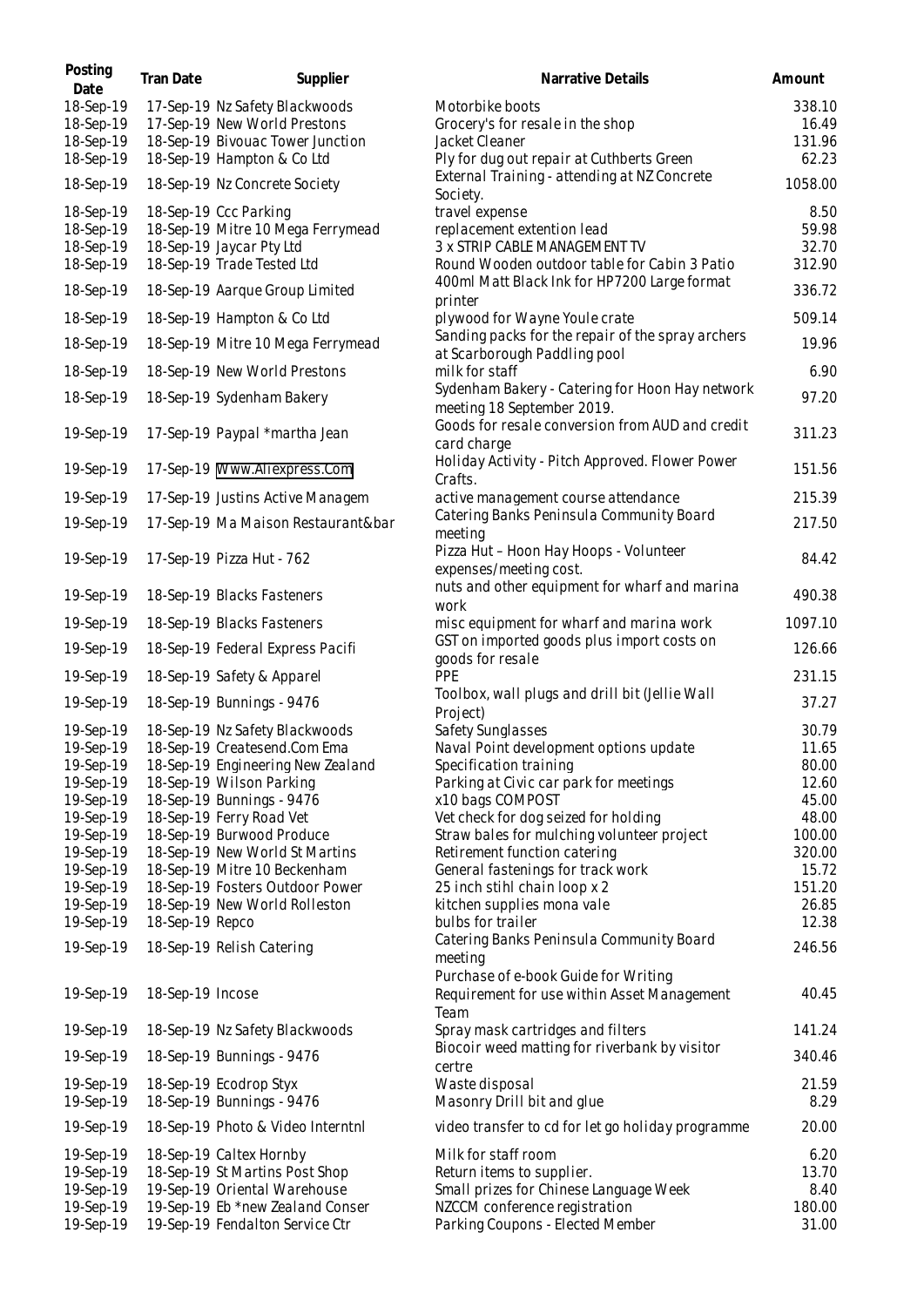| Posting<br>Date        | Tran Date          | Supplier                                                       | Narrative Details                                                                                    | Amount          |
|------------------------|--------------------|----------------------------------------------------------------|------------------------------------------------------------------------------------------------------|-----------------|
| 19-Sep-19              |                    | 19-Sep-19 Nz Red Cross Cwc                                     | AED pads                                                                                             | 287.50          |
| 19-Sep-19              |                    | 19-Sep-19 Hydraquip                                            | replacement o rings for water blaster                                                                | 18.29           |
| 19-Sep-19              |                    | 19-Sep-19 Mojo Airport                                         | Attended a DIA meeting in Wellington - Meal                                                          | 22.00           |
| 19-Sep-19              |                    | 19-Sep-19 Garden Box                                           | Samples of aggregate for curators garden                                                             | 26.13           |
| 19-Sep-19              |                    | 19-Sep-19 Mitre 10 Mega Papanui                                | Plant and seed swap held at Papanui Library,<br>September 2019                                       | 62.16           |
| 19-Sep-19              |                    | 19-Sep-19 Twl 120 Northlands                                   | Plant and seed swap at Papanui Library<br>September 2019                                             | 64.50           |
| 19-Sep-19              |                    | 19-Sep-19 Xcm Group Limited                                    | Trousers                                                                                             | 52.21           |
| 20-Sep-19              |                    | 17-Sep-19 Oaks On Lonsdale                                     | Personal Use in Error - reimbursed direct to card<br>14/10/19                                        | 56.22           |
| 20-Sep-19              |                    | 18-Sep-19 B&h Photo 800-606-6969                               | White balance cards and lens adaptor                                                                 | 176.93          |
| 20-Sep-19              |                    | 18-Sep-19 The Rogue & Vagabond                                 | Attended DIA meeting in Wellington - Meal                                                            | 35.00           |
| 20-Sep-19              |                    | 18-Sep-19 Paypal *cozyroc Llc                                  | ITBR CozyROC annual renewal 2 of 3                                                                   | 785.01          |
| 20-Sep-19              |                    | 18-Sep-19 Colophon Foundry                                     | Typeface for Brent Harris book and exhibition                                                        | 101.71          |
| 20-Sep-19              | 19-Sep-19 Solgm    |                                                                | 2019 SOLGM / BERL Adjustors Webinar 2 Oct 2019                                                       | 287.50          |
| 20-Sep-19              |                    | 19-Sep-19 Pak N Save Northlands                                | Voucher for Russely School community event at<br>Crosbie Park                                        | 150.00          |
| 20-Sep-19              |                    | 19-Sep-19 Wsl Papanui                                          | Envelopes for Avonhead Community Trust Mail<br>out                                                   | 266.00          |
| 20-Sep-19              |                    | 19-Sep-19 S & T Stainless                                      | Dryer Blower Hose - WO                                                                               | 423.14          |
| 20-Sep-19              |                    | 19-Sep-19 The Service Company Ltd C                            | Pioneer laundry detergentMop heads for jellie                                                        | 685.58          |
| 20-Sep-19              |                    | 19-Sep-19 Bunnings - 9476                                      | Bunnings nuts and bolts                                                                              | 5.22            |
| 20-Sep-19              |                    | 19-Sep-19 Para Rubber Christchur                               | Anti slip mats for pool hall entrance                                                                | 546.48          |
| 20-Sep-19              |                    | 19-Sep-19 Createsend.Com Ema                                   | Bays Area skate and scooter park update                                                              | 8.46            |
| 20-Sep-19              |                    | 19-Sep-19 Wilson Parking                                       | Parking at Civic car park for meetings                                                               | 24.60           |
| 20-Sep-19              |                    | 19-Sep-19 Lyttelton Pharmacy                                   | Postage for a customer                                                                               | 13.70           |
| 20-Sep-19              |                    | 19-Sep-19 Under The Red Verandah                               | Continued with Coffee Meeting on 19 September<br>to discuss Linwood Rugby League and Linwood<br>Park | 5.00            |
| 20-Sep-19              |                    | 19-Sep-19 Under The Red Verandah                               | Coffee Meeting on 19 September to discuss<br>Linwood Rugby League and Linwood Park                   | 9.80            |
| 20-Sep-19              |                    | 19-Sep-19 Bp Connect Marshlands                                | fill 3x Ipg cylinders                                                                                | 116.97          |
| 20-Sep-19              |                    | 19-Sep-19 Cactus Outdoor Limited                               | 2 x packs for pest control work                                                                      | 798.00          |
| 20-Sep-19              |                    | 19-Sep-19 Nz Planning                                          | NZPI - Running a Good Process                                                                        | 450.00          |
| 20-Sep-19              |                    | 19-Sep-19 Wilson Parking                                       | Parking for meeting                                                                                  | 7.60            |
| 20-Sep-19              |                    | 19-Sep-19 Ccc Art Gallery Car Prk                              | Parking while in civic                                                                               | 14.00           |
| 20-Sep-19              |                    | 19-Sep-19 Kiwi Cabs                                            | Taxi fee from Wellington airport to the<br>conference/workshop on Mobility in Smart Cities.          | 46.00           |
| 20-Sep-19              |                    | 19-Sep-19 Kotahitanga Pin - McC                                | Kotahitang (We Are One) pins for corporate gifts.<br>100% of proceeds of this pins to be donated     | 1052.00         |
| 20-Sep-19              |                    | 19-Sep-19 Kmart - Shirley                                      | board games for the public to use while in the<br>library                                            | 23.00           |
| 20-Sep-19              |                    | 19-Sep-19 Unichem Cashel Pharmacy                              | Postage for special votes                                                                            | 37.20           |
| 20-Sep-19              |                    | 19-Sep-19 Kerrick Industries Ltd                               | Repairs and maintenance of wet and dry vacuum<br>for the cleaning out of summer pools                | 578.35          |
| 20-Sep-19<br>20-Sep-19 |                    | 19-Sep-19 Pottery World<br>19-Sep-19 Pb Tech Online 09 5269200 | Pots for curators garden<br>laser pointer                                                            | 352.00<br>61.18 |
| 20-Sep-19              |                    | 19-Sep-19 Battery Masta Ltd                                    | Replacement batteries for Tinytags monitors for<br>exhibition space - TU                             | 41.70           |
| 20-Sep-19              |                    | 19-Sep-19 The Athletes Foot Nor                                | Boots and Insoles as fitted for Officer                                                              | 356.98          |
| 20-Sep-19              | 19-Sep-19 Casbolts |                                                                | New motorbike visor                                                                                  | 66.00           |
| 20-Sep-19              |                    | 19-Sep-19 Parklands Post Shop                                  | <b>Boots</b>                                                                                         | 15.70           |
| 20-Sep-19              |                    | 19-Sep-19 Machineryhouse Chch                                  | NPW tool carbnet                                                                                     | 760.00          |
| 20-Sep-19              |                    | 20-Sep-19 Wsl Belfast                                          | <b>COFFEE CUPS</b>                                                                                   | 37.97           |
| 20-Sep-19              |                    | 20-Sep-19 Twl 181 Belfast                                      | CHATEL UPGRADE ENSUITE TV                                                                            | 449.00          |
| 20-Sep-19              |                    | 20-Sep-19 Eb *sport NZ Women Gir                               | Admission to Women and Girls Summit 2019 for<br>Business Development Manager.                        | 287.50          |
| 20-Sep-19              |                    | 20-Sep-19 Southern Woods Nursery                               | plants to grow on for Council project                                                                | 104.42          |
| 20-Sep-19              |                    | 20-Sep-19 Countdown                                            | \$300 grocery voucher to compensate the tenant                                                       | 300.00          |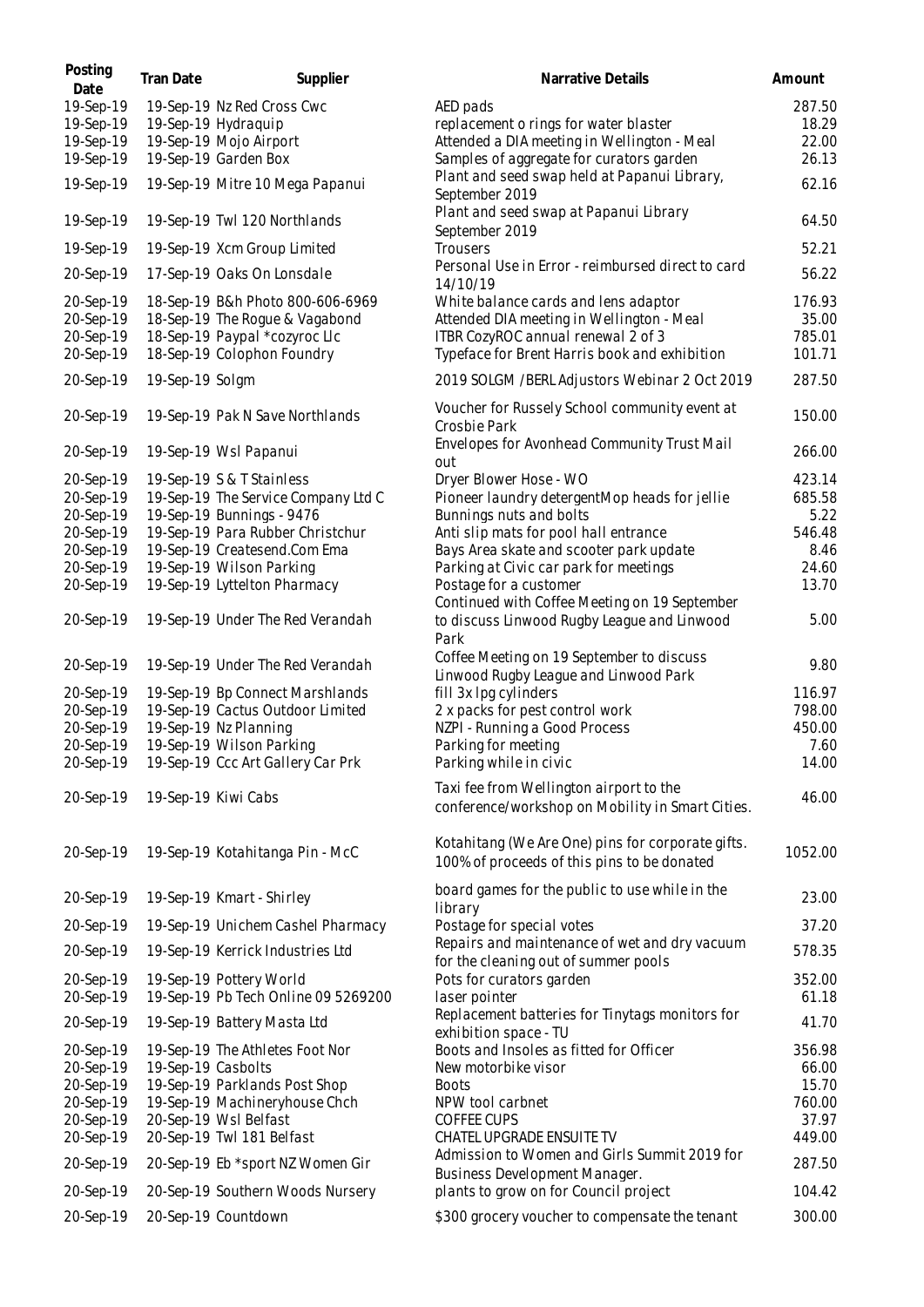| Posting<br>Date                                                                         | Tran Date | Supplier                                                                                                                                                                                                           | Narrative Details                                                                                                                                                                                                             | Amount                                                       |
|-----------------------------------------------------------------------------------------|-----------|--------------------------------------------------------------------------------------------------------------------------------------------------------------------------------------------------------------------|-------------------------------------------------------------------------------------------------------------------------------------------------------------------------------------------------------------------------------|--------------------------------------------------------------|
| 20-Sep-19                                                                               |           | 20-Sep-19 Twl 220 Riccarton                                                                                                                                                                                        | Purchase of new canisters for staffroom to<br>replace old, cracked ones                                                                                                                                                       | 36.00                                                        |
| 20-Sep-19<br>20-Sep-19<br>20-Sep-19<br>20-Sep-19<br>20-Sep-19<br>20-Sep-19              |           | 20-Sep-19 Stuff Ps Recurring<br>20-Sep-19 Stuff Ps Recurring<br>20-Sep-19 Stuff Ps Recurring<br>20-Sep-19 Stuff Ps Recurring<br>20-Sep-19 Armstrong Locksmiths<br>20-Sep-19 Fresh Choice Parklands                 | The Press subscription - Aug<br>The Press subscription - July<br>The Press subscription - Aug<br>The Press subscription - Aug<br>Master keys for service desk - Riccarton<br>volunteer support food for travis planting event | 53.15<br>69.33<br>71.07<br>83.63<br>36.00<br>117.17          |
| 20-Sep-19                                                                               |           | 20-Sep-19 Peter Timbs Meats                                                                                                                                                                                        | volunteer support BBQ food for Travis planting<br>event                                                                                                                                                                       | 297.41                                                       |
| 20-Sep-19<br>20-Sep-19                                                                  |           | 20-Sep-19 Stuff Ps Recurring<br>20-Sep-19 Pgg Wrightson Chch                                                                                                                                                       | The Press monthly subscription for CAG library<br>Weed sprays                                                                                                                                                                 | 62.40<br>819.99                                              |
| 20-Sep-19                                                                               |           | 20-Sep-19 Burger Boy                                                                                                                                                                                               | Hotel did not have restaurant or supply breakfast<br>(Auckland)                                                                                                                                                               | 16.50                                                        |
| 20-Sep-19                                                                               |           | 20-Sep-19 Mitre 10 Mega Papanui                                                                                                                                                                                    | Garden tools required,                                                                                                                                                                                                        | 115.99                                                       |
| 20-Sep-19                                                                               |           | 20-Sep-19 Prebble Seeds Ltd                                                                                                                                                                                        | Woodace balanced fert for BG bedding and roses                                                                                                                                                                                | 620.77                                                       |
| 23-Sep-19                                                                               |           | 18-Sep-19 Aliexpress                                                                                                                                                                                               | HDMI cables 1.5m x70HDMI cables .5m x30                                                                                                                                                                                       | 260.67                                                       |
| 23-Sep-19                                                                               |           | 19-Sep-19 McDonalds Hornby                                                                                                                                                                                         | Personal Use in Error - reimbursed at Service<br>Desk 23/09/19                                                                                                                                                                | 3.00                                                         |
| 23-Sep-19                                                                               |           | 19-Sep-19 Charge.Prezi.Com                                                                                                                                                                                         | Prezi annual subscription for Libraries Learning<br>Centre use - community presentations                                                                                                                                      | 95.81                                                        |
| 23-Sep-19                                                                               |           | 19-Sep-19 Adorama Inc                                                                                                                                                                                              | Hasselblad 120mm f4 macro lens                                                                                                                                                                                                | 680.00                                                       |
| 23-Sep-19                                                                               |           | 19-Sep-19 Uber Trip Help. Uber. Com                                                                                                                                                                                | Trip from city centre to airport related to PSN<br>Transport Mobility and Smart Cities sessions in<br>Wellington                                                                                                              | 25.10                                                        |
| 23-Sep-19                                                                               |           | 19-Sep-19 Christchurch Airport                                                                                                                                                                                     | Parking at ChCh airport related to PSN Transport<br>Mobility and Smart Cities sessions in Wellington                                                                                                                          | 30.00                                                        |
| 23-Sep-19                                                                               |           | 19-Sep-19 Jotform Inc.                                                                                                                                                                                             | Health & Safety reporting tool for contractors -<br>Will Rowson, Manager Technical Services.                                                                                                                                  | 30.85                                                        |
| 23-Sep-19                                                                               |           | 19-Sep-19 Uber Trip Help.Uber.Com                                                                                                                                                                                  | Auckland Travel from hotel to conference in the<br>morning.                                                                                                                                                                   | 8.19                                                         |
| 23-Sep-19<br>23-Sep-19<br>23-Sep-19<br>23-Sep-19<br>23-Sep-19<br>23-Sep-19<br>23-Sep-19 |           | 19-Sep-19 Amzn Mktp Uk*ma6og42g4<br>20-Sep-19 Christchurch Airport<br>20-Sep-19 Dhl Express<br>20-Sep-19 Fox & Fallow<br>20-Sep-19 Si Component Centre<br>20-Sep-19 Oderings Nurseries<br>20-Sep-19 Wilson Parking | Library book<br>Airport Parking - NZ Water Conference<br>Customs on goods for resale<br>Goods for resale<br>Power Supply Repair - WO<br>Polyanthus for Japanese Blossom Festival<br>Parking - meeting Civic                   | 74.24<br>85.00<br>254.48<br>317.87<br>26.44<br>40.00<br>6.60 |
| 23-Sep-19                                                                               |           | 20-Sep-19 Austswim Limited                                                                                                                                                                                         | Conference fee for AUSTSWIM 2019 conference.                                                                                                                                                                                  | 663.93                                                       |
| 23-Sep-19                                                                               |           | 20-Sep-19 Austswim Limited                                                                                                                                                                                         | Conference fee for AUSTSWIM 2019 conference.                                                                                                                                                                                  | 663.93                                                       |
| 23-Sep-19                                                                               |           | 20-Sep-19 Austswim Limited                                                                                                                                                                                         | Conference fee for AUSTSWIM 2019 conference.                                                                                                                                                                                  | 663.93                                                       |
| 23-Sep-19<br>23-Sep-19<br>23-Sep-19<br>23-Sep-19                                        |           | 20-Sep-19 Createsend.Com Ema<br>20-Sep-19 Wilson Parking<br>20-Sep-19 Voyager Internet Ltd<br>20-Sep-19 Look Sharp Store Northlin                                                                                  | Newsline 20 September<br>Parking at Civic car park for meetings<br>Bulletin messaging<br>Paint for after school Hansel and Gretel salt<br>dough gingerbread house activity                                                    | 52.56<br>14.60<br>71.94<br>6.00                              |
| 23-Sep-19                                                                               |           | 20-Sep-19 Mitre 10 Mega Ferrymead                                                                                                                                                                                  | Bags, gloves Settlers Crescent volunteer project                                                                                                                                                                              | 33.17                                                        |
| 23-Sep-19                                                                               |           | 20-Sep-19 Gardenmakers                                                                                                                                                                                             | Soil for a volunteer planting project                                                                                                                                                                                         | 60.00                                                        |
| 23-Sep-19                                                                               |           | 20-Sep-19 Uber Trip Help.Uber.Com                                                                                                                                                                                  | Travel from conference back to the Hotel                                                                                                                                                                                      | 7.50                                                         |
| 23-Sep-19<br>23-Sep-19                                                                  |           | 20-Sep-19 Dennys Restaurant<br>20-Sep-19 Unichem Cashel Pharmacy                                                                                                                                                   | (Auckland)<br>Hotel did not have a restaurant. Dinner at night<br>Postage for Special Votes - overseas                                                                                                                        | 33.00<br>22.60                                               |
| 23-Sep-19                                                                               |           | 20-Sep-19 Officemax                                                                                                                                                                                                | Spray storage container new recording materials                                                                                                                                                                               | 67.60                                                        |
| 23-Sep-19                                                                               |           | 20-Sep-19 Bunnings - 9482                                                                                                                                                                                          | Misc gardening tools                                                                                                                                                                                                          | 70.90                                                        |
| 23-Sep-19                                                                               |           | 20-Sep-19 Www.Aliexpress.Com                                                                                                                                                                                       | reflective orange slap bands for cycle safety<br>promotions                                                                                                                                                                   | 93.71                                                        |
| 23-Sep-19                                                                               |           | 20-Sep-19 Aliexpress.Com                                                                                                                                                                                           | Reflective tape for cycle promotion                                                                                                                                                                                           | 93.71                                                        |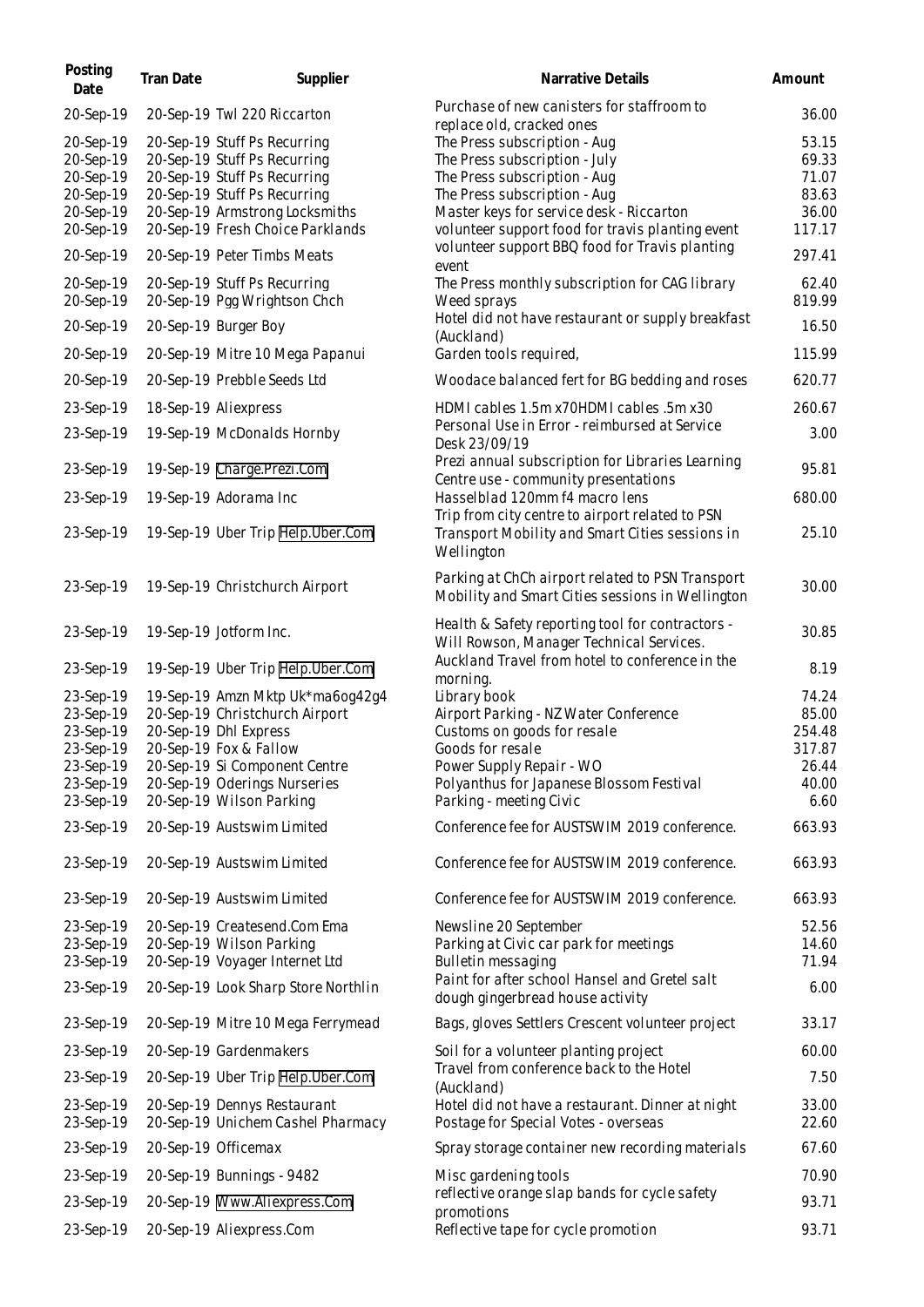| Posting<br>Date                                               | Tran Date          | Supplier                                                                                                                                                 | Narrative Details                                                                                                                                                 | Amount                                     |
|---------------------------------------------------------------|--------------------|----------------------------------------------------------------------------------------------------------------------------------------------------------|-------------------------------------------------------------------------------------------------------------------------------------------------------------------|--------------------------------------------|
| 23-Sep-19                                                     |                    | 20-Sep-19 Www.Aliexpress.Com                                                                                                                             | Yellow reflective slap bands for cycle safety                                                                                                                     | 93.71                                      |
| 23-Sep-19<br>23-Sep-19                                        |                    | 20-Sep-19 Www.Aliexpress.Com<br>20-Sep-19 Www.Aliexpress.Com                                                                                             | promotions<br>Bells for cycle safety promotions<br>Bells for cycle safety promotions                                                                              | 109.38<br>172.74                           |
| 23-Sep-19                                                     |                    | 20-Sep-19 Resene Lichfield St 031                                                                                                                        | Paint and materials for FRiends Auction balcony<br>touch ups and repair                                                                                           | 188.35                                     |
| 23-Sep-19                                                     |                    | 20-Sep-19 Shardlows Packaging                                                                                                                            | Framing tape and supplies for Brent Harris<br>exhibition                                                                                                          | 394.34                                     |
| 23-Sep-19<br>23-Sep-19                                        |                    | 20-Sep-19 Officemax<br>20-Sep-19 Www.Trees.Org.Uk                                                                                                        | Motorbike boots<br>to be an annual subscription                                                                                                                   | 182.85<br>370.34                           |
| 23-Sep-19                                                     |                    | 21-Sep-19 City Art Art Sale                                                                                                                              | Artist publication - Henry Turner 'Deep Gold' for<br>CAG library                                                                                                  | 90.00                                      |
| 23-Sep-19                                                     |                    | 21-Sep-19 Farmlands Co Operati                                                                                                                           | Measuring Jugs x 4                                                                                                                                                | 39.96                                      |
| 23-Sep-19                                                     | 21-Sep-19 Z Skyway |                                                                                                                                                          | Fill rental vehicle in Auckland before returning it.                                                                                                              | 35.44                                      |
| 23-Sep-19                                                     |                    | 22-Sep-19 Mitre 10 Mega Hornby                                                                                                                           | Materials for securing Louise Henderson<br>artworks into travelling frames for outward loan                                                                       | 69.44                                      |
| 23-Sep-19<br>23-Sep-19<br>23-Sep-19<br>23-Sep-19              |                    | 22-Sep-19 Ecodrop Metro<br>23-Sep-19 Cactus Outdoor Limited<br>23-Sep-19 Countdown<br>23-Sep-19 Parsley And Sage                                         | Dump fees<br>Backpack<br>Board catering<br>Opawa Library sod turning catering                                                                                     | 10.80<br>399.00<br>9.29<br>163.53          |
| 23-Sep-19                                                     |                    | 23-Sep-19 Eb *ux Crash Course A                                                                                                                          | UX Crash Course: A hands on introduction to user<br>experience design                                                                                             | 300.00                                     |
| 23-Sep-19<br>23-Sep-19                                        |                    | 23-Sep-19 Twl 175 South City<br>23-Sep-19 Eb *a Zero Carbon Chri                                                                                         | 2 x locks.<br>A Zero Carbon Christchurch                                                                                                                          | 15.00<br>300.87                            |
| 23-Sep-19                                                     |                    | 23-Sep-19 Safety N Action Limited                                                                                                                        | Safety Training to meet health and safety group<br>requirements.                                                                                                  | 632.50                                     |
| 23-Sep-19<br>23-Sep-19<br>24-Sep-19                           |                    | 23-Sep-19 The Warehouse Online<br>23-Sep-19 Spotlight Stores NZ Ltd<br>22-Sep-19 Asana.Com                                                               | Mini figurines for programmes<br>Plate stands for programmes<br>membership fee for projects tool                                                                  | 32.00<br>38.00<br>124.65                   |
| 24-Sep-19                                                     |                    | 23-Sep-19 Wilson Parking                                                                                                                                 | Wilson Parking                                                                                                                                                    | 12.60                                      |
| 24-Sep-19                                                     |                    | 23-Sep-19 Bunnings - 9476                                                                                                                                | coconut matting for riverbank planting on sect D                                                                                                                  | 88.50                                      |
| 24-Sep-19<br>24-Sep-19                                        | 23-Sep-19 Repco    | 23-Sep-19 Saecowilson - Christch                                                                                                                         | replacement tyre fitting for air compressor<br>Dryer Compressor - WO                                                                                              | 191.49<br>93.20                            |
| 24-Sep-19                                                     |                    | 23-Sep-19 Cial Online Parking                                                                                                                            | Parking for MBIE Procurement Functional Leaders<br>Meeting in Wellington                                                                                          | 38.50                                      |
| 24-Sep-19                                                     |                    | 23-Sep-19 Nz Safety Blackwoods                                                                                                                           | Fire Warden helmets, armbands and fire blanket<br>for the hub building.                                                                                           | 125.80                                     |
| 24-Sep-19                                                     |                    | 23-Sep-19 Look Sharp Store Northlin                                                                                                                      | Promotional resources to be used with Tuvalu<br>Language Week activities                                                                                          | 13.10                                      |
| 24-Sep-19                                                     |                    | 23-Sep-19 Bunnings - 9476                                                                                                                                | Resources to be used with LIANZA Conference<br>presentation                                                                                                       | 23.70                                      |
| 24-Sep-19                                                     |                    | 23-Sep-19 Look Sharp Store Northlin                                                                                                                      | Promotional resources to be used with Fiji<br>Language week                                                                                                       | 42.00                                      |
| 24-Sep-19                                                     |                    | 23-Sep-19 Look Sharp Store Northlin                                                                                                                      | Promotional resources to be used in conjunction<br>with LIANZA Conference presentation                                                                            | 492.00                                     |
| 24-Sep-19                                                     |                    | 23-Sep-19 The National Business                                                                                                                          | Monthly NBR subscription.                                                                                                                                         | 35.00                                      |
| 24-Sep-19<br>24-Sep-19                                        |                    | 23-Sep-19 Canterbury Employers<br>23-Sep-19 Mitre 10 Mega Rangiora                                                                                       | New World of Governance training<br>Cable Ties, Plant                                                                                                             | 28.75<br>121.90                            |
| 24-Sep-19                                                     |                    | 23-Sep-19 Relish Catering                                                                                                                                | Catering of the Coastal-Burwood Community<br>Board meeting for Monday 16th September 2019.                                                                        | 260.82                                     |
| 24-Sep-19<br>24-Sep-19<br>24-Sep-19<br>24-Sep-19<br>24-Sep-19 |                    | 23-Sep-19 Nz Safety Blackwoods<br>23-Sep-19 Ccc Parking<br>23-Sep-19 New World Durham Street<br>23-Sep-19 Nz Planning<br>23-Sep-19 Placemakers Riccarton | Safety boots for Jane<br>PRINZ/IAP2 PD at Hereford Street<br>Fortnightly training sustenance<br>NZPI - Running a Good Process<br>wood filler for workshop support | 191.00<br>3.60<br>56.27<br>900.00<br>50.86 |
| 24-Sep-19                                                     |                    | 23-Sep-19 New World St Martins                                                                                                                           | Morning tea supplies for eastenders working bee                                                                                                                   | 21.98                                      |
| 24-Sep-19                                                     |                    | 23-Sep-19 Relish Catering                                                                                                                                | Catering Banks Peninsula Community Board<br>meeting                                                                                                               | 153.53                                     |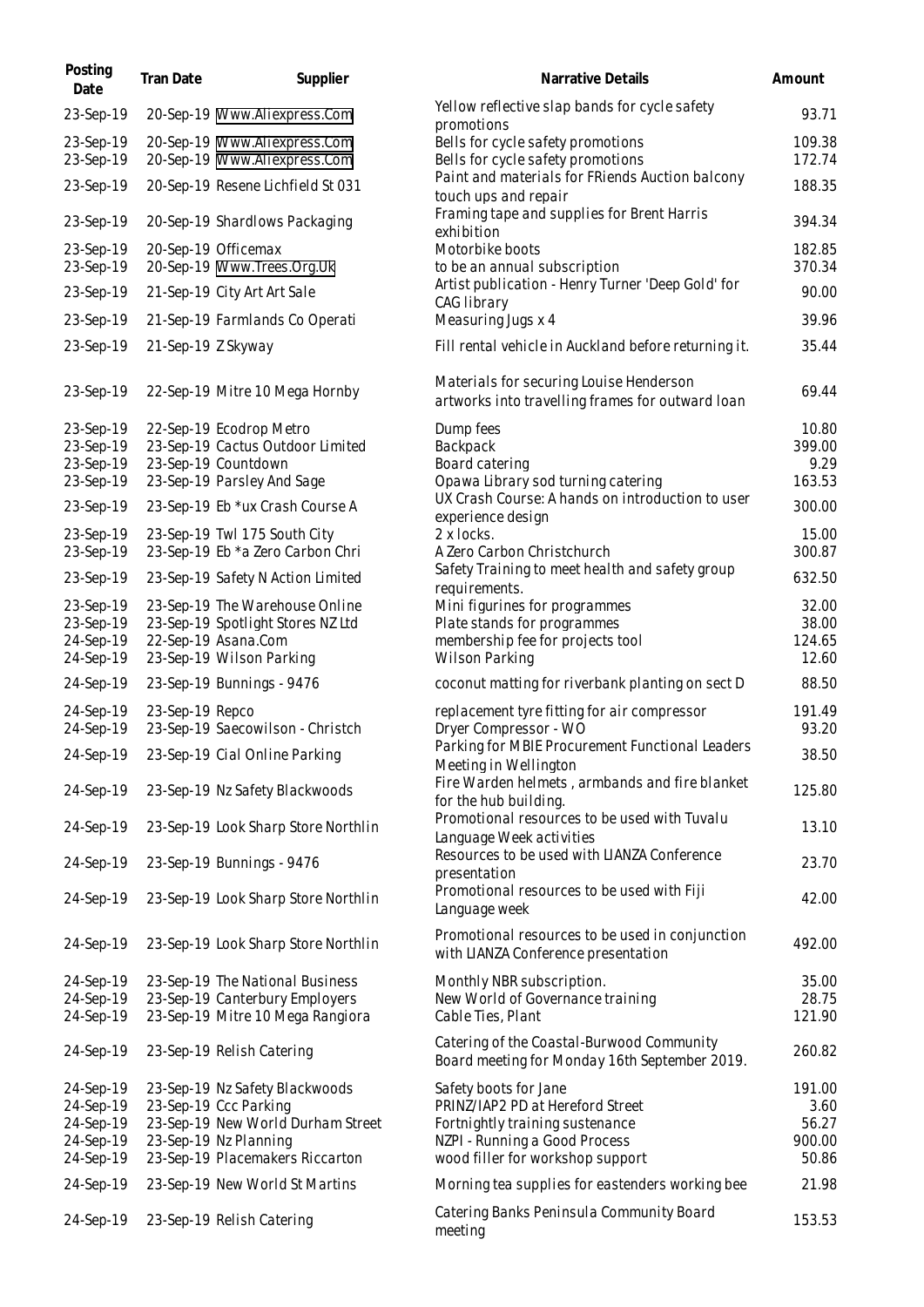| Posting<br>Date        | Tran Date | Supplier                                                         | Narrative Details                                                                                | Amount          |
|------------------------|-----------|------------------------------------------------------------------|--------------------------------------------------------------------------------------------------|-----------------|
| 24-Sep-19              |           | 23-Sep-19 Sound Works                                            | Specialist repairs to the immobiliser and alarm<br>system to allow van to be used.               | 399.00          |
| 24-Sep-19<br>24-Sep-19 |           | 23-Sep-19 Trees For Canterbury<br>23-Sep-19 Poppas Pizza Limited | Leptospernum cv's x 2 for alpine house.<br>Meal 4 x CCC staff                                    | 24.00<br>54.50  |
| 24-Sep-19              |           | 23-Sep-19 Fleet Cycle Works 1996                                 | New valve for staff bicycle pump in downstairs<br>lockup.                                        | 19.54           |
| 24-Sep-19              |           | 23-Sep-19 Pb Tech Online 09 5269200                              | Dynamix C-DP-VGAF DisplayPort to VGA Female<br>Cable Adapter. 200mm. x 4 CTOC                    | 83.16           |
| 24-Sep-19              |           | 23-Sep-19 Bunnings - 9482                                        | number for BBQ units                                                                             | 19.46           |
| 24-Sep-19              |           | 23-Sep-19 Kmart - Shirley                                        | Mini figurines for programmes                                                                    | 10.00           |
| 24-Sep-19              |           | 23-Sep-19 Coffee Culture Palms                                   | Volunteer recognition and AR                                                                     | 1000.00         |
| 24-Sep-19              |           | 24-Sep-19 Freshchoice City Mkt                                   | Linwood College visit, morning/afternoon tea<br>arranged for x10 students                        | 1.00            |
| 24-Sep-19              |           | 24-Sep-19 Eb *ux Crash Course A                                  | UX Crash Course: A hands on introduction to user<br>experience design                            | 300.00          |
| 24-Sep-19              |           | 24-Sep-19 Mitre 10 Mega Ferrymead                                | Floor Mat for Post Shop entrance Little River<br>Service Centre                                  | 14.99           |
| 24-Sep-19              |           | 24-Sep-19 Twl 220 Riccarton                                      | 4 x wooden outdoor chairs & Toilet Paper                                                         | 165.00          |
| 24-Sep-19              |           | 24-Sep-19 Wsl Hornby                                             | Printing Ink & Liquid correction pens                                                            | 170.98          |
| 24-Sep-19              |           | 24-Sep-19 Countdown                                              | \$24.00 for Cleaning wipes for CR headsets                                                       | 42.00           |
| 24-Sep-19              |           | 24-Sep-19 Ccc Art Gallery Car Prk                                | Parking for meetings at Civic                                                                    | 7.00            |
| 24-Sep-19              |           | 24-Sep-19 Noel Leeming 1w                                        | Purchase of new cameras for ID security photos<br>for Sipass and ID Cards.                       | 597.49          |
| 24-Sep-19              |           | 24-Sep-19 Joes Garage                                            | Meals 4 x CCC staff                                                                              | 90.60           |
| 24-Sep-19              |           | 24-Sep-19 Countdown                                              | Milk for Carlyle St                                                                              | 7.47            |
| 24-Sep-19<br>24-Sep-19 |           | 24-Sep-19 Pak N Save Wainoni<br>24-Sep-19 Hellers Shop Chch      | volunteer monthly draw vouchers<br>Hellers - Hoon Hay Hoops - Volunteer expenses.                | 120.00<br>35.98 |
|                        |           |                                                                  |                                                                                                  |                 |
| 24-Sep-19<br>25-Sep-19 |           | 24-Sep-19 Twl 220 Riccarton<br>20-Sep-19 Aliexpress              | The Warehouse - Pukeko Stomp, Walking Festival<br>Reflective Tape for Cycle Safety promotions    | 55.00<br>93.71  |
| 25-Sep-19              |           | 20-Sep-19 Aliexpress                                             | Bicycle bells for cycle safety promotions                                                        | 202.01          |
| 25-Sep-19              |           | 23-Sep-19 Createsend.Com Ema                                     | Sumner Road - helicopter plant drops                                                             | 13.15           |
| 25-Sep-19              |           | 23-Sep-19 Fedex - New Zealand                                    | Import tax on Hasselblad lens                                                                    | 147.36          |
| 25-Sep-19              |           | 23-Sep-19 Etsy.Com - Offrandes                                   | Personal use in Error - Reimbursed at Service<br>Desk 01/10/19                                   | 124.57          |
| 25-Sep-19              |           | 24-Sep-19 South Pacific Hydraulics                               | Wittig Service - WO                                                                              | 626.40          |
| 25-Sep-19              |           | 24-Sep-19 Hcd Christchurch                                       | Hoses Grit Area - WO                                                                             | 838.29          |
| 25-Sep-19              |           | 24-Sep-19 Home On Stout                                          | Lunch whilst attending MBIE Procurement<br>Functional Leaders Group in Wellington                | 14.00           |
| 25-Sep-19              |           | 24-Sep-19 Mitre 10 Beckenham                                     | Materials for securing Louise Henderson<br>artworks into travelling frames for outward loan      | 45.28           |
| 25-Sep-19              |           | 24-Sep-19 Kmart - Riccarton                                      | Network Activities Pitched - Lion in the Meadow                                                  | 94.00           |
| 25-Sep-19              |           | 24-Sep-19 Fishpond Co NZ                                         | copy of Lion in the Meadow to support Wa Korero<br>around the Network                            | 17.28           |
| 25-Sep-19              |           | 24-Sep-19 Freshchoice City Mkt                                   | Linwood College visit, morning/afternoon tea<br>arranged for x10 students                        | 29.00           |
| 25-Sep-19              |           | 24-Sep-19 Createsend.Com Ema                                     | Central City transport update #1 - September 2019                                                | 8.28            |
| 25-Sep-19              |           | 24-Sep-19 Home And Castle Hardware                               | Padlock for LPG Cage                                                                             | 6.50            |
| 25-Sep-19              |           | 24-Sep-19 Wilson Parking                                         | Parking at Civic car park for meetings                                                           | 24.60           |
| 25-Sep-19              |           | 24-Sep-19 Farmers Riccarton                                      | Games for Customers at Fendalton Library                                                         | 49.98           |
| 25-Sep-19              |           | 24-Sep-19 Kmart - Riccarton                                      | Games for the customers at Fendalton Library                                                     | 52.00           |
| 25-Sep-19<br>25-Sep-19 |           | 24-Sep-19 Kiwi Eftpos & Pos Grp<br>24-Sep-19 Twl 128 Hornby      | 1 Carton of till rolls for till at camp Office<br>Towels, hand towels, face cloths & shower mats | 57.50<br>138.00 |
|                        |           | 24-Sep-19 Twl 120 Northlands                                     | to replace old tired ones in Tourist Flat<br>20 x teaspoons purchased for the Turanga staff      | 10.00           |
| 25-Sep-19              |           |                                                                  | room                                                                                             |                 |
| 25-Sep-19              |           | 24-Sep-19 Ccc Art Gallery Car Prk                                | car parking in city                                                                              | 4.00<br>9.00    |
| 25-Sep-19<br>25-Sep-19 |           | 24-Sep-19 Countdown<br>24-Sep-19 Ccc Art Gallery Car Prk         | Milk for staff tea room<br>Parking for recruitment                                               | 17.00           |
| 25-Sep-19              |           | 24-Sep-19 Affordableindependence                                 | Replacement Wheelchair                                                                           | 425.00          |